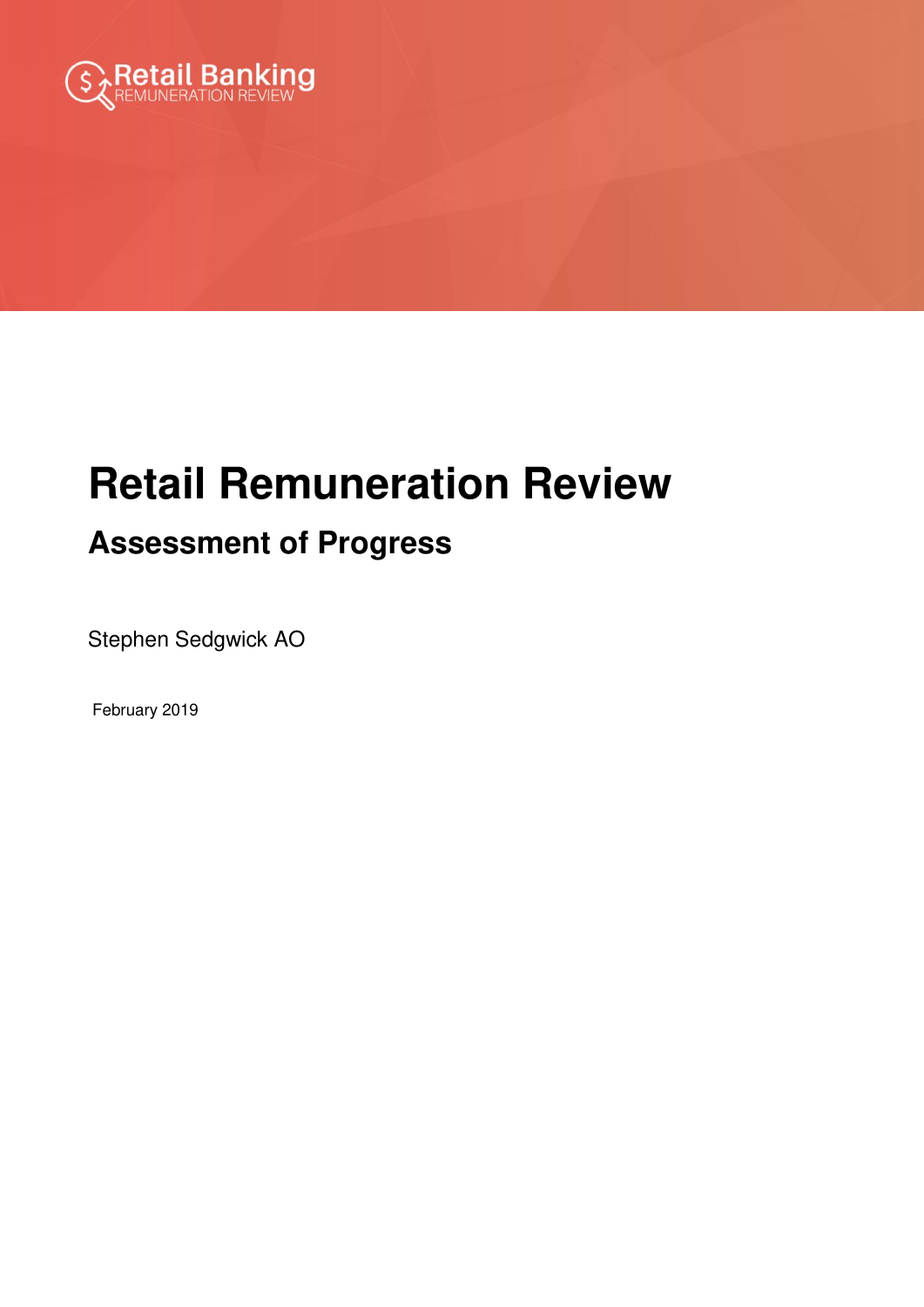# **Executive Summary**

<u>.</u>

A lot has happened in the Australian banking industry since the Retail Banking Remuneration Review (2017 Review) was published<sup>1</sup>, including most recently the deliberations of the Royal Commission into Misconduct in the Banking, Superannuation and Financial Services Industry (FSRC)<sup>2</sup>. The 2017 Review provided an independent examination of product and sales commissions and product-based payments in retail banking in Australia. My Recommendations (Recommendations) included that banks should begin to take action to address my Recommendations as soon as possible, with any transition completed by the performance cycle beginning in 2020. The ABA has commissioned this mid-term independent industry level assessment of progress in implementing the 21 Recommendations of the 2017 Review.

A key principle of the 2017 Review (and the Issues Paper that preceded it) is that rewards and incentives arrangements do not operate (and are best not assessed) in a vacuum<sup>3</sup>. They:

- Work alongside (and may, in part at least, rely upon) the formal performance management system, which is typically designed to provide clarity to staff about what is expected of them and facilitate a measure of accountability to more senior managers; and
- Are discharged in the context of each workplace's culture (as, indeed, is the performance management system).

The current assessment addresses the policies that banks have adopted (or have firm plans to adopt) in respect of variable remuneration, performance management and the desired workplace culture. Although consultations with some staff provided useful insights<sup>4</sup>, a systematic assessment has not been conducted into how effectively the policy changes have been implemented in practice**<sup>5</sup>** . Indeed, so recent are the changes it is premature to attempt such an assessment, especially in respect of bank culture. Those are more properly matters for the review originally proposed in my Recommendations for 2021.

Banks are moving at different speeds (partly reflecting relative resource constraints but also because some have a greater need to change than others<sup>6</sup>). Overall, substantial progress has already occurred. The clear trend is towards policies that will be fully consistent with the Recommendations in respect of in-scope bank staff<sup>7</sup> well in advance of 2020. Of course, it will be for later judgement whether that promise is realised in all cases.

Although some individual banks still have adjustments to make, progress generally across the industry to date in respect of in-scope bank staff includes:

<sup>1</sup> Full report available a[t https://www.betterbanking.net.au/wp-content/uploads/2018/01/FINAL\\_Rem-Review-](https://www.betterbanking.net.au/wp-content/uploads/2018/01/FINAL_Rem-Review-Report.pdf)[Report.pdf.](https://www.betterbanking.net.au/wp-content/uploads/2018/01/FINAL_Rem-Review-Report.pdf)

<sup>&</sup>lt;sup>2</sup>The Final Report of the FRSC (Final Report), at recommendation 5.5, recommends, amongst other things, that "Banks" should implement fully the ecommendations (of the 2017 Review)". It recommended not just implementation but that their intent should be honoured (see FSRC Final Report (Volume 1), p.370).

<sup>3</sup> Retail Remuneration Review Issues Paper, section 2.2 *Remuneration and incentives payments in context*.

<sup>&</sup>lt;sup>4</sup> The Financial Sector Union organised a roundtable for us with staff drawn from several states and banks. Some observations, which in each case were supported by evidence, have been included in this Report.

<sup>&</sup>lt;sup>5</sup> Nor have I revisited the 2017 Recommendations in the light of later evidence and argument.

<sup>&</sup>lt;sup>6</sup> Some smaller banks and some foreign owned banks believe that their initial culture is closer to the desired one.

<sup>&</sup>lt;sup>7</sup> In-scope staff of retail banks comprise Tellers, Sellers and their supervisors and near managers (Managers) and their equivalents in call centres. See Attachment B for a fuller description of these roles.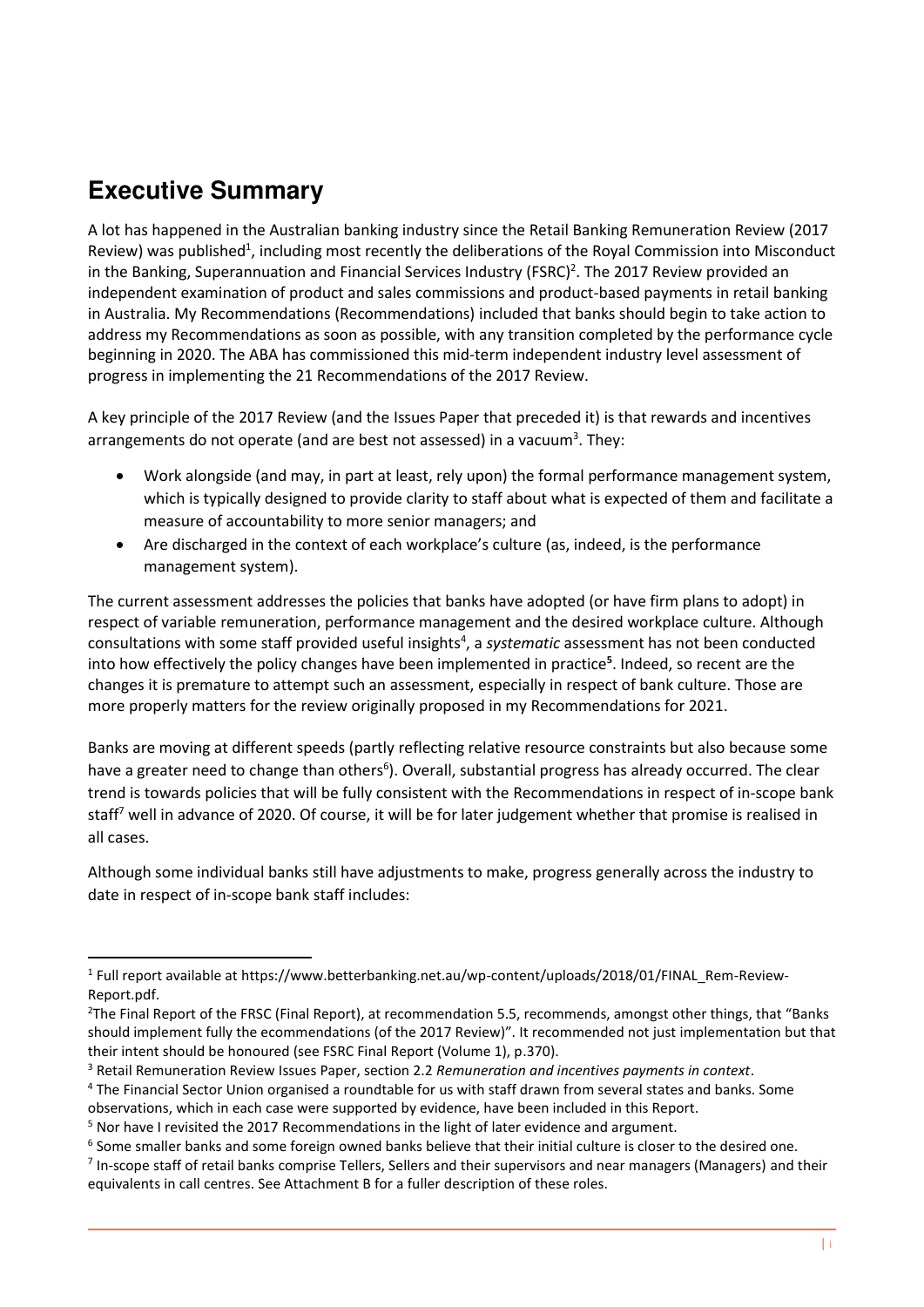- A decisive shift to 'whole of role' assessment of performance and rewards for all in-scope staff, with greater focus on customer experience or satisfaction, and with financial indicators typically accounting for only a third or less of any formal assessment;
- The most concerning elements of previous arrangements, such as direct links between sales achieved and variable pay, and the use of accelerators or accelerator-like modifiers<sup>8</sup> linked to sales, have all but gone**;** and
- The maximum achievable rewards for in-scope staff, especially specialist lenders, have fallen with a bias to come down further<sup>9</sup>.

The adjustments remaining often involve further steps to reduce the likelihood of miscommunication about the desired practices and culture, especially in terms of any lingering perceived direct link between sales performance and rewards. These include how scorecards are applied in practice<sup>10</sup>, the design and use made of leaderboards and how targets are set and monitored.

Customer measures are still evolving. The Net Promoter Score<sup>11</sup> (NPS) and customer satisfaction measures remain the primary measures. However, I have noted there is an encouraging attempt to capture the quality of the relationship across all interactions with the customer, not just those that lead to a sale. Banks have invested significantly to support this cultural shift. Communication of some sophisticated messages about the purpose of some measures and how they are consistent with a predominantly customer rather than a predominantly sales focus can present challenges. Staff feedback includes some scepticism as to whether culture has changed fully in line with the intended philosophy.

Those banks seeking major cultural renewal (this includes all the major banks) acknowledge that progress may be uneven because the legacy culture in some parts of their business is entrenched. They report supporting these efforts with substantial investments to build internal capability, including amongst managers of front line staff. The latter may include skilling managers to coach front line staff<sup>12</sup> in how to have effective conversations with customers and to make balanced 'whole of role' assessments of performance.

The use of manager discretion to assess performance and behaviours has increased and may become more important in the future, especially if targets become more team based. Some banks have introduced or strengthened calibration or moderation processes to help ensure that discretion is exercised consistently and well<sup>13</sup>. Some banks have discovered that a downside to a compliant and collaborative culture can be a reduced tendency to challenge and question. These banks are also encouraging staff to speak up so that ideas can be shared and tested.

-

<sup>&</sup>lt;sup>8</sup> An accelerator is an arrangement whereby a higher rate of reward is earned with higher levels of performance, for example, increasing volumes of sale. A modifier increases or decreases the bonus or incentive otherwise payable once a condition has been met. See section 3.3.3 of this Report for further detail.

<sup>&</sup>lt;sup>9</sup> There is some uncertainty about the ultimate resting point for variable remuneration of specialist bankers such as home lenders because that segment of the labour market is in flux.

<sup>&</sup>lt;sup>10</sup> No bank has a direct link between an individual's sales performance and their reward in 2019. However, four banks have scorecards in which 'performance relative to (financial) target' independently generates a variable reward.

<sup>&</sup>lt;sup>11</sup> The Net Promoter Score (NPS) is an index ranging from negative 100 to positive 100 that measures the willingness of customers to recommend a company's products or services to others.

<sup>&</sup>lt;sup>12</sup> Front line staff refers to in-scope Tellers and Sellers. See Attachment B for further information about these roles. 13 See section 2.1.1.4.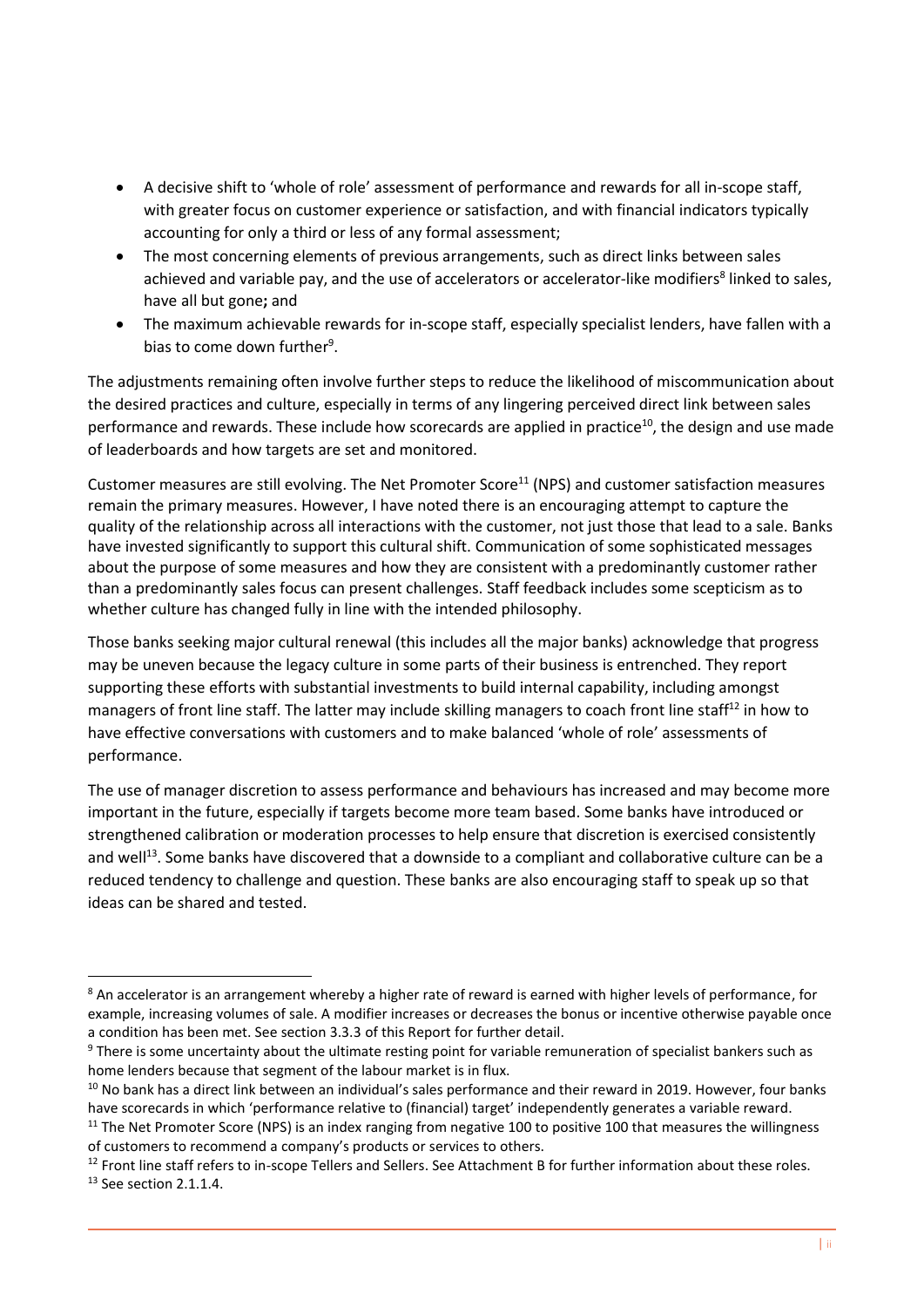Progress is generally slower and much more mixed in respect of Recommendations that relate to third parties. Although substantial reforms to governance seem to be in prospect, changes to broker<sup>14</sup> remuneration to date have been modest. Payments other than commissions have typically been removed. The move to pay brokers commission based on the loan drawn down net of offsets is a step in the right direction but does not fully meet the intent of my original Recommendation, which favoured the introduction of a lender-paid fee for service related to the effort required of the relevant third party rather than relative to loan size, with some deferred payment mechanism (effectively truncated trail payments). The situation in respect of third parties is complicated by differences in the preferred policy positions of key regulators and reviewers, which hopefully should be resolved by the time of the 2021 review.

The findings are summarised more fully in Section 2, which also identifies seven emerging issues as banks move to embed my 2017 Recommendations and makes three supplementary recommendations for further work. Importantly I recommend that the review to be conducted in 2021 should explicitly address bank culture, for which purpose arrangements should be made in advance to generate the necessary data to inform any such future review.

I have been ably assisted by an independent team in a secondment capacity, supporting me to collect and collate the data, and logistical support from the ABA. I have been very grateful for the volumes of data provided by banks to support the Assessment process. Time lines were condensed, and it has been a huge task at the 'wrong end' of a busy year. I appreciate this support and the frankness of the subsequent discussions. Of course, the views expressed are my own.

.<br>-

<sup>&</sup>lt;sup>14</sup> For simplicity I do not differentiate between 'broker remuneration' and that of aggregators or broker groups.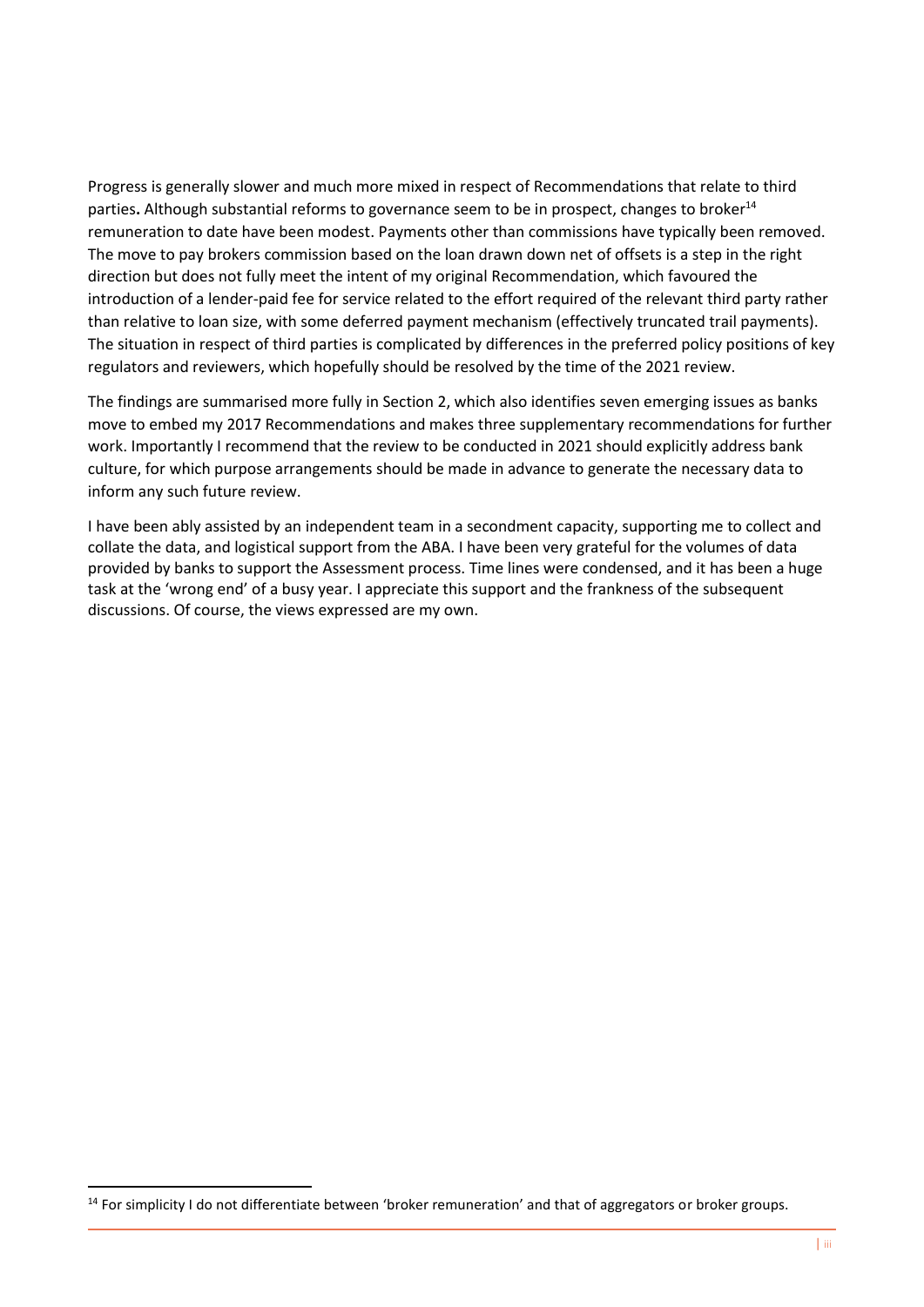# **Contents**

| -1             |       |                                                                                        |  |
|----------------|-------|----------------------------------------------------------------------------------------|--|
|                | 1.1   |                                                                                        |  |
|                | 1.1.1 |                                                                                        |  |
|                | 1.2   |                                                                                        |  |
|                | 1.3   |                                                                                        |  |
|                | 1.4   |                                                                                        |  |
|                | 1.5   |                                                                                        |  |
|                |       |                                                                                        |  |
|                | 2.1   |                                                                                        |  |
|                | 2.1.1 |                                                                                        |  |
|                | 2.1.2 |                                                                                        |  |
|                | 2.2   |                                                                                        |  |
|                | 2.2.1 |                                                                                        |  |
|                | 2.2.2 |                                                                                        |  |
|                | 2.3   |                                                                                        |  |
|                | 2.3.1 |                                                                                        |  |
|                | 2.3.2 |                                                                                        |  |
|                | 2.3.3 |                                                                                        |  |
| 3              |       |                                                                                        |  |
|                | 3.1   |                                                                                        |  |
|                | 3.2   |                                                                                        |  |
|                | 3.2.1 | There is more than one way to skin a cat: Recommendations 2,3 and 4 16                 |  |
|                | 3.2.2 | Customer metrics have improved, but there is work to do: Recommendation 5 22           |  |
|                | 3.2.3 | Desirable gateways are in place and very few accelerators apply now: Recommendations 6 |  |
|                | 3.2.4 |                                                                                        |  |
| $\overline{4}$ |       | Encouraging progress - governance, culture and performance management 32               |  |
|                | 4.1   |                                                                                        |  |
|                | 4.2   |                                                                                        |  |
|                | 4.2.1 | Circumstances vary across the industry, but many banks want to change their culture:   |  |
|                | 4.2.2 |                                                                                        |  |
|                | 4.2.3 |                                                                                        |  |
| 5              |       |                                                                                        |  |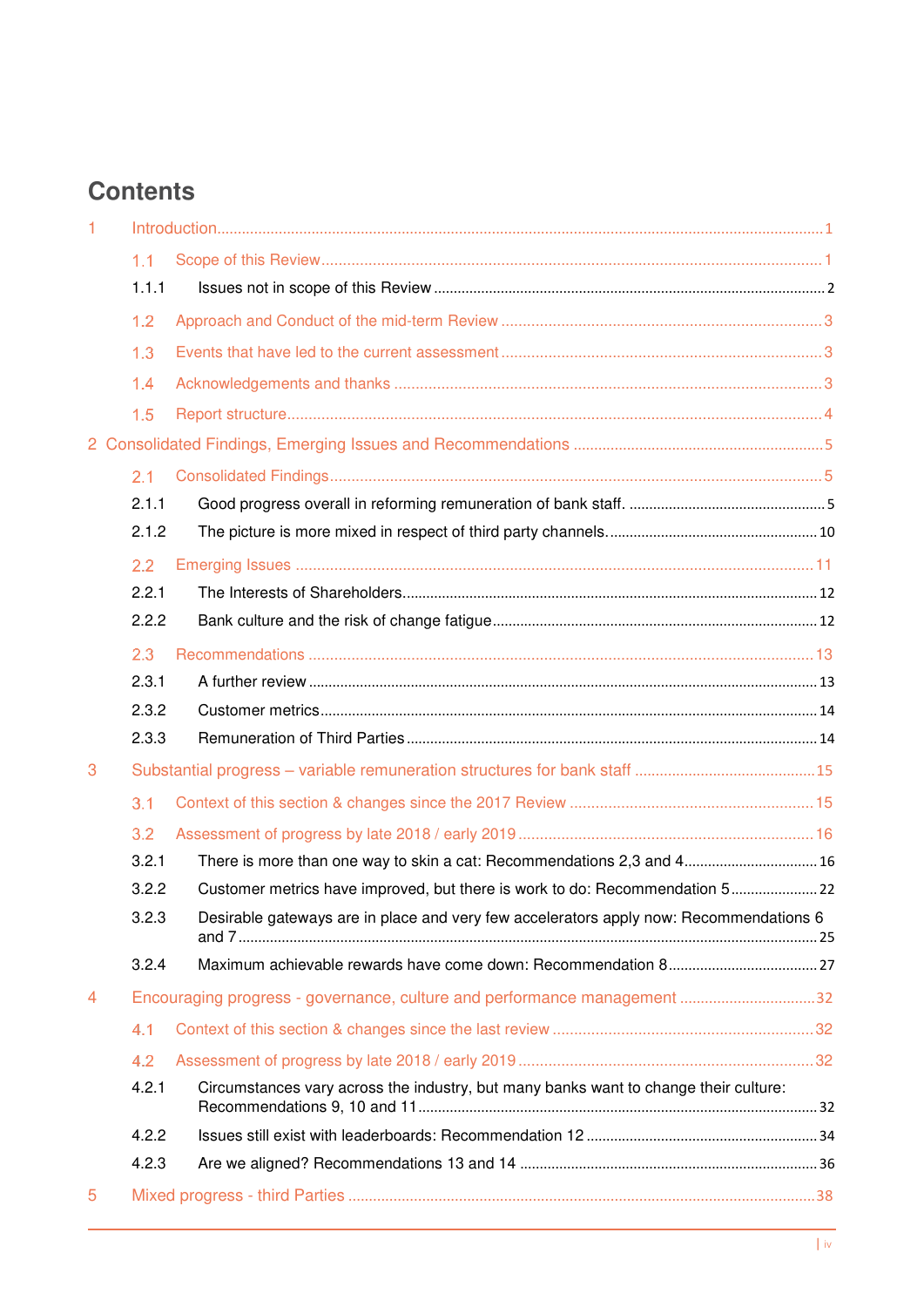| 5.1   |  |
|-------|--|
| 5.2   |  |
| 5.2.1 |  |
| 5.2.2 |  |
| 5.2.3 |  |
| 5.2.4 |  |
| 5.2.5 |  |
|       |  |
|       |  |
|       |  |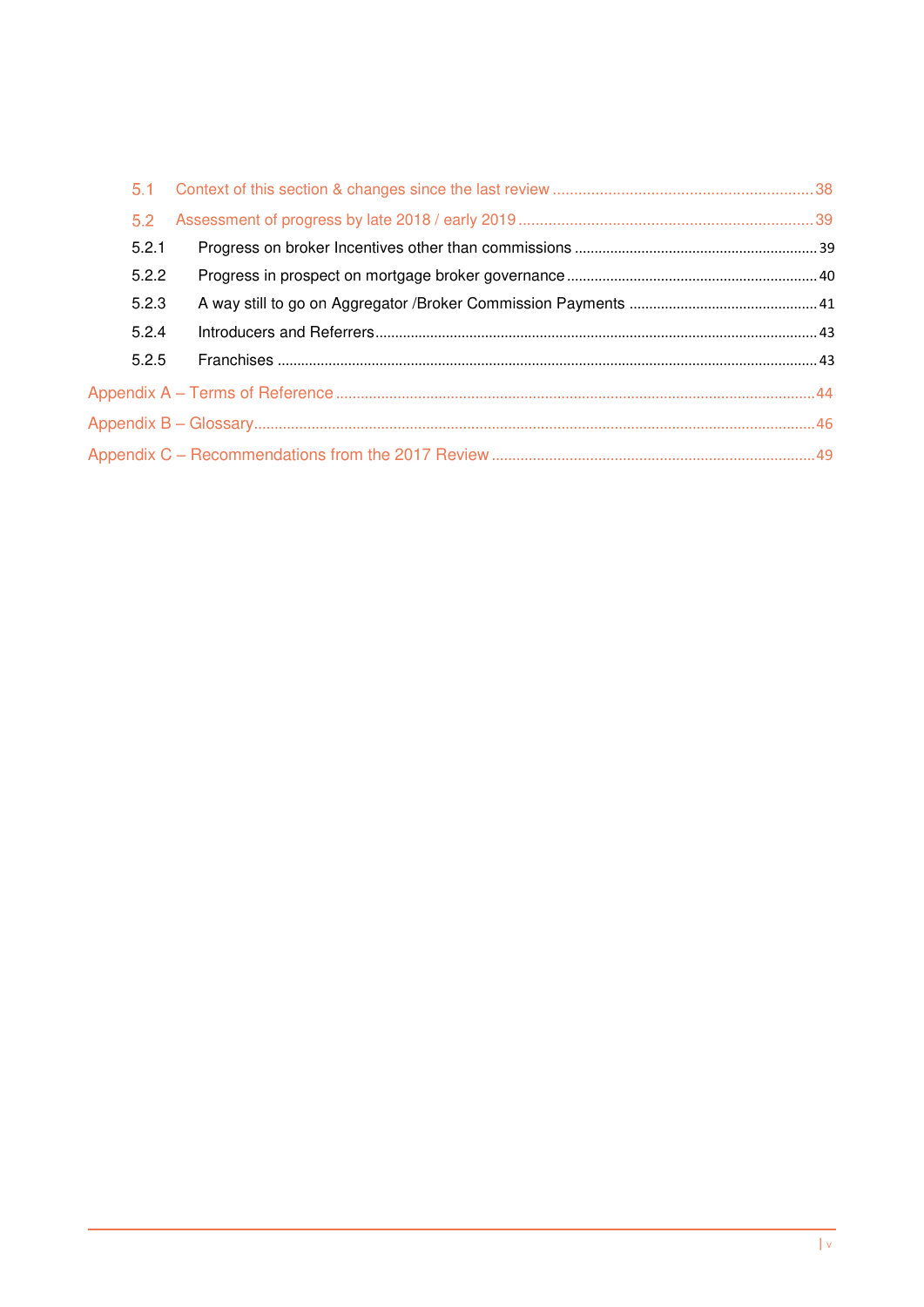# <span id="page-6-0"></span>**1 Introduction**

# <span id="page-6-1"></span>**1.1 Scope of this Review**

This independent review has been commissioned by the Australian Banking Association (ABA) to assess and report on the progress made by their participating member banks to implement the 21 Recommendations (Recommendations) of the 2017 Retail Banking Remuneration Review (2017 Review<sup>15</sup>). The ABA had committed publicly to implement all Recommendations<sup>16</sup>. Several member banks made public commitments to that effect also.<sup>17</sup> The Final Report of the Royal Commission into Misconduct in the Banking, Superannuation and Financial Services Industry (FSRC Final Report) recommended that "banks should implement fully the recommendations" of the (Sedgwick) Review<sup>18</sup>.

The 2017 Review examined product sales commissions and product-based payments in retail banking in Australia. Such payments are linked to the number or value of products sold, offered, or distributed to retail and small business customers. The Recommendations of the 2017 Review built on the Future of Financial Advice (FOFA) reforms<sup>19</sup>. They also suggested the principles that banks might apply when structuring remuneration more generally and addressed related issues concerning bank culture and approaches to performance management.

The 2017 Review specifically examined the arrangements that led to incentives, commissions and bonus payments (variable reward payments) for retail staff of banks (Tellers, Sellers and their supervisors and near managers (Managers)) as well as third parties (including Brokers, Aggregators, Franchises, Introducers and Referrers) and made recommendations intended to reduce the risk that practices current at the time could lead to poor outcomes for customers. These roles remain in scope for the current exercise. Together these roles may deal with a range of products, including various deposit accounts and loans such as mortgages, and a range of insurance products, including consumer credit insurance (CCI).

#### Recommendation 1 of the 2017 Review states:

*"I recommend that all banks begin to implement the recommendations in this Report as quickly as systems and other changes can be introduced. If transitional arrangements are necessary, full implementation should be achieved by no later than the performance year that begins in 2020." 20*

A key principle of the 2017 Review (and the Issues Paper that preceded it) is that rewards and incentives arrangements do not operate (and are best not assessed) in a vacuum<sup>21</sup>. They:

• *"Work alongside (and may, in part at least, rely upon) the formal performance management system, which is typically designed to provide clarity to staff about what is expected of them and facilitate a measure of accountability to more senior managers; and* 

<sup>&</sup>lt;sup>15</sup> Sometimes referred to as the Sedgwick Review (for example in the FSRC Interim and Final Reports).

<sup>16</sup> [https://www.ausbanking.org.au/media/media-releases/media-release-2017/banks-to-change-the-way-they-pay](https://www.ausbanking.org.au/media/media-releases/media-release-2017/banks-to-change-the-way-they-pay-their-staff)[their-staff,](https://www.ausbanking.org.au/media/media-releases/media-release-2017/banks-to-change-the-way-they-pay-their-staff) URL current at February 2018.

<sup>17</sup> For example [https://www.commbank.com.au/guidance/newsroom/CBA-to-implement-all-sedgwick-review](https://www.commbank.com.au/guidance/newsroom/CBA-to-implement-all-sedgwick-review-recommendations-201704.html)[recommendations-201704.html](https://www.commbank.com.au/guidance/newsroom/CBA-to-implement-all-sedgwick-review-recommendations-201704.html) an[d https://news.nab.com.au/news\\_room\\_posts/nab-commits-to-implementing](https://news.nab.com.au/news_room_posts/nab-commits-to-implementing-final-sedgwick-recommendations/)[final-sedgwick-recommendations/,](https://news.nab.com.au/news_room_posts/nab-commits-to-implementing-final-sedgwick-recommendations/) URLs both current at February 2018.

<sup>18</sup> FSRC: *Final Report*, Recommendation 5.5, p.36.

<sup>19</sup> Corporations Amendment (Future of Financial Advice) Act 2012.

<sup>20</sup> 2017 Review, section 3.1, p.8.

<sup>&</sup>lt;sup>21</sup> Issues Paper, section 2.2, p.13.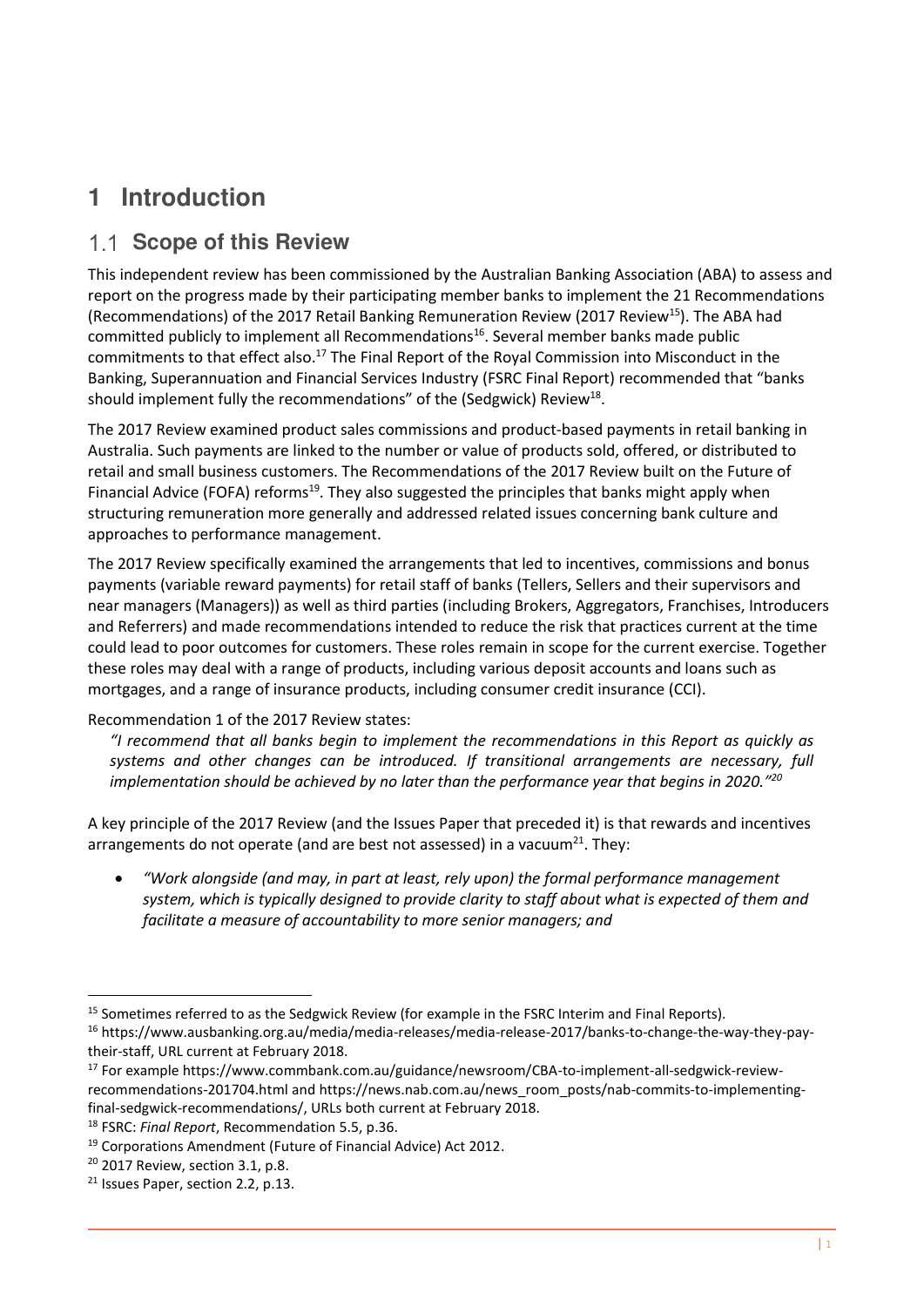• *"Are discharged in the context of each workplace's culture (as, indeed, is the performance management system)." 22*

The starting point for this assessment is therefore an examination of the remuneration arrangements in place for in-scope roles as at the date of bank responses to my request for information in December 2018. In addition, I am required to examine the plans of each bank for any further changes to remuneration structures for in-scope retail bank staff; their approaches to governance, culture and performance management; and governance and remuneration structures for third parties. The objective is to assess progress in implementing the 2017 Recommendations by the performance year commencing in 2020, consistent with the first Recommendation of the 2017 Review.

A key finding of the 2017 Review was that there was "*not sufficient evidence of significant systemic risks of*  poor outcomes for customers to support an outright ban on all product-based payments in retail banking"<sup>23</sup>. Some practices were nonetheless found to carry an unacceptable risk of promoting behaviour that was not aligned with the interests of customers, and I recommended these cease. Some of these related to management practices that may reduce the effectiveness of the bank's risk mitigation strategies and practices related to the way incentives and remuneration were structured. The need for change was true of both direct (that is in-scope staff) and some third party channels. The Recommendations were framed against an emerging 'trust deficit' within the community in respect of banking and were intended to signal a sharp break with the past. The deliberations and findings of the FSRC have reinforced the urgency for such changes to be made within the banking sector.

The Terms of Reference are set out in Appendix A. They summarise the aims of this work as to:

- 1. Assess that the implementation of the Recommendations has been meaningful
- 2. Ensure the industry is on track to meet its commitments, and
- 3. Ensure the intent, integrity and spirit of the Recommendations are being implemented

### <span id="page-7-0"></span>1.1.1 Issues not in scope of this Review

Consistent with the Terms of Reference, this review has not revisited my original Recommendations in the light of later evidence, for example, in the context of the FSRC. It has taken comfort from the fact that the FSRC Final Report has recommended not just implementation of my 2017 Recommendations but that their intent should be honoured<sup>24</sup>.

The focus of the current assessment is the *policies* that banks have adopted (or plan to adopt) in respect of remuneration (especially variable remuneration), performance management and the desired workplace culture. Although consultations with current staff working in retail banking roles provided useful insights, a *systematic* assessment has not been conducted into how effectively the policy changes have been implemented in *practice*. Indeed, the changes are often so recent that it would be premature to attempt to do so<sup>25</sup>. Those are more properly matters for the review originally proposed in my Recommendations for 2021.

<sup>22</sup> Issues paper, section 2.2, p.13.

<sup>23</sup> 2017 Review, section 4.1, p.12.

<sup>24</sup> FSRC: Final Report, p.370.

<sup>&</sup>lt;sup>25</sup> Moreover, as in the 2017 Review, a number of important issues that had been previously examined in other fora are not in scope of this Review. These include life insurance, financial advice covered by the Future of Financial Advice (FOFA) reforms, superannuation and wholesale banking. Further detail regarding the rationale for these exclusions is set out in section 1.1.1 of the Issues Paper.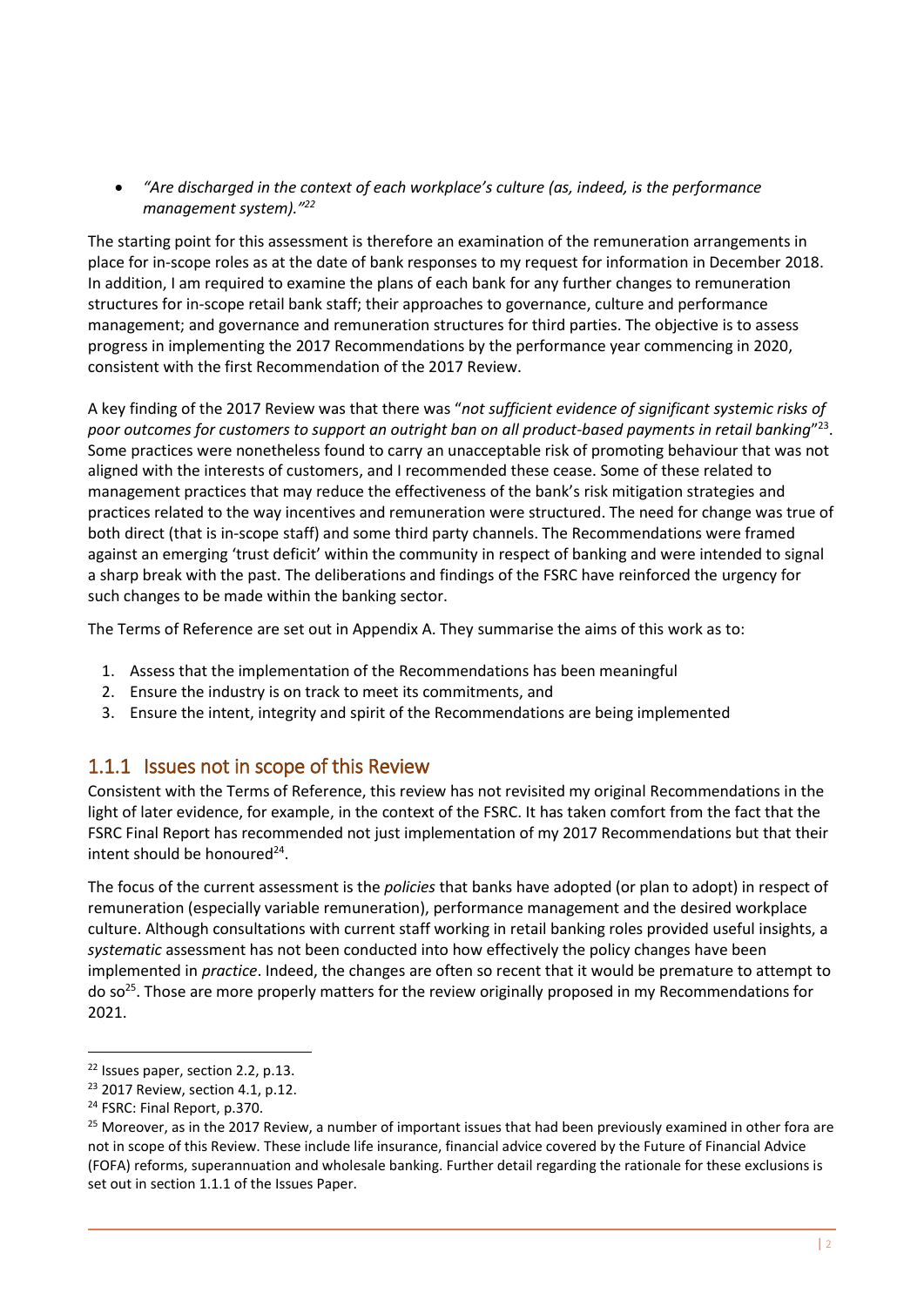# <span id="page-8-0"></span>**Approach and Conduct of the mid-term Review**

A significant data gathering exercise supports this assessment. A questionnaire was issued to banks on 29 November 2018, with responses requested by 13 December. A copy of the questionnaire will be made available on the ABA website<sup>26</sup>. Banks were asked to support their responses with evidence. In a number of cases additional material was also requested to inform my understanding. Over 600 documents were provided as a consequence.

Sixteen member banks $^{27}$ , including the four largest banks, responded to the questionnaire. My understanding of each bank's circumstances, intentions and practices has been greatly assisted by subsequent discussions with senior representatives of each bank, at times including the CEO, including the four largest banks<sup>28</sup>.

The focus of this report is at the level of the industry and the policy changes that banks have adopted. I have separately supplemented this, however, with direct, individual feedback to a number of banks about the completeness of their interpretation of my 2017 Recommendations and/or the pace of their reform efforts.

As with the 2017 Review, I have been assisted greatly by consultations with the leadership of banks and discussions with some members of the Financial Sector Union (FSU). These have provided an invaluable perspective 'from the banking chamber'. While these discussions have been instructive, as previously noted there has not been time for an independent *systematic* assessment of the extent to which apparently significantly changed policy positions of many banks have been reflected in the day to day experience of front line staff. Moreover, it is premature to make reliable assessments of the extent to which the culture has changed in the many banks that are actively seeking to effect change.

# <span id="page-8-1"></span>**Events that have led to the current assessment**

I originally recommended a review should effectively occur after the start of the 2020 performance year (which I have suggested here would best now occur in 2021) to assess the extent of implementation of my 2017 Recommendations. However, the ABA has commissioned this mid-term assessment to aid industry (and community) understanding of the pace and directions of change. This follows some comments in the FSRC Interim Report that questioned the extent of change in response to my 2017 Recommendations<sup>29</sup>.

# <span id="page-8-2"></span>**Acknowledgements and thanks**

This process involved the gathering and analysis of data containing complex subject matter and was conducted over a very short period of time. The assessment has only been made possible because of the generous contribution of time and ideas from many quarters.

I especially thank the member banks of the ABA for the timeliness and comprehensiveness of their responses to requests for information and the cooperative spirit in which our subsequent exchanges took place. I also thank the members of the FSU that contributed their perspectives; the subject matter experts who provided invaluable technical advice (namely Mercer in respect of the questionnaire and remuneration matters, and Gilbert + Tobin in respect of legal matters); staff of the ABA, who secured resources and managed logistics; and the members of the small, independent secretariat, Anna Hopley, Gayle King,

<sup>26</sup> https://www.ausbanking.org.au/.

<sup>&</sup>lt;sup>27</sup> Thirteen banks participated in the original review in late 2016 and early 2017.

<sup>&</sup>lt;sup>28</sup> The acting CEO in the case of the NAB.

<sup>&</sup>lt;sup>29</sup> FSRC: Interim Report, section 9.4, p.308.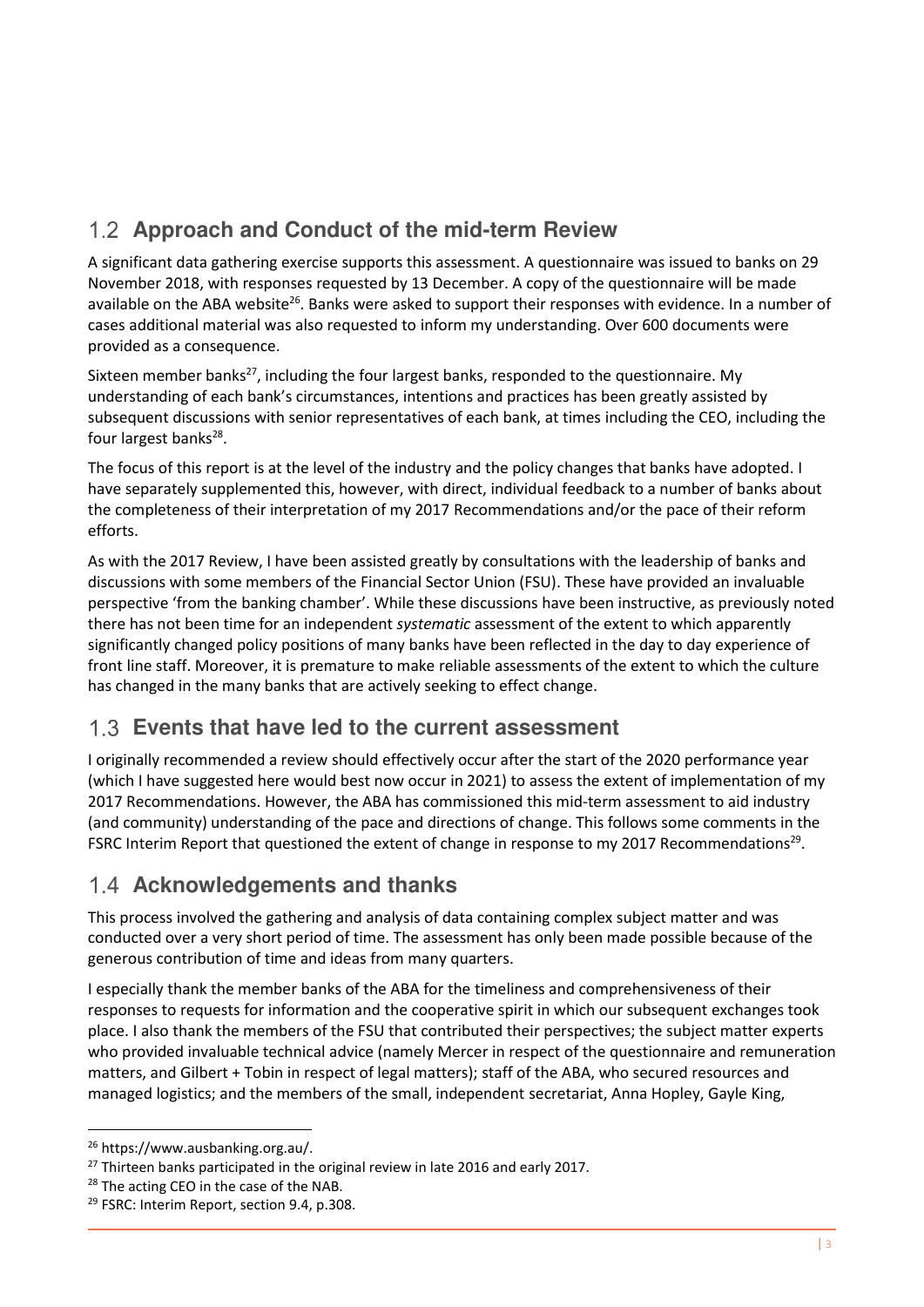Nicholas Croft and Grace Watts, who lent expertise, commitment and professionally supported this work. Their assistance was critical to getting this Report completed to a professional standard and on time.

All parties have respected the independence of this Review. Of course, the opinions contained herein are my own. This Report has been based on information provided by the banks and other parties which I have assumed for the purposes of this Report is accurate and complete. However, neither I nor any other person involved in the preparation of this Report undertakes responsibility arising in any way from reliance placed by a third party on this Report. Any reliance placed is that party's sole responsibility.

# <span id="page-9-0"></span>1.5 **Report structure**

This Report contains 5 sections:

- 1. Introduction;
- 2. Consolidated Findings, Emerging Issues and Recommendations;
- 3. Substantial progress variable remuneration structures for bank staff;
- 4. Encouraging progress governance, culture and performance management; and
- 5. Mixed progress third parties.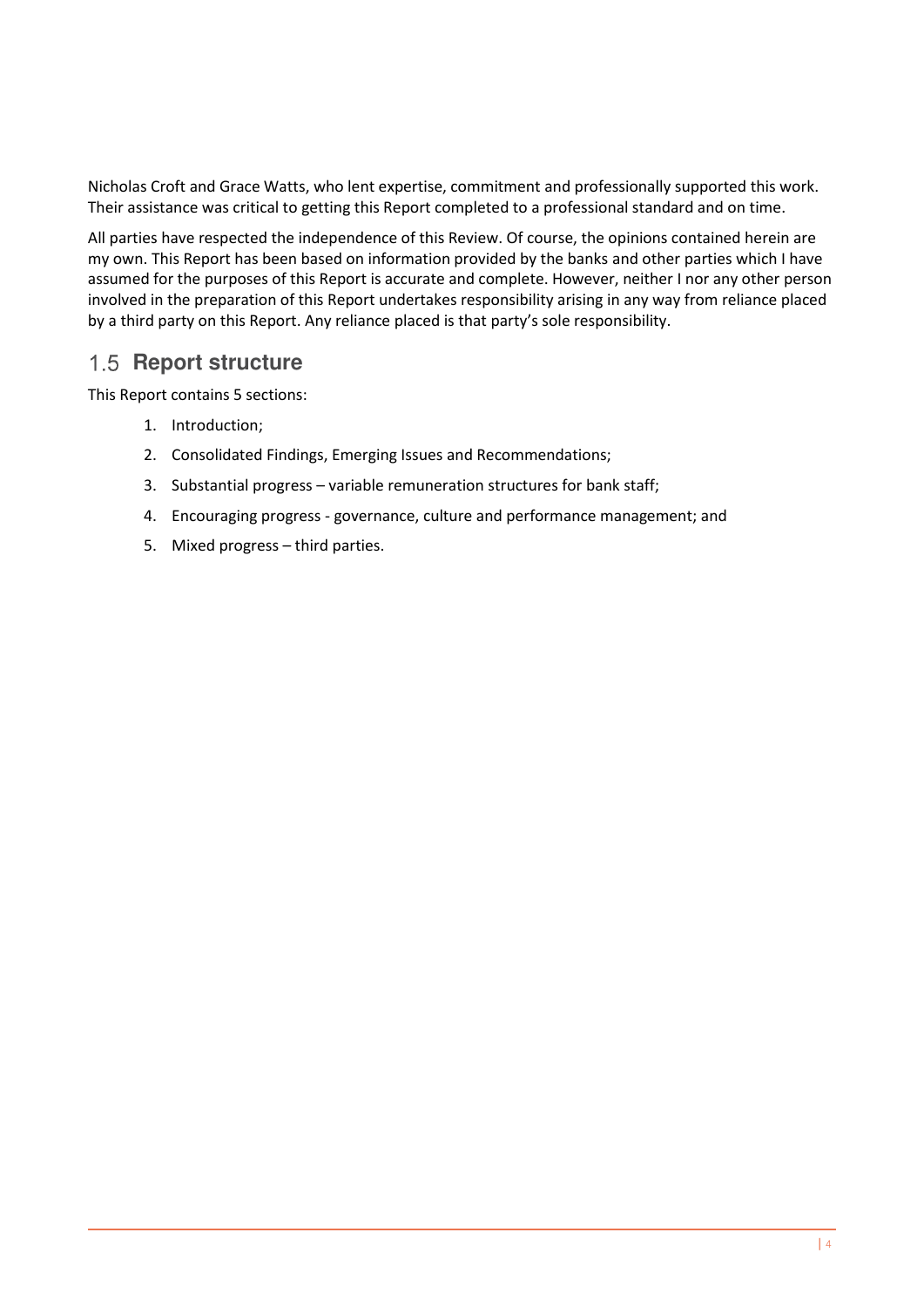# <span id="page-10-0"></span>**2 Consolidated Findings, Emerging Issues and Recommendations**

# <span id="page-10-1"></span>**Consolidated Findings**

The nature of the task facing banks to align their policies with the Recommendations of the 2017 Review is not uniform. As the 2017 Review noted:

*"Both remuneration practices and the extent to which culture is dominated by sales vary significantly across banks, and sometimes even between groups or roles within banks. Accordingly, the implications of adopting these recommendations will be different for different banks." 30 .* 

That said, banks generally have begun to make the necessary adjustments to their policies in respect of their own in-scope staff. In some cases, the adjustments required were relatively simple. For many, though, quite significant changes were needed. Banks have moved at different speeds. Some banks, especially amongst the smaller banks, have been informed by their perception of their position as employers in the labour market (though many banks in this category also believe they had smaller adjustments to make than some of the larger banks). The better resourced, larger banks have also had greater capacity than some other banks to move quickly.

Although the pace of change varies, substantial progress has already occurred in the industry overall to put policies in place aligned to my Recommendations. The clear trend is towards policies that will be fully consistent with the Recommendations in respect of in-scope staff well in advance of the target date, that is, before the performance year that begins in 2020. Of course, it will be for later judgement whether that promise is realised in all cases. Moreover, as previously noted it is too early to assess how well bank practices and bank culture have changed to conform with the revised policy intent. There are reasons to believe that the pace of change even within a bank may be uneven.

Progress is generally slower and much more mixed in respect of Recommendations that relate to third parties. Although substantial reforms to governance seem to be in prospect, changes to broker<sup>31</sup> remuneration to date have been modest. The situation in respect of third parties is complicated by differences in the preferred policy positions of key regulators and reviewers.

A full list of the 2017 Recommendations is in Appendix C.

# <span id="page-10-2"></span>2.1.1 Good progress overall in reforming remuneration of bank staff.

Substantial progress has been made by virtually every bank to close the gap between the policies in place at the time of the 2017 Review and policies that are consistent with my Recommendations in respect of inscope bank staff. One or two banks, informed by their perception of their position as employers in the labour market, have moved more slowly than other banks but have now adopted firm policies they will roll out in 2019. Some banks, especially the largest banks, see themselves as undertaking a 'once in a generation' refresh of both their remuneration and performance management policies for in-scope bank staff and of their workplace culture to more clearly emphasise customer service over sales. They believe that these reforms are also in the best long-term interests of their shareholders because they are expected to put the banking relationship with customers on a more sustainable footing.

Although substantial progress has been made by early 2019 there are frequently still further improvements planned for the next two years. Mostly these adjustments are relatively small (an exception being the

<sup>30</sup> 2017 Review, section 2.4, p.6.

<sup>&</sup>lt;sup>31</sup> For simplicity I do not differentiate in this discussion between 'broker remuneration' and that of aggregators or broker groups.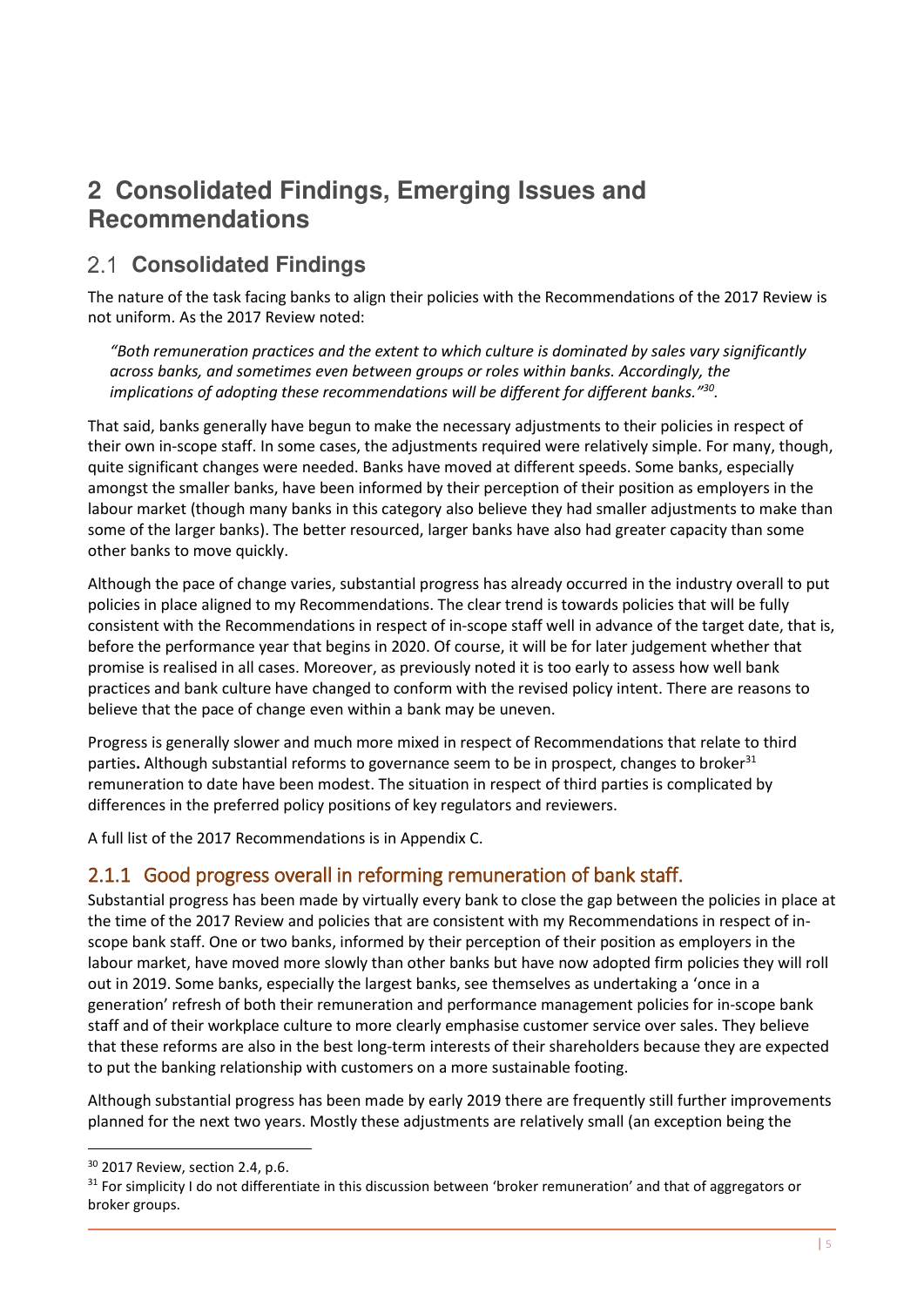further downwards adjustments required to the maximum potential variable rewards of some Home Lenders). I have also encouraged some banks to make adjustments they were not previously contemplating. At least one bank, however, is contemplating quite significant further changes for front line staff that may either remove personalised variable rewards or remove variable rewards altogether for general staff (that is not specialist bankers). It is unclear whether and, if so, when such adjustments might occur.

### 2.1.1.1 Links to sales are almost gone

It is particularly noteworthy that, consistent with my 2017 Recommendations, the most risky elements of the previous renumeration arrangements are all but gone. I have observed the following changes:

- Performance and access to variable rewards are now typically assessed on a 'whole of role' basis, sometimes using a 'balanced scorecard'. With only a few exceptions scorecards assign a weight to financial indicators of 50% in the aggregate or, more commonly, 33% or less. Those with the higher weights have firm policies in place to meet the 33% Recommendation on time.
- Both the 'what' and the 'how' are assessed to minimise the risk that good sales secured by poor behaviour is rewarded. Indeed, poor behaviour is most often (not always) an automatic disqualification for eligibility for variable reward (a 'gateway'). Banks that allow a degree of discretion (rather than apply a behavioural 'gateway') all state that discretion is never exercised to reward poor behaviour.
- Toxic practices like accelerators linked to sales had all but gone by late 2018 (and will be gone by 2019). One bank applies an accelerator-like mechanism to determine the amount of variable rewards payable under some schemes (for example, applicable to specialist bankers such as home lenders). In one scheme, improvements in performance above target attract twice the improvement in reward than an equivalent improvement attracts before the target has been reached. The effect on variable pay is relatively small. The signal to these sellers about what is valued may be powerful, however, and I suggest that the practice be discontinued.
- By late 2018 few schemes remained in which rewards were directly linked to the achievement of sales targets**.** The one bank that preserved this practice outside of a scorecard committed to remove these links by 1 January 2019. However, an assessment of the links between financial performance and rewards needs to consider some cases in which the link is nuanced. Thus:
	- $\circ$  Performance against targets is still often a factor taken into account when assessing performance or rewards, for example as a component of the 'scorecard', or as an element of a discretionary assessment of performance, or as a gateway**<sup>32</sup>** .
	- $\circ$  In some cases, an individual's access to a variable reward is calculated by applying financial performance indicators independently of others. Banks that adopt this practice usually classify their approach as scorecard based. However, consistent with the approach adopted in the 2017 Review<sup>33</sup> I have classified such practices as a direct link between the achievement of financial targets and the amount of variable reward payable<sup>34</sup>. Payments calculated on this basis may send mixed messages at a time when the bank is trying to reorient its culture away from sales towards customer service. This risk would be minimised if rewards were instead tied explicitly to the weighted overall score across the

<sup>&</sup>lt;sup>32</sup> Ten banks apply such a gateway.

<sup>33</sup> 2017 Review, section 4.2, p.15.

 $34$  In other words, as per Approach 2 in section 3.3.1 of this report.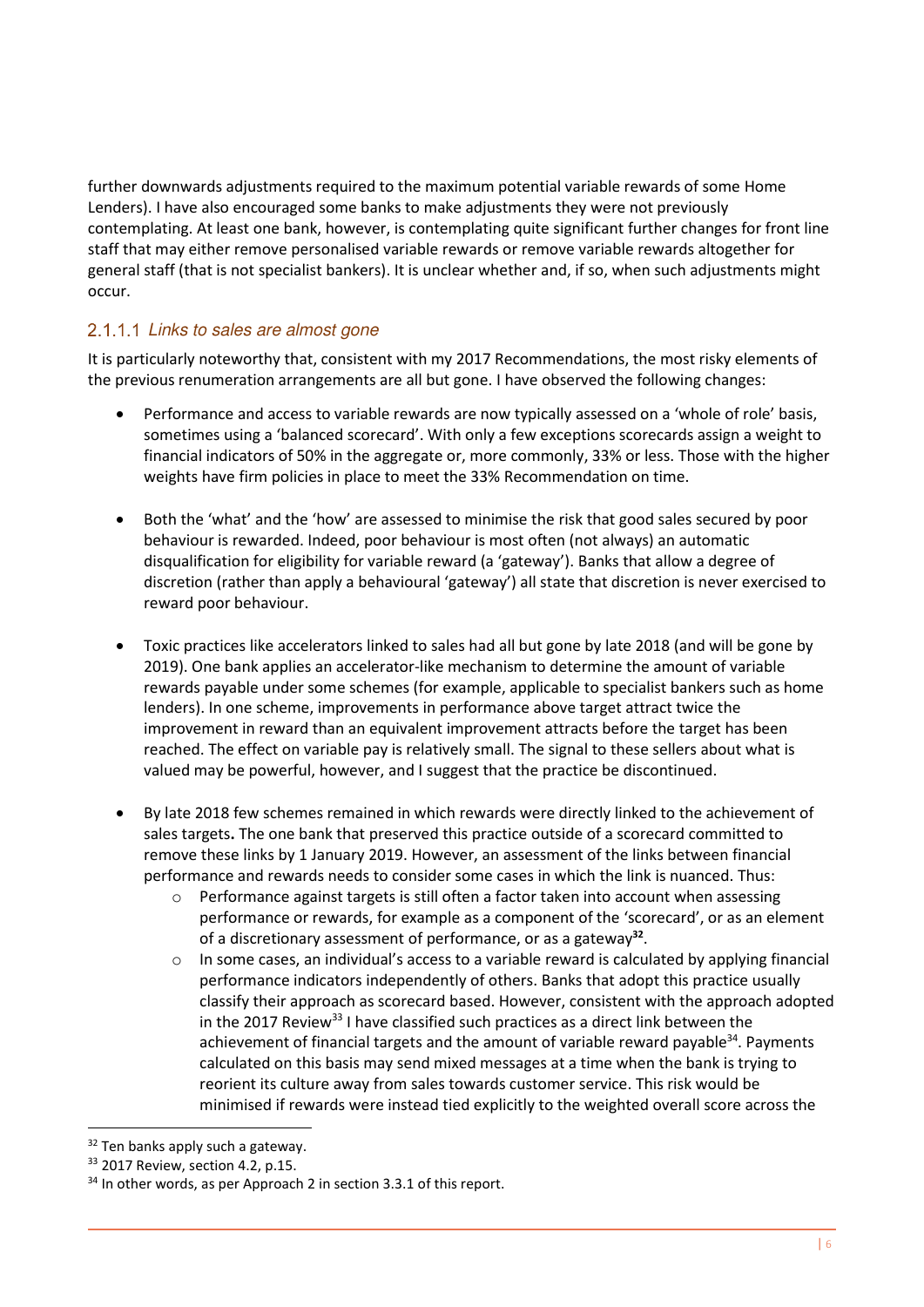scorecard<sup>35</sup>. Four banks have at least one scheme of this type (usually applicable to specialist bankers such as home lenders).

• However, less encouragingly**,** almost half of banks formally continue to use some form of leaderboard. Many of these have reoriented them to provide a 'whole of role' perspective. Some banks use this approach to provide team or branch based data to enable team members to assess how they are performing relative to other teams. A few, though, continue to provide information about an individual's progress in meeting their personal targets, which may be discussed at a team meeting. In some cases, the bank's formal position in respect to leaderboards is overridden in the local context - for example, a manager may translate team targets into personal ones and use a leaderboard to publicly track the progress of each individual. I have received credible evidence that at least some managers continue to operate in this way. However, I have been unable to assess the prevalence of such practices in the time available. Moreover, some staff have observed that leaderboards by their nature unnecessarily risk sending mixed messages about the bank's determination to reshape a 'sales culture', suggesting that the intent of the Recommendation would be met more reliably by changing some practices<sup>36</sup>. The frequency with which financial data becomes available relative to other measures of performance may be a case in point.

#### 2.1.1.2 Maximum potential variable rewards have fallen, so far

A key 2017 Recommendation was that variable rewards for retail bank staff and their direct managers should be 'relatively small' compared to fixed remuneration<sup>37</sup>. Only a few schemes remain in which access to a variable reward is uncapped. Indeed, the maximum achievable rewards have been pared back dramatically over the past two years, with most banks by the 2019 performance year limiting such payments for in-scope retail staff and their managers to the equivalent of a maximum 50% of fixed remuneration and significantly less for tellers and other generalist roles.

- Remaining uncapped schemes are mainly of the 'profit sharing' type. These are more likely to be offered to senior managers. The risks attached to uncapped remuneration in such circumstances are not large and I believe these arrangements could be consistent with the intent of my 2017 Recommendations.
- There are important outliers, however. Significantly higher maximums are often (not always) available for home lenders and some other specialist lenders. Although these maximums have been reduced significantly over the last two years, some such schemes still potentially provide access to significant variable rewards. Most banks, of varying sizes, have formally adopted policies to limit variable remuneration to below 50% of fixed pay, often significantly below that for some roles. Some banks, however, while having reduced the maximums available for their capped schemes compared to two years ago, offer significantly higher maximums. Relatively few bankers earn the largest rewards, though.
- The trend to lower variable rewards has often, though I understand not always, been accompanied by selective increases in fixed pay in partial compensation. Most banks are closely watching these developments, especially in respect of home lenders and other specialist bankers. A number are holding their options open about the potential maximums they will offer in 2020, arguing that

<sup>&</sup>lt;sup>35</sup> Mathematically the reward payable would be identical under both approaches. The perception of a direct link to financial indicators could be reduced, though.

<sup>36</sup> See Section 4.2.2.1.

 $37$  See section 3.2.4 for a discussion of the rationale for the Recommendation.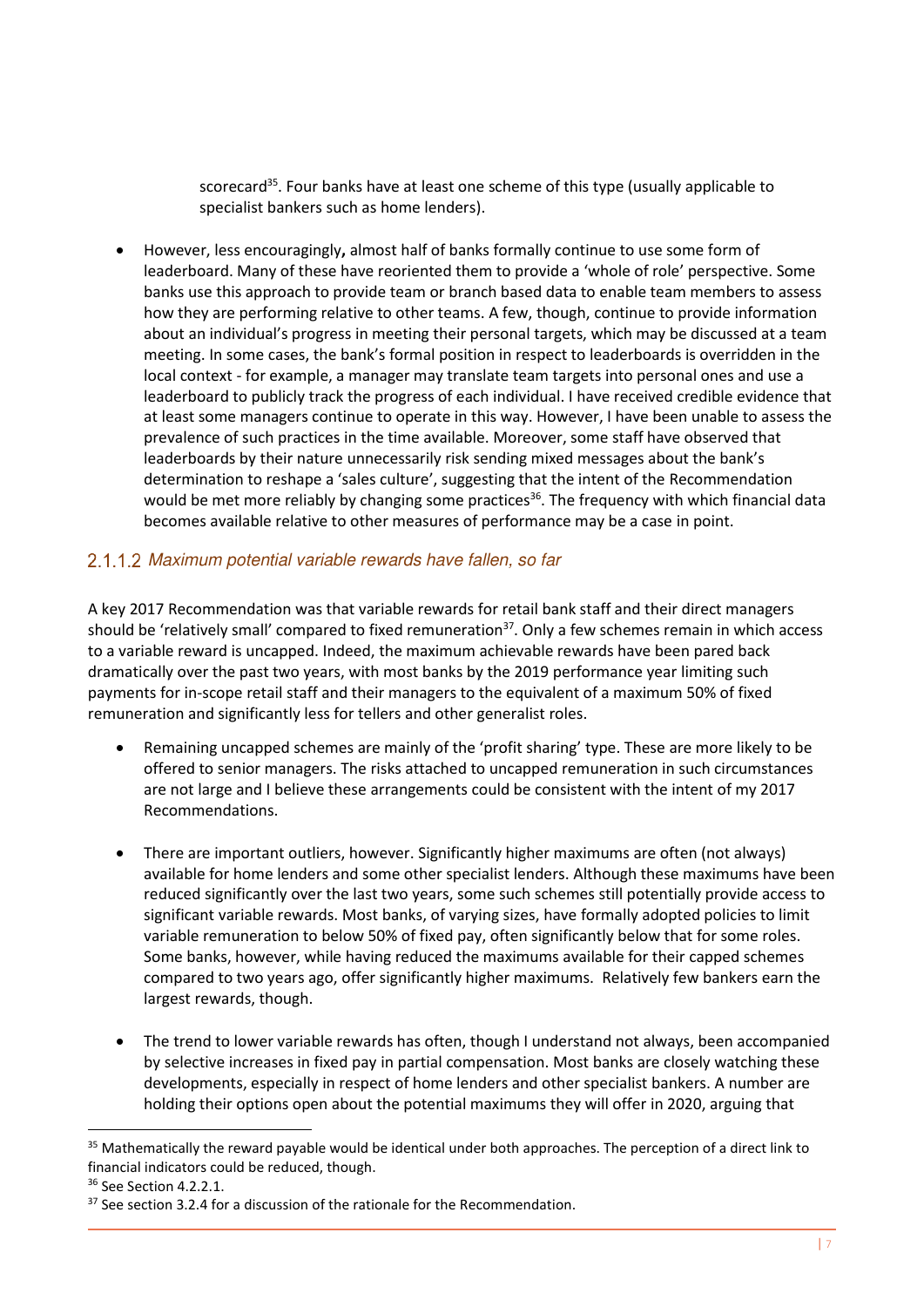market considerations will eventually settle the matter. It will be for later determination whether the arrangements that apply in 2020 are consistent with my Recommendation.

#### 2.1.1.3 Progress with customer metrics but challenges remain

A shift in emphasis is underway from assessing performance and eligibility for variable rewards in terms of sales and products towards measures based on customer experience or the depth of the relationship with the customer. The metrics are still evolving, however:

- The predominant measures are the Net Promoter Score (NPS) or some measures of customer satisfaction. These may be calculated individually (or verbatim comments made by customers within NPS surveys may be capable of providing feedback about individuals) but are more likely to be branch-based or bank-based measures. These have limitations as measures of the outcomes achieved by customers<sup>38</sup>, however.
- Greater attention is now paid to complaints data (including the time to respond to and resolve complaints, and verbatim comments that can be used, amongst other things, to inform behavioural ratings of in-scope staff and the performance assessment of senior managers).
- Some experimentation is underway with different kinds of customer surveys to throw light on 'outcomes', for example, a phone call to a customer. However, much work remains to be done here, for example to assess the value of undertaking a longitudinal survey of customers.
- Some banks are using activity measures in an attempt to capture the depth of the relationships with customers (for example, the number of conversations had with customers, ostensibly irrespective of whether a sale has occurred, and the number of subsequent referrals to more specialised bankers that may provide products that can address identified 'customer needs').
- Some are using manager judgement and observation to assess the quality of the interactions between a staff member and a customer (as well as inspecting files that provide a record of the interaction with the customer).

An issue for consideration is whether all these approaches are genuinely 'customer' measures rather than sales in disguise.<sup>39</sup> Banks argue strongly that these measures do not require a sale to be activated. There has not been time to test this systematically against the perceptions of staff, a (relatively small) number of whom told me during the FSU roundtable that their branch-level experience is different to the formal position of the bank. This should be a key element for a future review. Indeed, a related issue concerns associated performance conversations between managers and front line staff, and how customer centric these are in practice. Amongst other things, the 2021 review should be structured to assess whether, in practice, there is excessive unconscious bias towards taking sales outcomes into account when making such assessments.

<sup>38</sup> And if all such measures are branch based (that is, not personalised) the variability in assessments of individual performance (and thus eligibility for and the amount of rewards) may become more sensitive to the variability of performance against financial measures than the weights in a scorecard may imply. Discretionary approaches can reduce this risk since factors such as the manager's observation of each individual can be brought to bear.  $39$  Some may be better viewed as process measures for example error rates in applications for credit.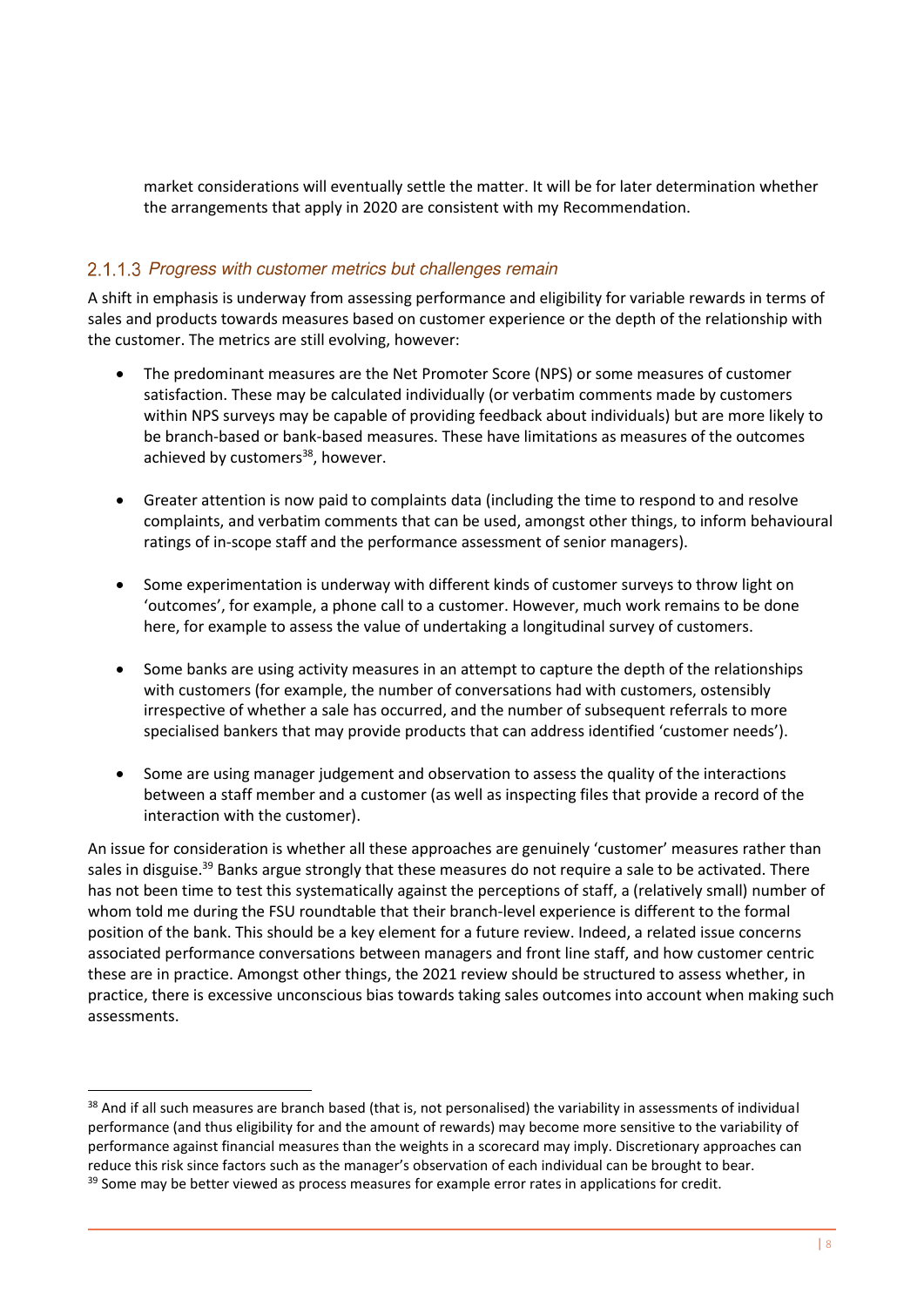Some banks regard the metrics, tools and/or interventions they have employed to secure insights into the attitudes, 'needs' and expectations of their customers as a key strategic asset. Amongst other things, this is an interesting insight into the strategic thinking of some leaders.

#### 2.1.1.4 Manager discretion is applied more commonly, subject to checks and balances

I have observed a trend to greater use of discretion<sup>40</sup>. Discretion is being applied: in assigning ratings to elements of the scorecard or performance assessment; in assigning overall performance ratings that feed into eligibility for rewards; and in determining the amount of reward to be paid. It seems that the number of schemes that are entirely discretionary has increased since the 2017 Review.

The processes to assess performance and access to rewards are now clearly linked, based on the same data sets. This means there is much less room for 'mixed messages'.

Moreover**,** calibration or moderation processes have become both more formalised and more important as assessments of performance and eligibility for rewards have become less mechanistic and formula driven. Calibration promotes consistency and equitable treatment between individuals that are in equivalent circumstances. It also helps to moderate the influence of those managers that still display the sales orientation of yesterday's cultural setting with a fixation on sales on performance assessments and access to rewards. Calibration is also commonly<sup>41</sup> applied when considering gateways or the impact of behavioural concerns on the eligibility for or scale of rewards.

#### 2.1.1.5 Cultural renewal

-

A number of banks are actively seeking to reorient their culture and behaviours.

Some banks, especially smaller community-oriented banks and some foreign owned banks, believe that they have only a small, if any, gap between current practices and a truly customer centric culture. Other leaders, including of the largest banks, have instituted systematic processes to reframe their bank's culture, particularly to more explicitly prioritise customer interests over sales, with supporting changes to internal expectations of appropriate behaviour when dealing with customers:

- Some banks have refreshed their statements of values and purpose, and or have embarked on a systematic effort to ensure that staff understand those values and the bank's vision or purpose.
- Some banks report placing greater emphasis on 'should we' and behaviours, not just 'can we' and sales.
- Efforts to drive cultural change are typically supported by substantial programmes to reskill managers to enable them to succeed in their expanded roles, including to communicate the bank's values and the importance of good customer service.
- Often the coaching is in respect of how to conduct fruitful conversations with customers rather than how to make sales per se; and how to provide feedback in respect of behaviours and against a multifaceted scorecard (as opposed to simply sales metrics - sometimes succinctly described as ensuring the manager acts more as 'coach' rather than solely as 'judge').

<sup>40</sup> All 16 participants use discretion in performance assessments or rewards allocation in one way or another.

<sup>&</sup>lt;sup>41</sup> Thirteen banks employ manager-assessed gateways, accompanied by calibration, for at least some roles.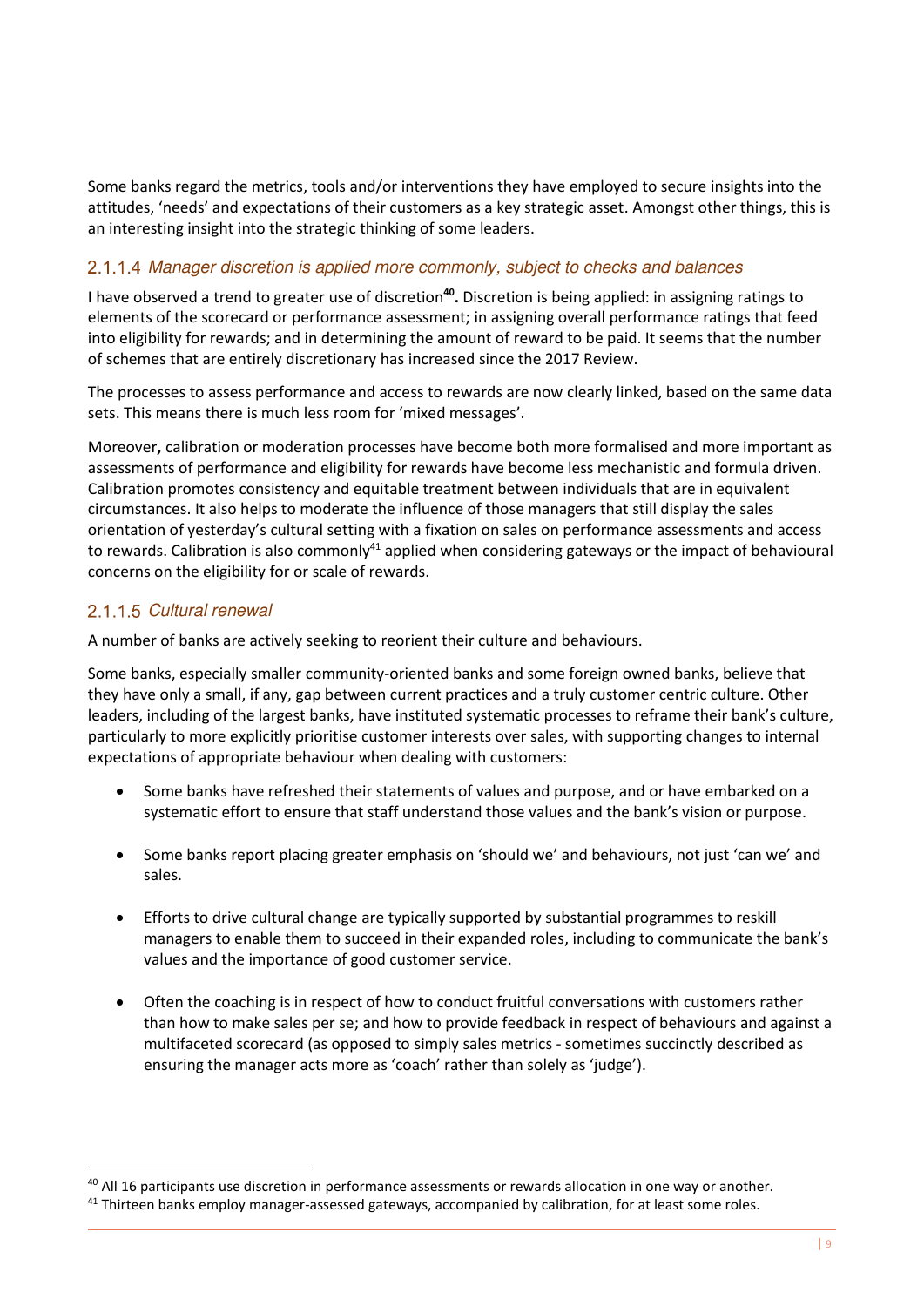• As with approaches to measuring customer relationships noted previously, some banks regard the tools and interventions they have employed to secure this reframed culture and/or behaviours as a key strategic asset.

Banks seeking to make major changes typically describe the reorientation of performance and reward assessments (and associated cultural renewal) as a journey. Some explicitly regard current arrangements as transitional, particularly in the way that financial measures and associated targets are expressed. A few (seemingly successful to date) experiments have been conducted with team targets, for example.

Clearly, this renewal will take time. It is premature to attempt an assessment of progress in changing culture to date. The nature of this journey and the evolution of how targets are defined and applied will bear examination in a future review.

There is a growing tendency to determine the total funding available for variable remuneration for in-scope roles having regard to broad measures of the success of the enterprise, with adjustments for risk. In a few cases, staff variable rewards are effectively a profit-sharing arrangement. One or two banks are actively considering refinements to current practices that move towards profit sharing type arrangements for more junior front line staff. Others are considering removing variable reward for some front-line staff<sup>42</sup> (not banking specialists like home lenders). Such developments, if they occur, would most likely be consistent with the intent of my 2017 Recommendations.

# <span id="page-15-0"></span>2.1.2 The picture is more mixed in respect of third party channels.

Banks are vulnerable to essentially the same financial and non-financial risks for mortgages arranged through the third-party channels as they are for loans arranged by their own staff. However, the 2017 Review found that the banks' capacity to monitor behaviour and enforce standards of behaviour when brokers are dealing with customers is highly variable. Accepting that identical arrangements cannot be insisted upon; the 2017 Review made several Recommendations to better align remuneration and governance in third party channels to those applied in the proprietary channel. The 2017 Review also found that the risks of misselling inherent in what ASIC has termed the 'standard commission model'<sup>43</sup> are unacceptable in the context of the trust deficit banks face and, consistent with the Recommendations in respect of the proprietary channel, should be changed.

Progress in implementing third party Recommendations has been patchy:

- Banks have substantially wound back soft dollar payments and various volume based additional rewards for aggregators or, if appropriate, brokers etc. This is consistent with my 2017 Recommendations.
- Moreover, substantial improvements have been made or, more typically, are contemplated to the governance of the aggregator and mortgage broking channel, to better align it to the 'end to end' oversight banks typically have of their proprietary channel. These will take some time to develop and implement under the auspices, at the time of writing, of the Combined Industry Forum (CIF)<sup>44</sup>.

 $42$  One small bank already does not pay any variable rewards to front line staff.

<sup>43</sup> For definition, see ASIC Report 516: Review of mortgage broker remuneration, p.241.

<sup>44</sup> Combined Industry Forum Progress Report: Working towards a better mortgage broking industry for customers, Section About Us states - In 2017 the mortgage broking industry came together to form the Combined Industry Forum (the Forum), to take action on governance and remuneration practices to achieve better consumer outcomes. The Forum consists of representatives from banks and customer owned lenders, aggregators and brokers, consumer groups (represented through CHOICE), the Australian Banking Association (ABA), the Mortgage & Finance Association of Australia (MFAA), the Finance Brokers Association of Australia (FBAA), the Customer Owned Banking Association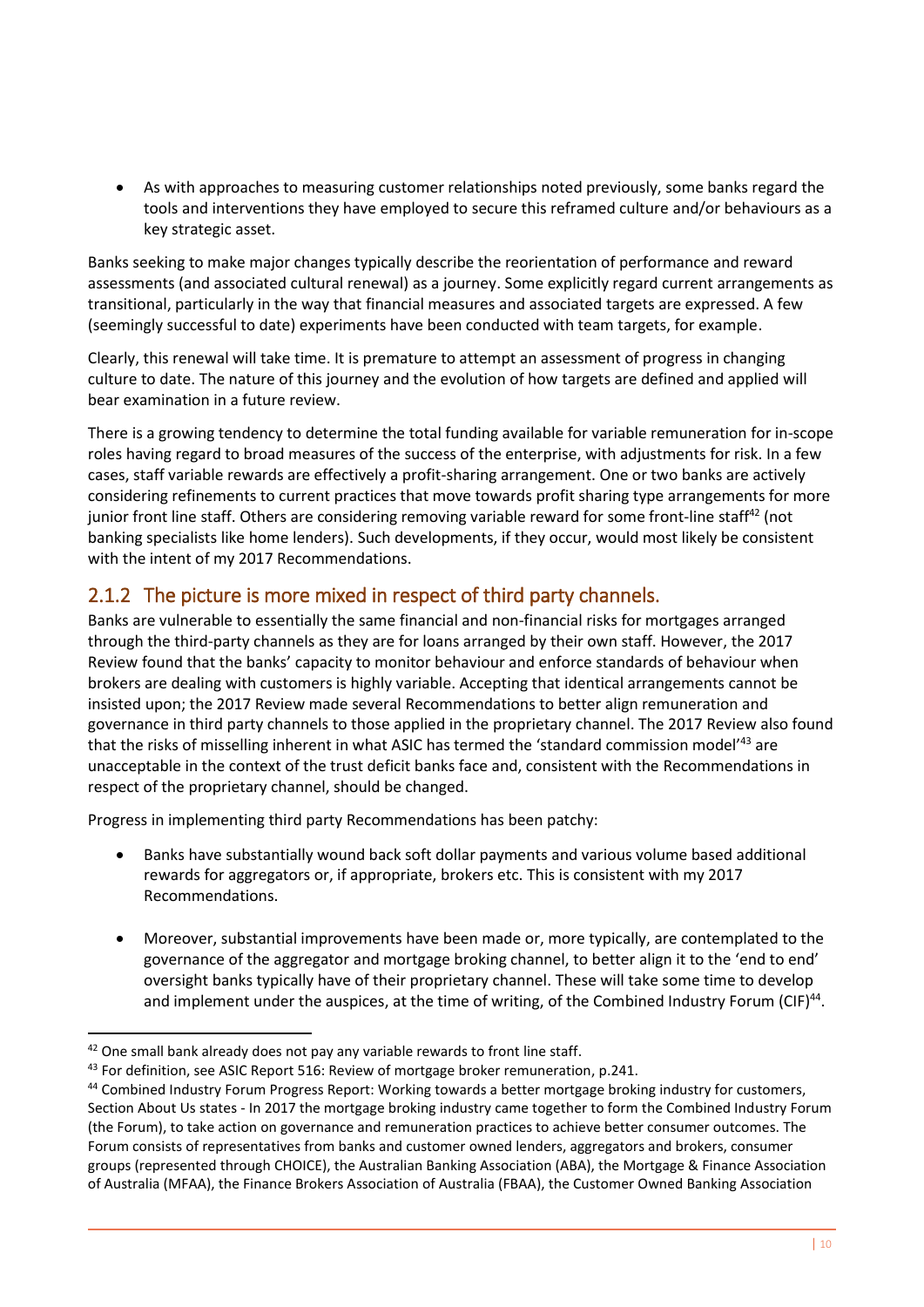A promising start has been made. A full assessment of the adequacy of the industry's response needs to await the 2021 review, however. Some banks, typically the larger banks, have independently moved to tighten their existing governance and oversight arrangements along similar lines to my Recommendations.

- However, the industry has not responded satisfactorily to my Recommendation to redesign the standard commission model to reduce the inherent risks.
	- $\circ$  This observation applies equally to mortgage broking and to payments made to Introducers and Referrers. The reform to calculate commission payable on the amount of loan drawn down, net of any funds held in offset accounts, is a step in the right direction. My stated preference in the 2017 Review, however, was to introduce lender-funded payment arrangements related not to the value of the loan but to the effort required to identify and meet the customer's needs<sup>45</sup>. Although the longevity of current trail commissions is difficult to justify, some component of deferred remuneration will help to better align broker, banker and customer interests around arranging a loan that best meets the customer's needs, as understood at the time the loan is taken out.
	- $\circ$  I appreciate, however, that this is a hotly contested public policy issue and there is a range of different views that banks face. Hopefully the legal and regulatory framework within which mortgage broking operates will have been clarified by the time of the 2021 review.

# <span id="page-16-0"></span>**Emerging Issues**

As noted, my assessment is that, overall, the industry has made substantial progress in implementing policies that address almost all the Recommendations of the 2017 Review. It will be for a subsequent review to determine whether the policy renewal is completed appropriately, and whether the workplace practices and the culture of banks have moved in ways that fulfil the promise that permeates the 2017 Recommendations and the banks' responses to them.

In a sense the banks are 'shooting at a moving target'. It is clear that the conditions of their 'social licence to operate' have changed. Some of the new environment will in time be reflected in changes to the legislative and regulatory environment, including (possibly) in respect of third parties. The broad directions have been laid down in a number of reviews, most comprehensively in the FSRC Final Report. Legislation and regulatory change to give expression to specific changes is still evolving, as is community expectations of how banks should operate. What is clear though is that 'profit over customer' is no longer (if it ever was) tolerated.

A central tenet of the regulatory environment for well over a decade is that an 'unquestionably strong' banking system underpins the resilience of our economy. The maintenance of reserves that ensure the banking system is 'unquestionably strong' as the economy (and the need for credit) expands requires consistent profitability across the sector. That is both a business imperative for the sustainability of each bank and a fundamental pre-condition for the stability of our economy. Legitimate concerns about how necessary profitability has been secured in recent years means that 'how' each bank operates is an important component of the debate about the contemporary 'social licence'. My 2017 Recommendations were a contribution to that debate in respect of the retail operations of banks.

<sup>(</sup>COBA) and the Australian Finance Industry Association (AFIA). Twelve of the 16 banks that are participating in this assessment are members of the CIF.

Section 10.2, p.23 of the afore mentioned report lists the participating members of the CIF.

<sup>45</sup> 2017 Review, section 6.1.2, p.36.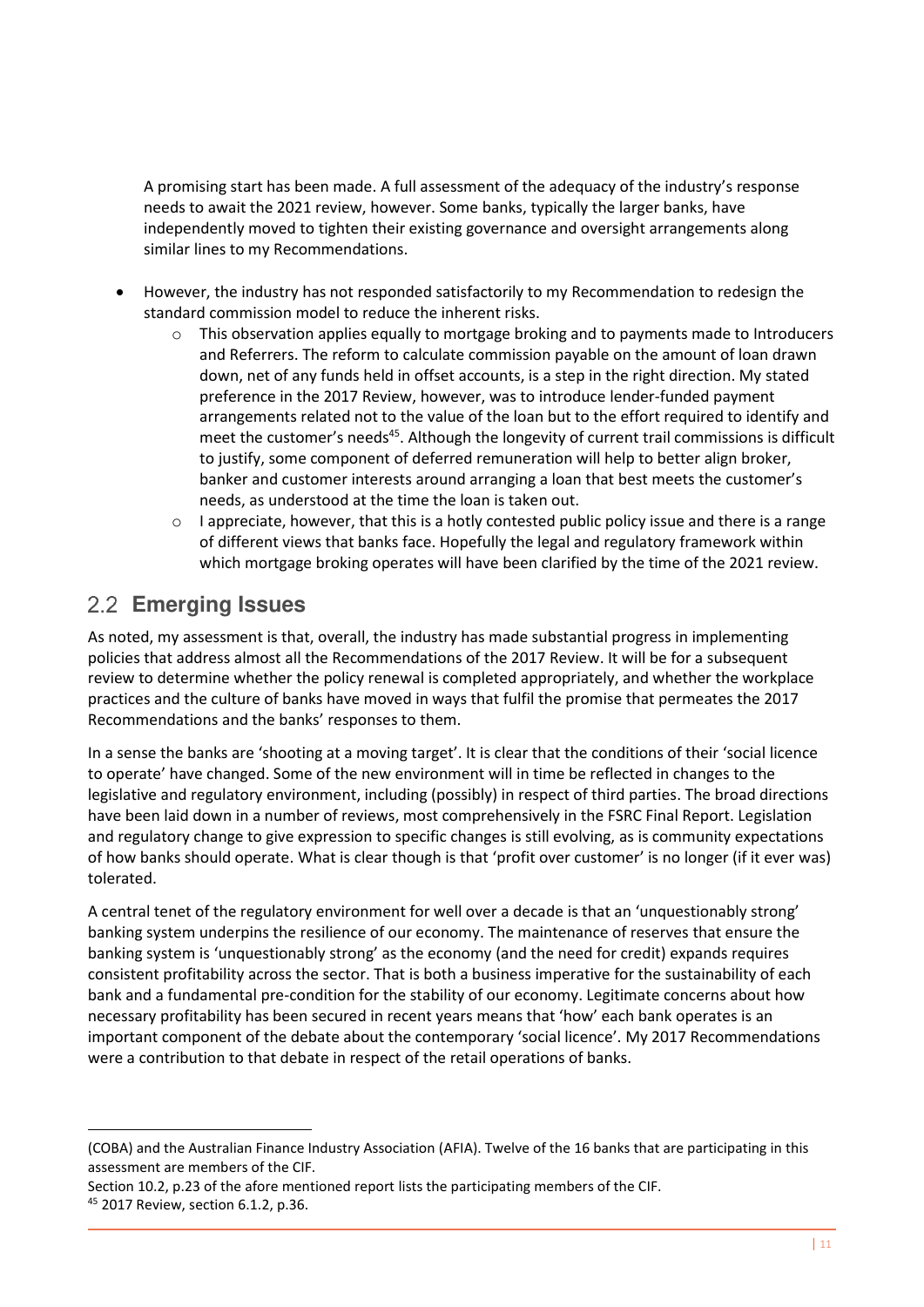Seven issues are still unfolding in respect of how retail banks meet the intent of the 2017 Recommendations, namely:

- The proper role of targets;
- What constitutes a 'relatively small' maximum potential variable remuneration (compared to fixed pay);
- Customer metrics, including in respect of the *outcomes* achieved by customers;
- Discretion and manager capability;
- Third party remuneration;
- The interests of shareholders; and
- Bank culture and the risk of 'change fatigue'.

The first five of these issues are explored further in Sections 3, 4 and 5, respectively.

The remainder of this section addresses the last two issues.

# <span id="page-17-0"></span>2.2.1 The Interests of Shareholders.

Regulators and shareholders alike have encouraged Boards and senior executives of banks to ensure that their businesses are profitable. As noted above, prudential regulators have sought to create a banking system that can reliably underpin a vibrant economy. They have required banks to earn profits and hold reserves that ensure they are 'unquestionably strong'<sup>46</sup>. Relatedly, until comparatively recently the public discourse about risk management was focussed on the identification and management of financial risk. These preoccupations were certainly amongst the factors that stood our banking system in good stead during the Global Financial Crisis a decade ago.

Similarly, institutional and other shareholders have put much weight on the relative financial performance of the listed banks and have at times been sceptical of moves by bank managements to include nonfinancial and/or not easily measurable metrics in their assessment of the position of the bank or of the entitlement of senior managers to variable remuneration.

A strong banking system remains essential. Recent debates, however, in the context of the Royal Commission into Misconduct in the Banking, Superannuation and Financial Services and elsewhere, have highlighted the importance for banks that they identify and manage non-financial risks as well as they historically have addressed financial risks. As noted above, the terms of banks' social licence are changing. Legitimate concern about how necessary profitability has been secured in recent years now means that 'how' each bank operates is important in the debate to determine the contemporary 'social licence'.

Senior managers understand that addressing such concerns is in the long-term interests of shareholders. The costs of remediating past transgressions are substantial and will take time to work through. At the least, current reforms to bank practices and culture are intended to increase the probability that such costs can be avoided in future. It is less clear, however, how deeply at least some shareholders appreciate the nexus between cultural renewal, short term financial performance, and the longer-term sustainability of the sector. This element of the debate deserves further attention.

# <span id="page-17-1"></span>2.2.2 Bank culture and the risk of change fatigue

-

Emerging bank culture is addressed extensively in Section 4 of this report. That material will not be repeated here. The purpose of this section is to acknowledge a point not elsewhere addressed, namely that bank culture is likely to come under increased scrutiny in the next few years. There is no 'one size fits all' approach to defining a desirable bank culture that will meet the needs of all workforces and the customers

<sup>46</sup> Australian Prudential Regulation Authority (APRA) - Information Paper: Strengthening banking system resilience establishing unquestionably strong capital ratios. [19 July 2017].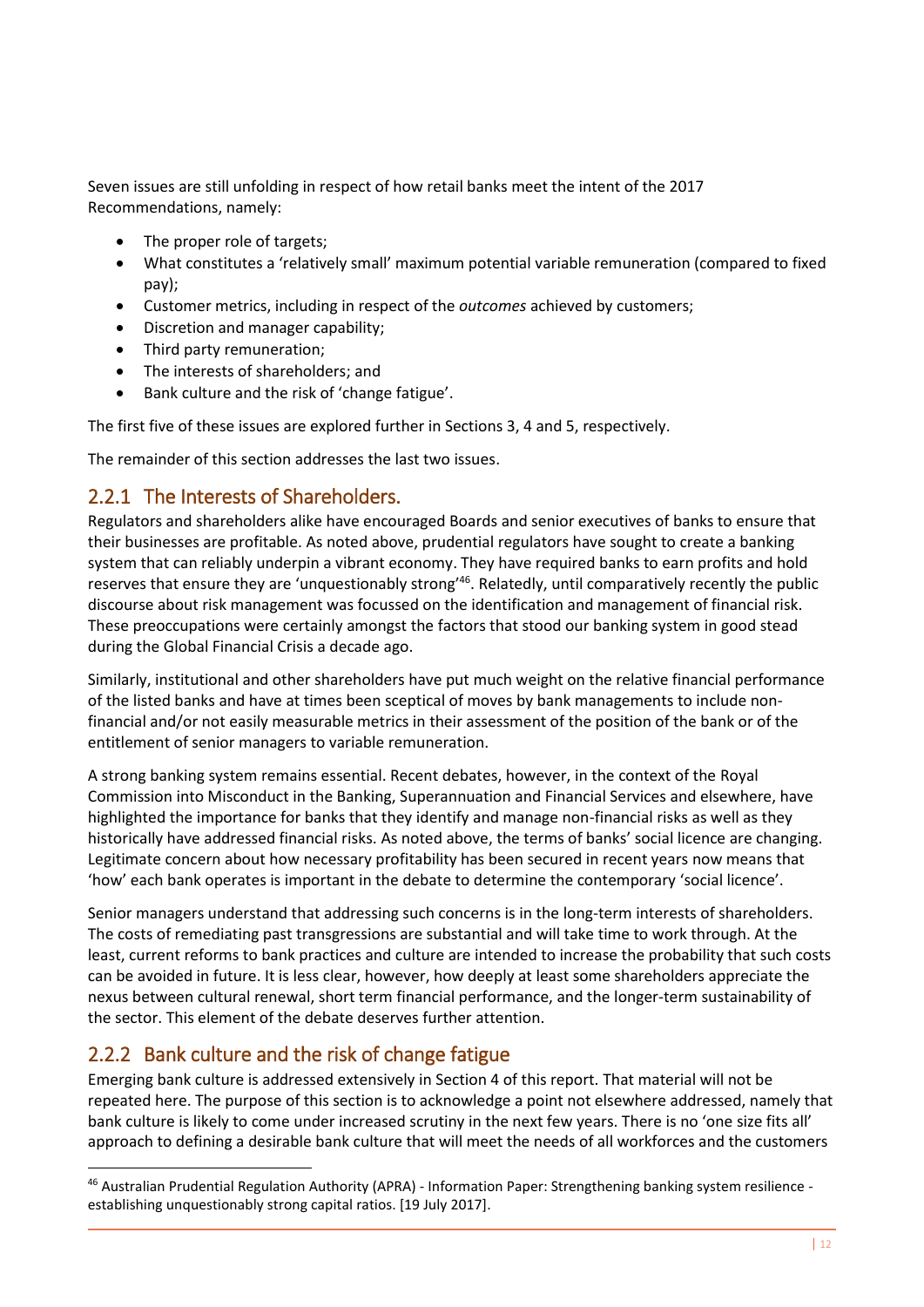whom they serve. There is a risk, however, that regulators will come under pressure to 'do something' to regulate bank culture.

Regulators should proceed cautiously. Culture needs to be a deeply embedded responsibility of bank managements and Boards. It would be ultimately counterproductive to turn their consideration of such issues into a 'tick box' compliance exercise. I suggest that the major banks have a role to play in ensuring that this debate is customer focussed and principles based, with the responsibility for ensuring a proper culture resting squarely with them. Their authority may have been diminished in recent times, but their responsibility has not.

# <span id="page-18-0"></span>2.3 **Recommendations**

I have not revisited my 2017 Recommendations. This was outside my terms of reference. They stand. However, at a number of places throughout the following report I make suggestions to ensure that the intent of some Recommendations is clear, in the light of some interpretations that have been placed on them to date.

This sub-section addresses a further three high level recommendations that are intended to support the implementation of my 2017 Recommendations.

# <span id="page-18-1"></span>2.3.1 A further review

The assessment in section 2.1 reflects the outcome of my examination of each bank's policies as at end 2018 and those firmly committed to be in place shortly thereafter. I note, however, that a significant number of banks were either uncertain about the specific arrangements to apply in the 2020 performance year (for example, in respect of the caps on variable pay, having regard to unknowable future market conditions) or were considering significant changes to take further their current reforms. Moreover, it will be some years before a reliable assessment can be made about whether the intent of each bank's policy changes and the desired cultural reform agendas have been delivered in practice.

*Recommendation 1: a further assessment of the banks' progress in implementing the 2017 recommendations occur in the first half of 2021 (this is more specific as to timing than the original recommendation 15).* 

*NOTE: This work will require sufficient time and high quality data to enable, amongst other things, an assessment*  to be made of progress in achieving cultural renewal where required. The 2021 reviewer should be identified and *consulted well in advance of the actual assessment so that appropriate data can be collected not only about then current policies but also about how they are implemented in practice, and the state of contemporary bank culture. One option, for example, would be to secure the agreement of each bank to incorporate specific questions to establish how the performance management system operates in practice and the cultural climate as part of each bank's regular surveys of staff. Another might be to conduct a purpose built survey. In assessing and developing options of this kind, someone with expertise in designing and interpreting such a data gathering exercise should support the reviewer.*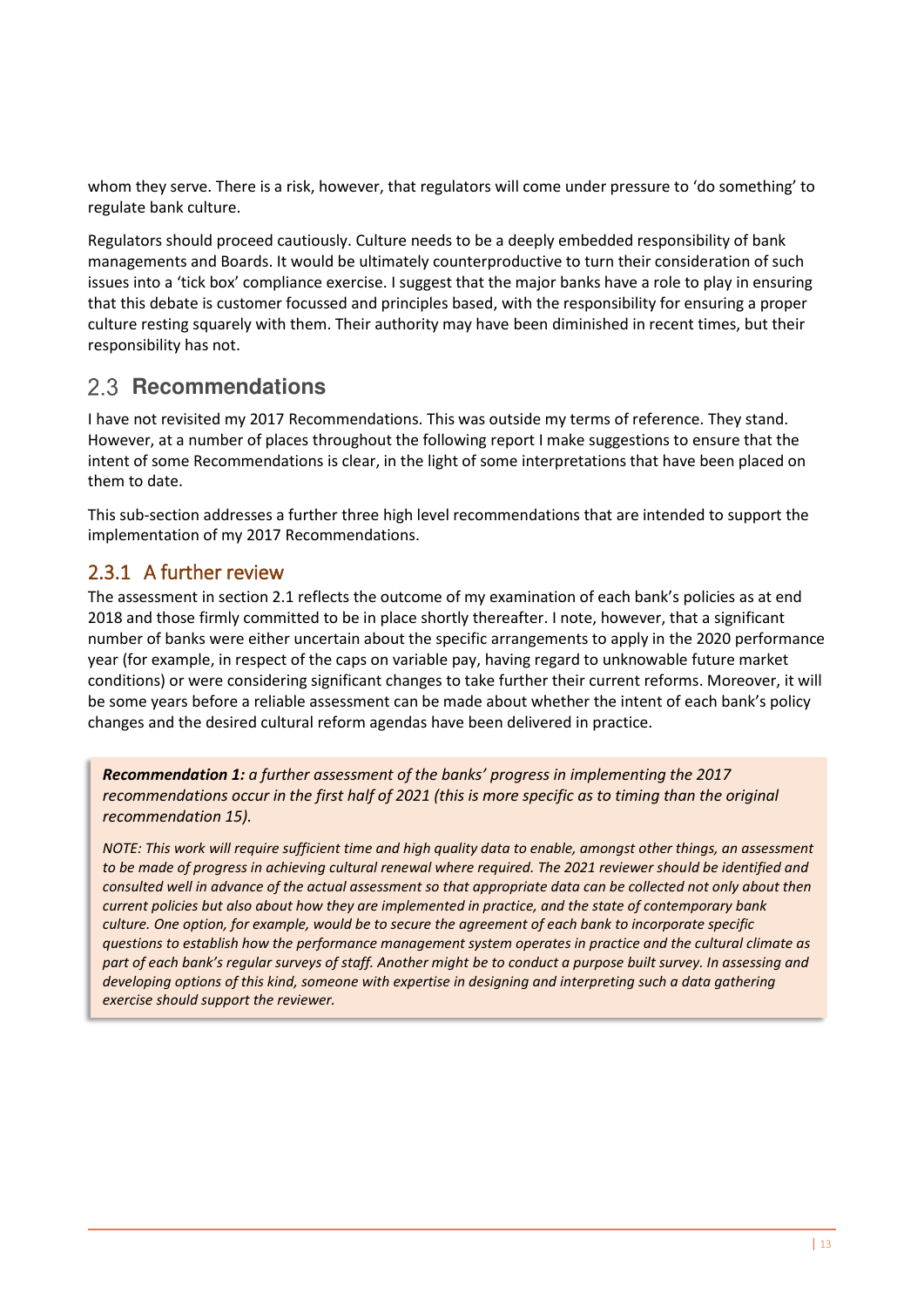### <span id="page-19-0"></span>2.3.2 Customer metrics

My impression is that customer metrics are far less sales oriented than was the case previously. However, this should be tested with survey or other evidence about contemporary practices. This, too, should be a focus of any subsequent assessment in 2021. The analysis needs to occur at two levels: the policy, and the practice at branch<sup>47</sup> level. Data gathering to support this analysis also should be planned and executed in advance of the actual assessment. Despite good intentions, it has proven difficult to develop significant scalable new measures of customer experience that accurately capture both the customer experience and the outcomes secured by a customer from an interaction with a bank, including over time. This is common across the world.

*Recommendation 2: ABA establish whether there is sufficient support for collaborative work to develop principles that should underpin metrics that capture the outcomes customers achieve.*

NOTE: *Although some banks have expressed interest in such an initiative in discussions, others have expressed reservations on the basis that the resolution of this issue is an important strategic business asset. If necessary, this work may involve a subset of the ABA membership. Consultations with ASIC and the ACCC may be necessary to identify and assist with navigating any competition law issues. (See section 4 for further detail.)*

### <span id="page-19-1"></span>2.3.3 Remuneration of Third Parties

The Combined Industry Forum has made substantial progress in addressing most of my original Recommendations in relation to third party governance and the elimination of volume-based payments to aggregators / brokers over and above commission payments. However, market dynamics (and significant reluctance in some quarters to acknowledge the residual risk) have meant that a viable alternative to the standard commission model has not emerged. Desirable reform seems unlikely without regulatory change.

#### *Recommendation 3: That the ABA:*

<u>.</u>

- *reconsider the approach adopted by the CIF to the 'standard commission model' for the remuneration of mortgage brokers / aggregators in the light of the findings of Royal Commission into Misconduct in the Banking, Superannuation and Financial Services and my 2017 recommendations; and*
- *as necessary, work with relevant agencies, including ASIC and the ACCC, to secure regulatory reform that will permit the introduction of a fee for service remuneration model for aggregators / brokers and introducers etc that preserves the viability of the third party channel but links payments to the effort expended in securing the loan for the customer rather than the value of the loan secured, with appropriate deferred payment options (not long lived trail commissions).*

*NOTE: This may in time require temporary oversight of fee setting by the ACCC. (See section 5.2.4 for further detail.)* 

<sup>&</sup>lt;sup>47</sup> 'Branch' should be taken to cover other workplaces such as call centres or specialised retail business units.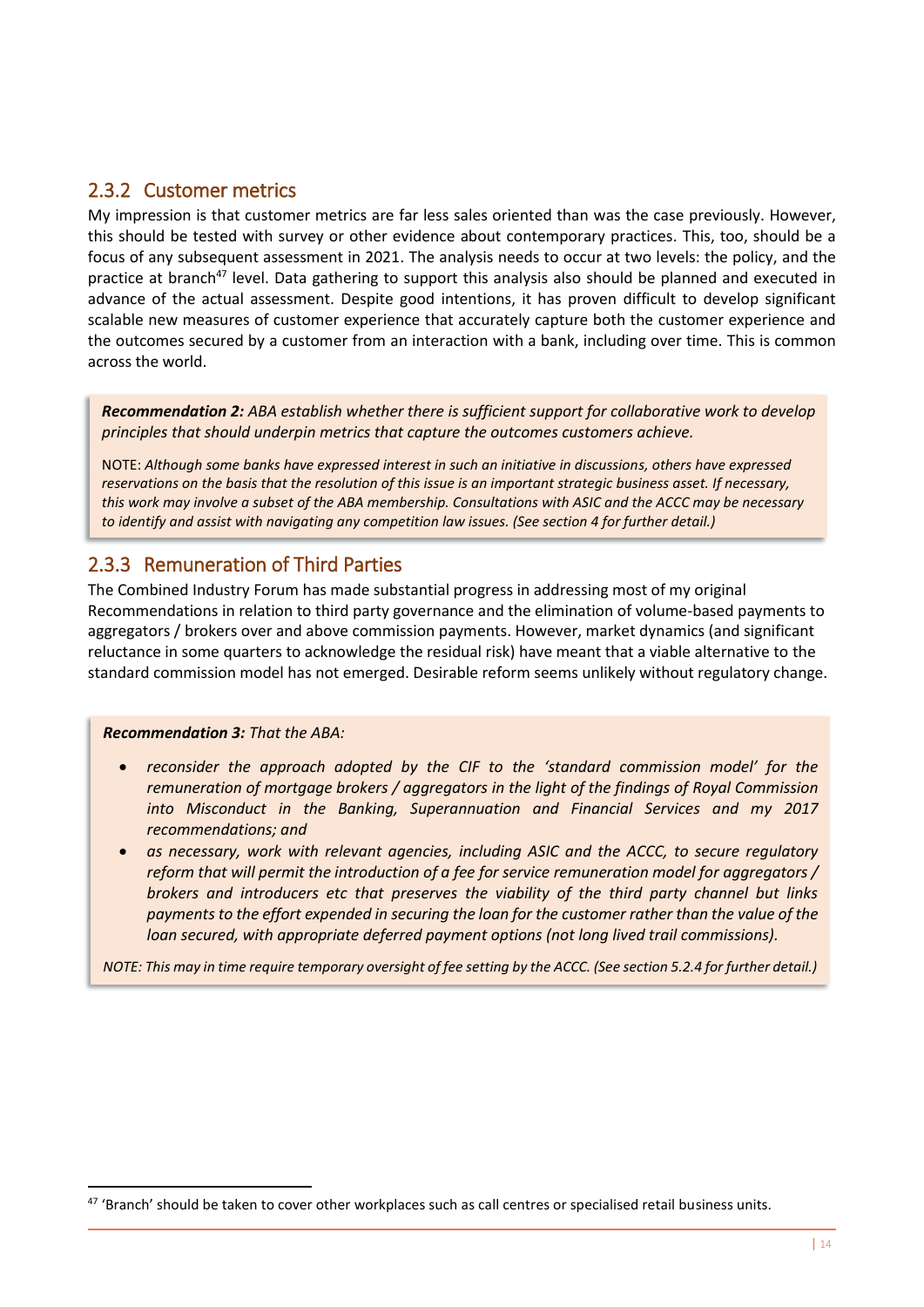# <span id="page-20-0"></span>**3 Substantial progress – variable remuneration structures for bank staff**

# <span id="page-20-1"></span>**Context of this section & changes since the 2017 Review**

This section will review the progress towards implementation of Recommendations 2 to 8 inclusive for inscope retail bank staff.

Remuneration of in-scope retail bank staff has historically included both fixed and variable reward payments, as well as non-monetary inducements. Although there are exceptions, banks typically in the past have had several plans or schemes in place that regulate access to variable rewards for in-scope roles. One notable feature of the data gathered for this assessment, however, has been a distinct trend since the last report to reduce the number of separate schemes in operation. Similarly, there is an evident trend to rebalance remuneration to place greater emphasis on the fixed component, especially for roles that historically have enjoyed access to relatively high variable rewards (expressed as a proportion of fixed pay)<sup>48</sup>. Manager discretion and judgement have also become more prominent.

Variable rewards may be related directly or indirectly to sales of retail products. The 2017 Review noted:

*"One such practice is the linking of the size of a variable reward payment directly to the achievement of sales targets or similar measures such as cross sales or referrals. The effect of this practice is that sales success is rewarded irrespective of performance against other measures such as customeroriented measures. The risk is that staff or other observers interpret this as a signal that 'only sales matter', or 'sales matter most', even when staff must demonstrate certain minimum standards of behaviour towards customers to qualify for any incentive payment at all. This risk is accentuated if the workplace culture is heavily sales oriented, which some banks concede is likely to be the case after many years in which sales performance has been highly valued and rewarded. The reputational and other risks associated with these practices are heightened when the banking industry is already perceived as having a trust deficit that needs to be addressed" 49* .

Since the release of the 2017 Review:

- The Australian Prudential Regulation Authority (APRA) conducted their own review of industry remuneration practices in June 2017 and reported their findings in "Remuneration practices at large financial institutions", in April 2018.
- The Royal Commission into Misconduct in the Banking, Superannuation and Financial Services has reported. Amongst other things, the Commissioner was critical of banking culture in general<sup>50</sup> and recommended that banks fully implement the letter and spirit of my 2017 Recommendations.

<sup>&</sup>lt;sup>48</sup> Of course, there are notable exceptions to both trends.

<sup>49</sup> 2017 Review, section 4.1, p.13.

<sup>&</sup>lt;sup>50</sup> For example: "Banks, and all financial services entities recognised that they sold services and products. Selling became their focus of attention. Too often it became the sole focus of attention. Products and services multiplied. Banks searched for their 'share of the customer's wallet'. From the executive suite to the front line, staff were measured and rewarded by reference to profit and sales." - FSRC: *Interim Report*, page xix.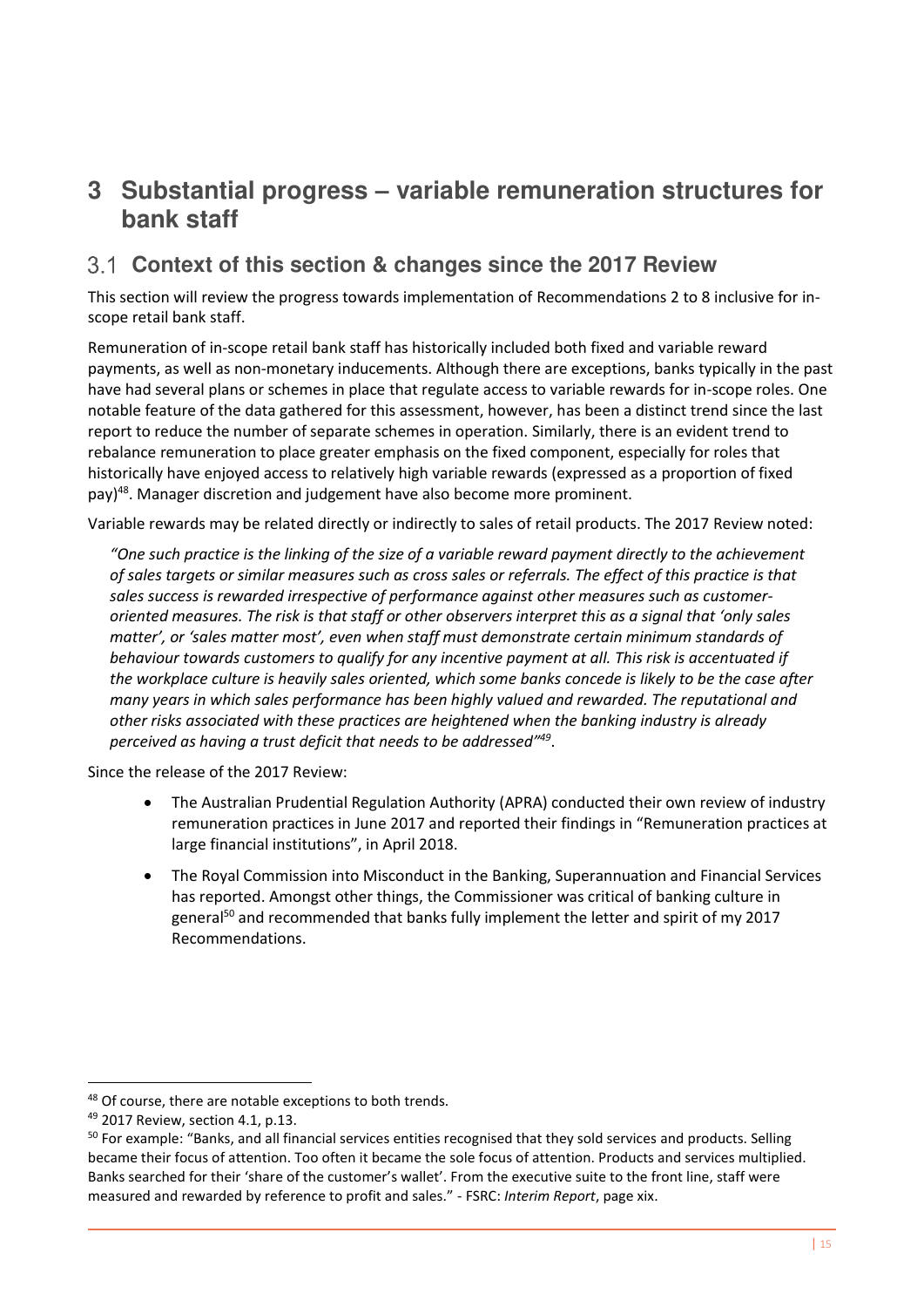# <span id="page-21-0"></span>**Assessment of progress by late 2018 / early 2019**

The following sections provide an overall assessment of progress achieved by December 2018 (or reliably known at that time to be imminently in prospect) in revising policies to reflect my 2017 Recommendations in respect of banks' in-scope retail staff.

# <span id="page-21-1"></span>3.2.1 There is more than one way to skin a cat: Recommendations 2,3 and 4

*Recommendation 2: Banks remove variable reward payments and campaign related incentives that are directly linked to sales or the achievement of sales targets (including, but not limited to cross sales, referral targets, and profit and revenue targets);* 

*Recommendation 3: Eligibility to receive any variable reward payment should be based on an overall assessment against a range of factors that reflect the breadth of the responsibilities of each role;* 

*Recommendation 4: Any financial measures included in an overall assessment consistent with Recommendation 3 should:* 

- *Be product neutral (that is not encourage the sale of one product over another); and*
- *In the case of a scorecard, together attract a maximum effective weight of 50 percent as quickly as systems and other changes can be introduced, falling to 33 percent or less by 2020;*

A number of approaches to variable remuneration can be consistent with both the letter and the intent of these Recommendations. The 2017 Review (and the Issues Paper that preceded it) noted that there is a '*range of variable reward approaches banks currently employ. These include:* 

*• Approach 1 - Performance scorecard approach: This approach records performance against several weighted elements or measures which are used to determine overall performance. These weighted measures may include sales, customer satisfaction and/ or the extent of compliance with policies, procedures, or behavioural standards. An overall performance rating and/ or variable reward amount may be determined by formula or through the application of judgement by a manager.* 

*• Approach 2 - Variable rewards related to performance against specific measures or targets: An individual receives a variable reward payment that is directly related to their achievement against a specific measure(s) or target(s), which typically will include measures that are sales- related (for example the payment of a percentage of total product sales generated or of the amount by which a sales target is exceeded). To comply with Recommendation 2, this approach should as quickly as possible phase out the use of sales and similar financial measures.* 

*• Approach 3 - Variable rewards based on management discretion against individual performance measures or targets: The variable reward amount is based on management's assessment of an individual's performance against targets or other measures. These typically include financial targets as well as non-financial measures. This approach would be consistent with Recommendation 2 if and only if the manager's judgement takes all factors into account and is not predominantly driven by sales (see also Recommendations 3 and 11).* 

*• Approach 4 - Enterprise Agreement (EA) prescribed variable rewards: The EA governs eligibility for payment with the bank's EA prescribing a specific variable reward amount subject to each individual meeting minimum performance standards. " <sup>51</sup>*

<sup>51</sup> 2017 Review, section 4.2, p.14.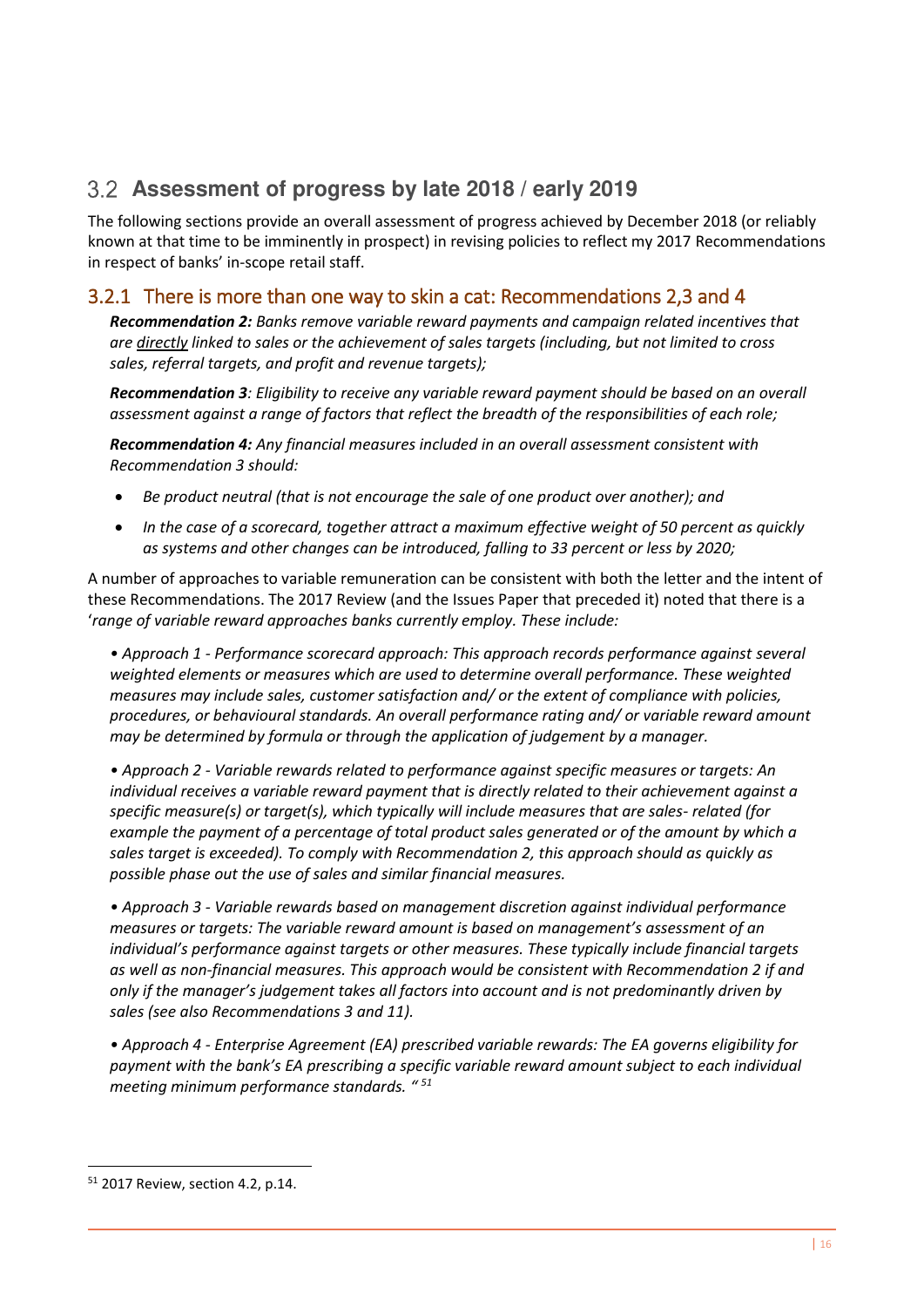At the time of the 2017 Review retail banking remuneration was dominated by Approaches 1 and 2. Almost every bank<sup>52</sup> adopted these approaches.

As later sections will make clear there has been a trend evident in this review towards greater reliance on Approaches 1 and 3, and away from Approach 2 (see figure 3.1). Although a reasonable generalisation, however, the claims of each bank in this respect need careful assessment. Importantly for my present assessment, the 2017 Review went on to say:

*"In providing their data to the Review a number of banks classified their approach as a scorecard (that is approach 1). Our analysis of it, however, led us to reclassify it as approach 2. This was because the variable reward amount was assessed having regard to each indicator separately. I therefore recommend that banks which currently use or plan to use the scorecard and similar approaches review their design and structure and ensure that they align to my Recommendations." 53*

Similar adjustments were required this time also*.* 

-

#### 3.2.1.1 The role of financial targets is changing (and potentially misunderstood)

It is difficult to run an organisation as complex as a bank without some recourse to targets. Targets provide powerful signals about what is expected of employees. Financial targets have a clear role to play in ensuring the continued soundness of the bank. The issue for this assessment is how those targets are set, to whom they are applied and what use is made of them in assessing performance and allocating variable rewards. For in-scope roles the trend is clearly towards targets that encompass the 'whole of role'.

Frontline staff are more likely these days to see targets about customer metrics, possibly including referrals and conversations with customers, included amongst the range of matters for which they are assessed, as well as risk and/or compliance and financial targets.

Sellers are particularly likely to have sales-oriented targets in the metrics for which they are accountable<sup>54</sup>. But, increasingly, other metrics will also be included, such as customer based measures.

Virtually no bank still overtly calculates in 2019 variable remuneration for retail staff solely by direct reference to an individual's performance relative to their sales target(s). The one that explicitly operated such a scheme in 2018 had amended its policies before the Questionnaire was issued to discontinue the practice from 1 January 2019.

However, four banks in 2018 continued to calculate variable rewards for some staff, typically specialist bankers such as home lenders, having regard to their performance against at least one financial element of a scorecard *in isolation from* the other elements of their scorecard. These financial metrics are typically described as 'performance relative to target' and measured as a proportion of target achieved. Sometimes access to any variable reward at all is contingent on having met such a target (or a high proportion of it) – in effect a financial gateway.

Consistent with the approach adopted in 2017, these practices have been reclassified as Approach 2 for the purposes of this assessment. Figure 3.1 shows the proportion of banks that employ each approach (or a combination of approaches) for at least some in-scope roles. Only 19% of banks apply approach 2. Scorecards, approach 1, are now dominant.

<sup>52</sup> As set out in the Issues Paper, only a few banks in 2016 had adopted variable rewards based on management discretion against individual performance measures or targets (approach 3) and Enterprise Agreement (approach 4). <sup>53</sup> 2017 Review, section 4.2, p.15.

<sup>&</sup>lt;sup>54</sup> Typically, along with other targets that relate to compliance, training undertaken and error rates or productivity measures.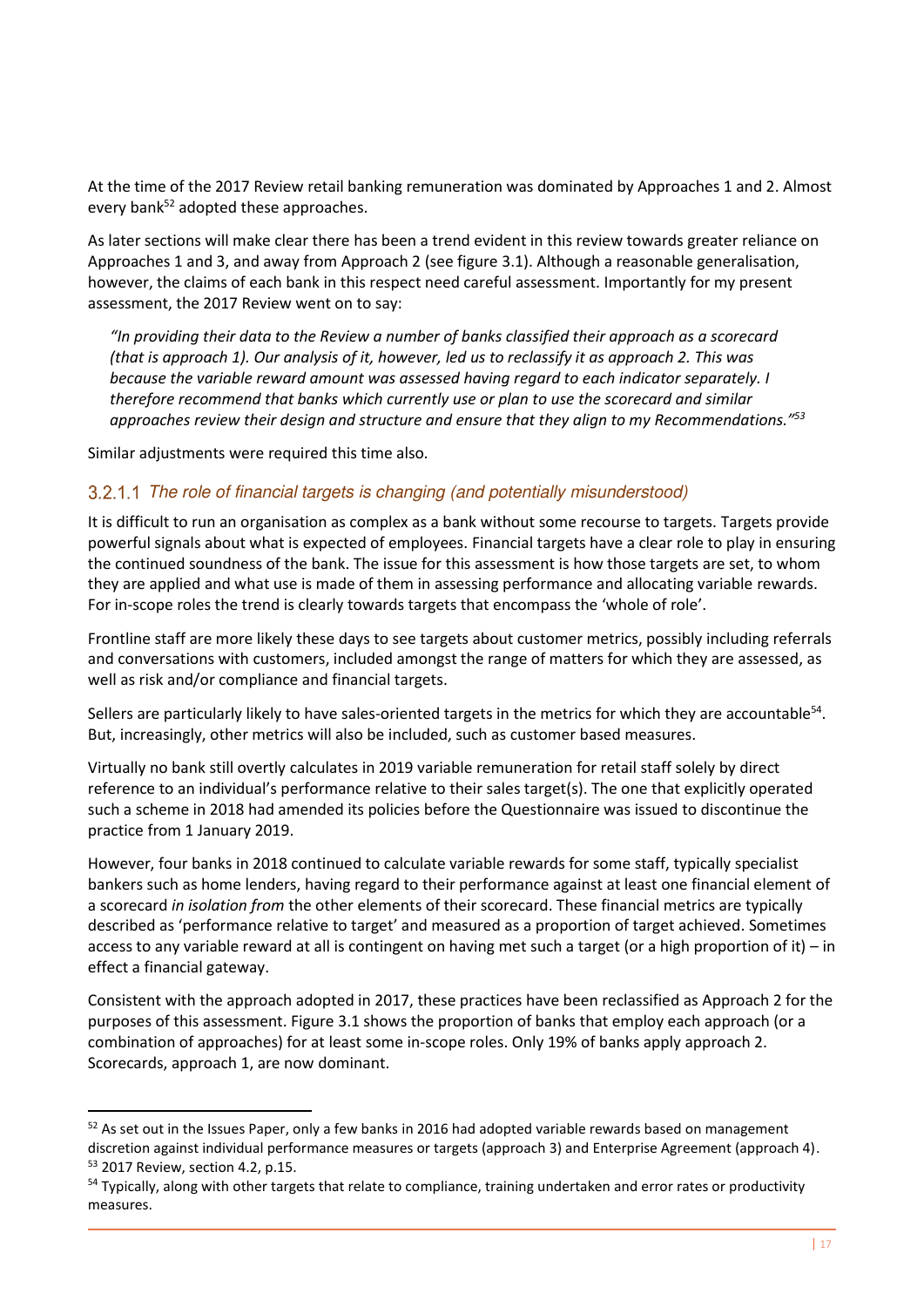

**Figure 3.1: Variable Remuneration Approaches** 

In discussion it emerged that many banks that use 'performance relative to target' as an indicator in a scorecard (especially amongst those that link remuneration to such indicators separately) regard this as a transitional step as they seek to reorient thinking towards 'customer over sales'. If so, a relatively quick phase out would seem desirable.

Having regard to the above, my assessment is that substantial progress has been made to delink sales directly to reward for front line staff, including for specialist bankers such as home lenders and their managers. However, there is still more to be done to minimise the risk that sellers will receive 'mixed messages' about the importance of sales. I would encourage those few banks that still remunerate on the basis of financial indicators separately, despite having ostensibly adopted a scorecard approach, to reconsider the practice<sup>55</sup>. Mathematically the change will make little difference to the reward available to an individual seller. Perceptions may be quite different between the two approaches, however. This issue should be taken up in the 2021 review.

Managers are more likely to have branch or business unit financial targets. This is not inappropriate. The issue is how they communicate and translate these targets for those that report to them. During FSU consultations those present conveyed scepticism about how well front line staff were insulated from the pressures managers face over targets. It has not been possible to test how widely held such scepticism is amongst in-scope staff. That issue should be addressed more systematically in the review recommended for the first half of 2021.

#### 3.2.1.2 Communicating the purpose of targets is fraught

<u>.</u>

As noted above, it is difficult to see how an organisation as complex as a bank could function without targets and metrics that track progress against targets. An evolving issue is which targets are defined for which purposes, how their role is communicated effectively, and how individuals are properly held to

<sup>55</sup> In one case (a smaller bank) the size of an individual's potential reward in one scheme was determined by their performance relative to their financial targets (called a budget in that model). The proportion of the potential reward payable was then calculated by reference to a scorecard which included other measures in addition to 'performance relative to target'. This personalisation of the variable reward potentially achievable based on the individual's performance relative to budget is, I believe, inconsistent with the intent of my Recommendation.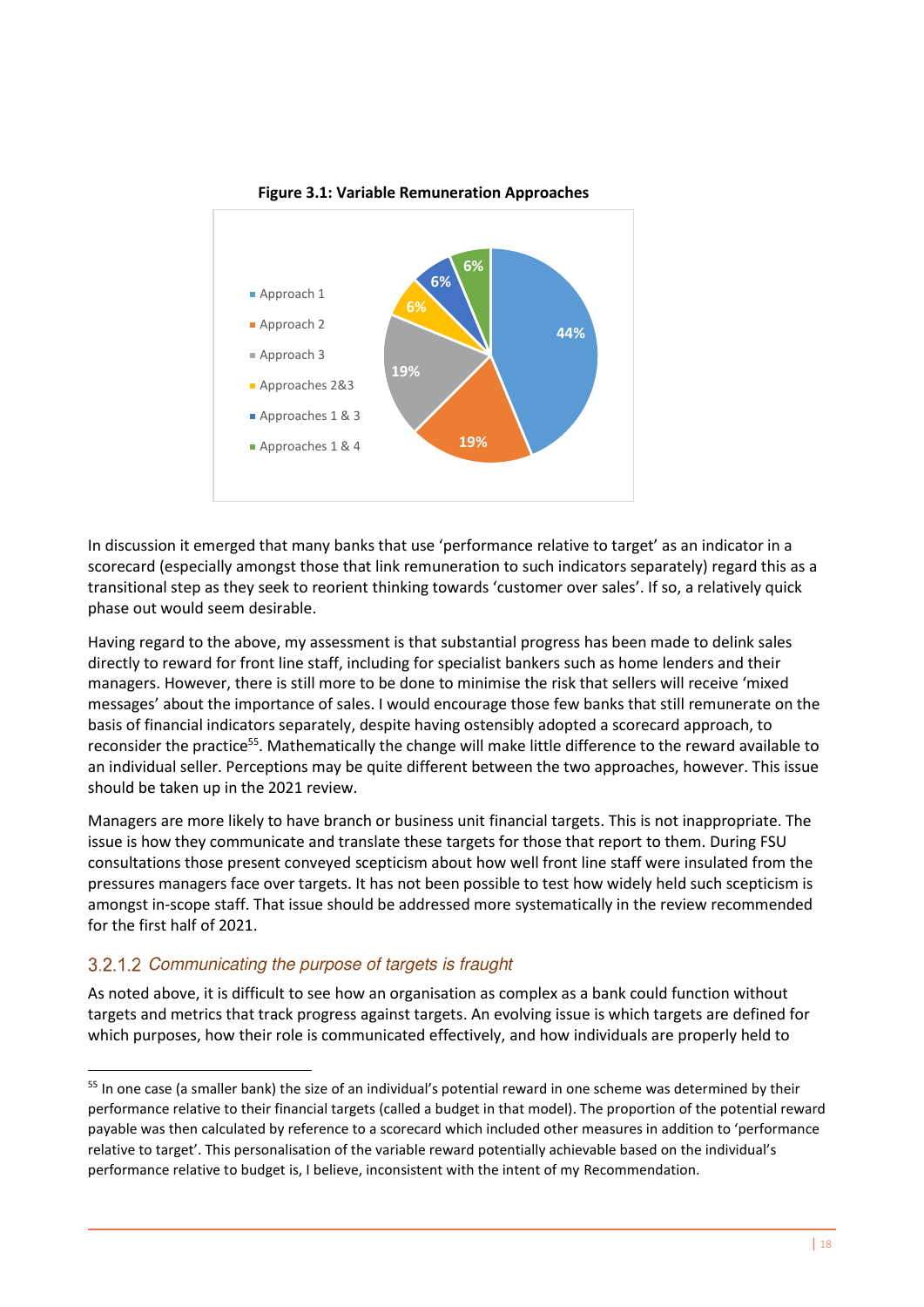account and recognised for their contribution in meeting them. Acknowledging the power of targets to signal 'what is important', a number of factors could contribute to sceptism about their 'real intent'. Targets can drive behaviour even when remuneration is not at risk. Even team targets can pose challenges, especially if the dynamics of the team are competitive or, paradoxically, prizes loyalty.

Although exceptions exist, overwhelmingly home lender financial measures are based on personal rather than branch level metrics. These personalised financial targets often form part of an individual's role description, and as such, can operate as a gateway to participate in variable remuneration<sup>56</sup>.

Interestingly, financial measures are increasingly being defined and measured at team or branch level for front-line staff. Yet, I encountered significant sceptism about whether such targets (financial or customer) were being applied fully in ways that policy had intended. The fact that some managers translate team targets into personalised ones increases the risk of scepticism. This risk is likely to be stronger if a manager has a long tradition of managing against sales metrics and is still building their broader coaching capability.

Moreover, non-financial metrics are relatively broad brush (for example, branch NPS). They are typically less frequently measured that many financial indicators. Leaderboards (and team conversations in respect of them) are thus likely to be dominated by discussions about those metrics that can be compiled frequently, namely activity measures and sales and/or cross sales achieved.

As any politician can tell you, a feature of contemporary society is the need to simplify messages even if the subject matter is complex and sophisticated. 'Message overload' may well be at work for some in-scope retail staff. A case in point in retail banking is the linkage between activity-based customer metrics and what they imply about the nature of the relationship with customers. Senior managers may genuinely wish to redefine the nature of the relationship with a customer more clearly towards service. But there are many links in the chain of 'whispers' that pass on the message initiated 'from the top'. The less skilful the local manager in conveying sophisticated messaging about the purpose of activity-based customer metrics the greater the likelihood they will be seen by front line staff to be stalking horses for sales.

The more personalised the metrics and the more public the leaderboard the higher the risk that individuals will feel pressured to meet or exceed targets, even if there is no remuneration attached. During the FSU roundtable with some staff, I received feedback to the effect that hard targets can dominate the leaderboard discussions by some managers, including because of the frequency of these metrics, and that team targets can lead to peer pressure to perform.

Some banks seek to counter the rhythm of such 'hard' metrics with a parallel rhythm based on team 'huddles' (and other devices) with a customer service focus. It has not been possible to sample or test the effectiveness of such approaches. The capacity of such approaches to redress any scepticism about the reorientation of performance assessment towards customer and away from sales per se may be heavily influenced by the quality and relevance of the customer metrics that are 'paid attention' in leaderboards, informal feedback from the manager etc.

#### **Example: Sharing Successes**

<u>.</u>

*At least one bank has implemented regular meetings (sometimes called 'Huddles') that people leaders host with their teams, which involve sharing customer service stories or customer comments and complaints for group discussion. These occasions may also provide leaders with the opportunity to highlight great performance by particular team members in assisting customers and help drive sharing of best practice behaviours amongst the team.* 

<sup>56</sup> Refer to section 3.2.3.1 for further discussion on 'whole of role' assessments that act as gateways.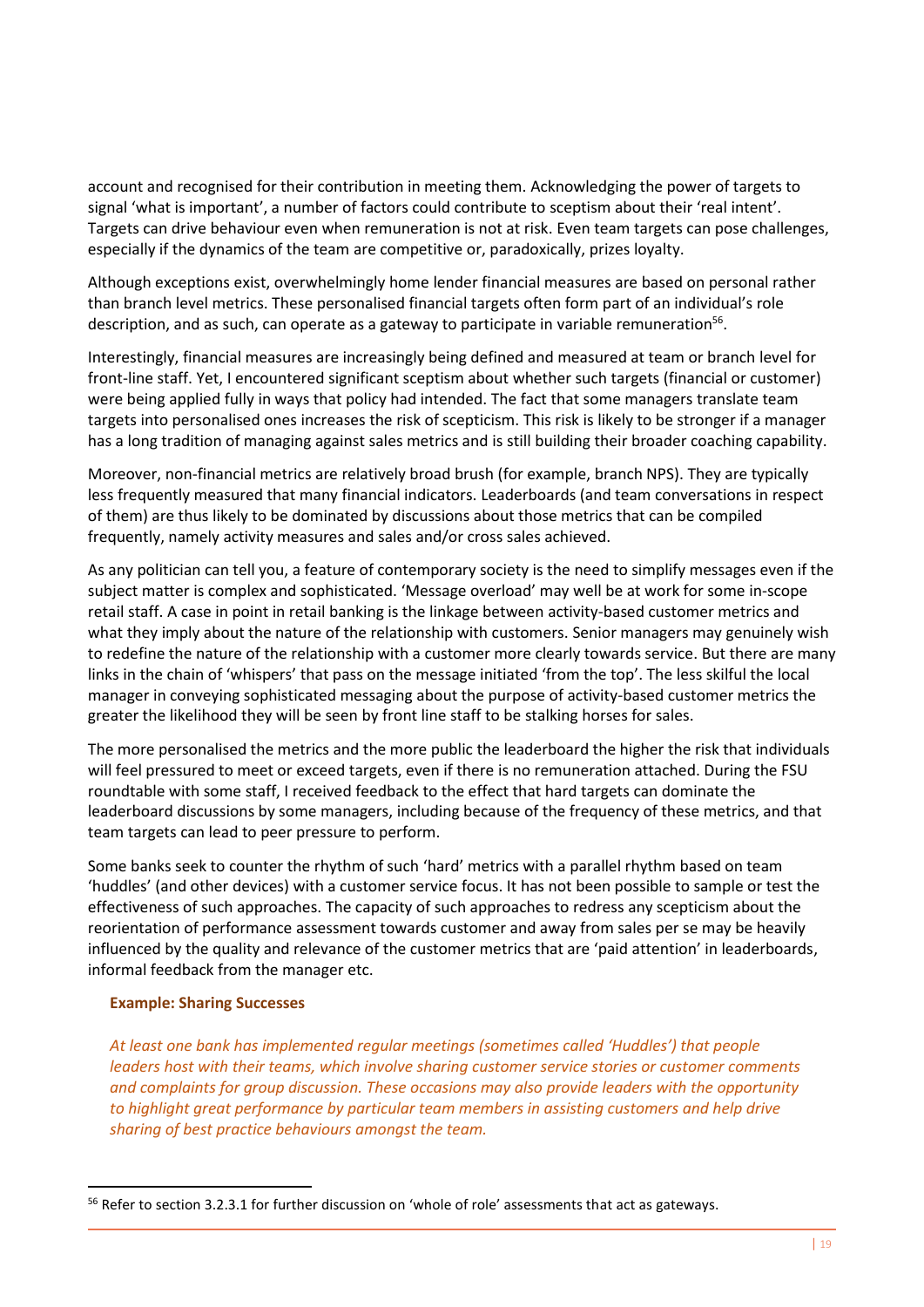How targets are set, communicated and monitored is clearly an important element not just of performance management but also of the cultural change journey. In an era in which communication is dominated by the need to simplify sometimes sophisticated or complex messages it is critical to pay careful attention to the messages received (and not simply to crafting the messages to be sent). Perception can rapidly become the reality.

#### 3.2.1.3 Manager discretion is growing but requires care

One clear trend is an increasing reliance on manager judgement and discretion. These may be applied:

- to inform the value to be assigned to an element of a scorecard;
- to make an overall assessment of performance; and/or
- to determine the amount of variable reward to award to an individual.

A feature of this assessment is the increased reliance on Approach  $3^{57}$ , which places great weight on manager discretion. This is reflected both in the policy changes that many banks have adopted and the intentions that some have to go further, possibly to move towards wholly discretionary approaches for at least some in-scope roles<sup>58</sup>.

Discretionary approaches, as the 2017 Review noted, provide considerable advantages. These include capacity to take factors into account that could not be anticipated when the original performance expectations are set (which may affect 'the degree of difficulty' an individual faces in practice, for example) and to minimise the risk that a formula based on rigid metrics can be 'gamed'.

The 2017 Review also noted:

*"The more formulaic the approach to calculate a performance rating or incentive payment the more important it is to develop measures that can reliably differentiate between the performances of teams or individuals. Otherwise the variability in ratings or pay may be determined by the variability in any sales measures included in the calculation, even at weights that satisfy Recommendation 4. If sustained for any length of time this would undermine the credibility and the intended effectiveness of the changes to the reward system. This is a powerful argument in favour of the application of manager discretion, provided that discretion is applied consistently with these recommendations.*" 59

The trend towards team-based metrics<sup>60</sup> strengthens the importance of manager discretion. An experiment by one bank of a team-based approach to the key business related KPIs has shown early promise. However, recourse to less personalised performance metrics provides an interesting challenge in providing personalised performance feedback and, if they continue, personalised rewards. Manager judgement and discretion will become increasingly important in those contexts, as will trust that those judgements are both consistent and well based.

#### **Example: Team Targets**

-

<sup>57</sup> Four banks are assessed as following Approach 3 for all in-scope roles, and one other bank uses Approach 3 for Managers only.

<sup>&</sup>lt;sup>58</sup> Note that in some cases future work may include moves towards common variable rewards (or even no variable rewards) for some in-scope roles. The latter would be unlikely to involve specialist seller roles such as mortgage lenders. Either development may further change the nature of the discretion that managers will exercise in future. <sup>59</sup> 2017 Review, section 4.3, p.17.

<sup>&</sup>lt;sup>60</sup> Eleven banks have at least one team-based metric amongst the in-scope roles, including in respect of the customer.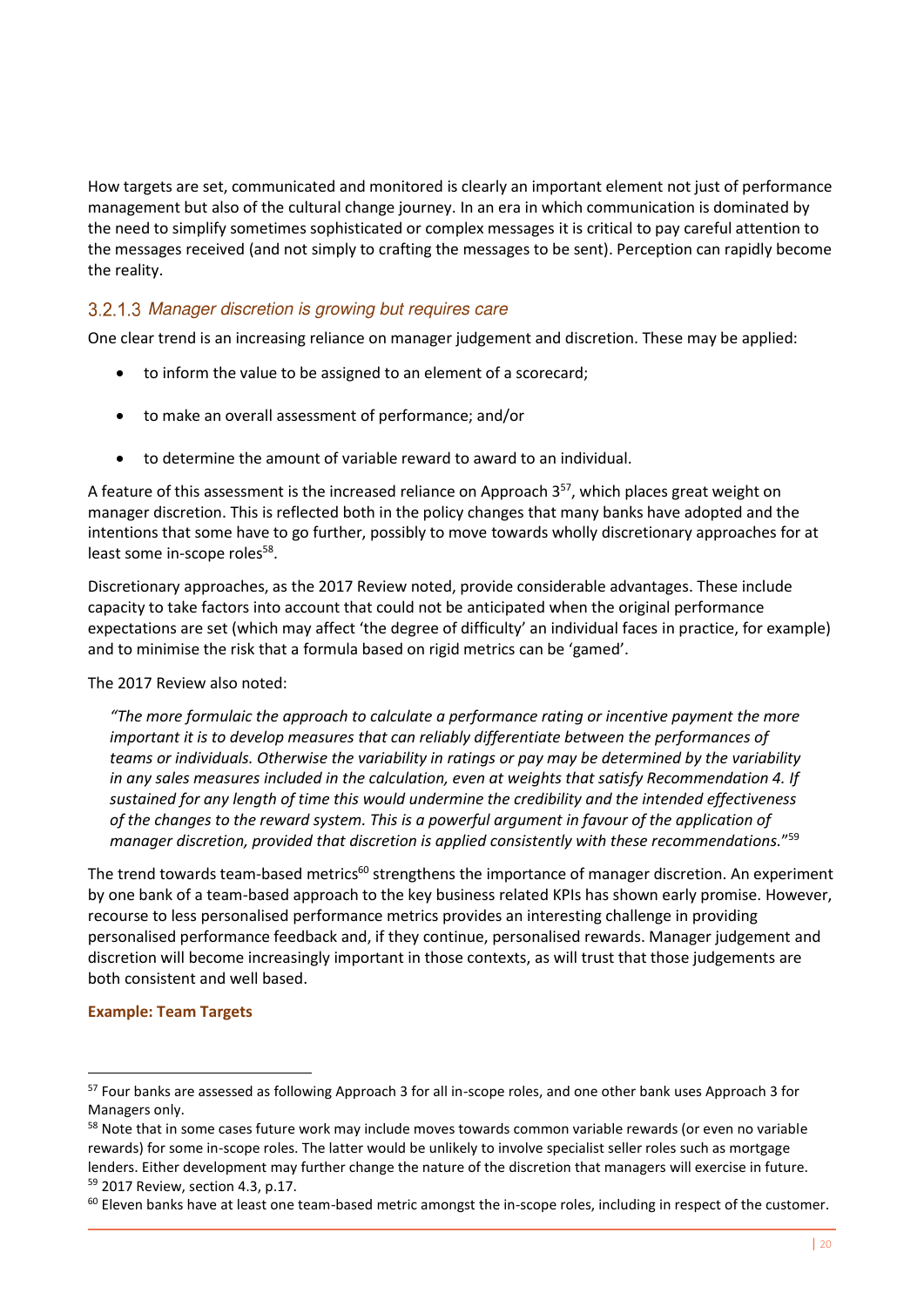*One bank has commenced a Team Target pilot in a section of their branch network, where product or financial targets are set at the branch level as opposed to the individual level. Early feedback from participants has been positive, with reports of a greater focus on customer needs and on ensuring the customer speaks to the person at the bank most able to help them. It is early days. However, these results apparently did not cost financial performance, with no adverse impact on sales reported.* 

Discretionary systems place great reliance on the capability of managers to make consistent, well based and informed assessments. Managers need to convey clear expectations initially and, eventually, provide clear and consistent explanations of their assessments. Banks that are moving in this direction are typically investing in securing stronger capability in this regard (see section 4.3, below). Progress is likely to be uneven if the existing culture is heavily sales oriented. The messaging 'from the top' to managers and front line staff alike needs to be sufficiently sophisticated to acknowledge the tension that exists between sales, service and profitability (at least in the short term) while meeting the need of many staff to 'keep it simple' given the barrage of internal and externally-generated messaging of recent years. The degree of difficulty should not be underestimated. Some banks have very active programmes in place to build manager capability in such matters. Others should examine their own circumstances to satisfy themselves that the risks of miscommunication are adequately addressed.

#### 3.2.1.4 Product neutrality seems to be in place

An issue identified in the 2017 Review is whether financial targets or measures of performance are 'product neutral' or whether, instead, they risk biasing a seller's interaction with a customer to favour one product over another that may better suit the customer's needs.

Views differ about what 'product neutrality' requires in practice. Some banks argue that aggregate sales revenue is suitably neutral. Others argue that the effort required to effect some sales is disproportionate to the value of the sale. In that case, revenue-based measures may favour the 'easy to execute' sales rather than the complex ones, especially if the latter is relatively low valued.

The 2017 Review made no finding in principle about which approach to product neutrality is preferred. It noted, however, that "banks should be prepared to defend, both to their Board and, if necessary, publicly, the decisions they make in this regard"<sup>61</sup>. Revenue based measures have the advantage of simplicity. They need to be applied with care, however, to minimise the risks identified above.

Substantial progress seems to have occurred since the 2017 Review:

- Cross sales targets are now infrequently incorporated into a performance assessment or scorecard<sup>62</sup>. The banks that persist with cross sales targets may wish to revisit this practice.
- There is a growing tendency to use activity measures to capture customer relationships rather than financial measures (for example the number of 'conversations' had with customers rather than the value of products sold as a consequence)
- The two banks that apply different weights to different classes of product typically do not differentiate between products within a product class (for example as between different types of credit card or between different home loan products). They argue that assigning differential

<sup>61</sup> 2017 Review, section 4.3, p.16.

 $62$  Seven examples were found amongst all the in-scope roles across the 16 banks. Moreover, campaigns that generate financial rewards based on product-based sales have virtually disappeared. Small rewards (for example theatre tickets may still be offered, however).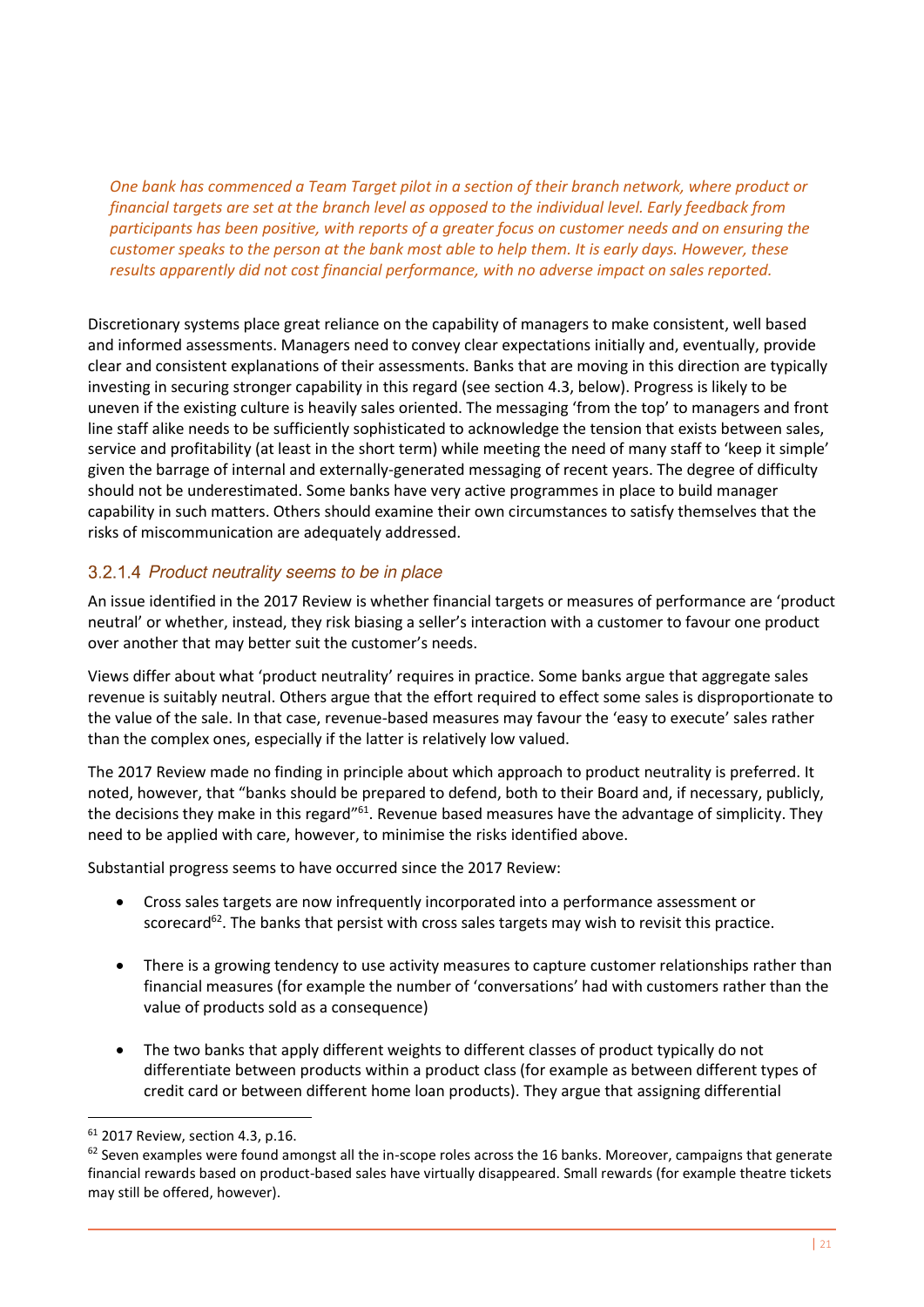weights between product classes captures differences in the effort required by a banker to support a customer who has a need that a product class will help to satisfy. A credit card, for example, may be much simpler to explain and process than a mortgage. Although on their face reasonable, it has not been possible to verify such claims in the time available.

#### 3.2.1.5 Financial measures in scorecards now usually attract the recommended weight

Recommendation 4 includes: "In the case of a scorecard, [financial measures] together attract a maximum effective weight of 50 percent as quickly as systems and other changes can be introduced, falling to 33 percent or less by 2020".

A small minority of schemes did not meet the 33 percent benchmark as at December 2018. The exceptions typically<sup>63</sup> have firm plans to remedy the situation in 2019'. Table 1 below depicts the situation as at December 2018. In every case, the few banks operating schemes above the 33% benchmark for financial metrics in 2018 had firm plans to remedy their situation in 2019 (see the relevant footnotes).

| Table 1. Scorecard weighting range |                  |                   |                   |                 |                   |
|------------------------------------|------------------|-------------------|-------------------|-----------------|-------------------|
| <b>Performance Measure</b>         | <b>Tellers</b>   | Seller $-$        | Seller - Home     | Seller $-$      | Manager           |
|                                    |                  | General           | Lender            | Financial       |                   |
|                                    |                  |                   |                   | Adviser         |                   |
| <b>Customer</b>                    | 10% - 100%       | $8\% - 60\%$      | $0\% - 40\%$      | 13% - 50%       | $8\% - 50\%$      |
| <b>Financial</b>                   | $0\% - 45\% (1)$ | $8\% - 100\%$ (2) | $10\% - 85\%$ (3) | $13% - 40% (4)$ | $0\% - 100\%$ (5) |
| People                             | 10% - 50%        | $0\% - 41\%$      | 10% - 33%         | 10% - 20%       | $10\% - 41\%$     |
| <b>Process</b>                     | $0\% - 30\%$     | $0\% - 40\%$      | $0\% - 30\%$      | n/a             | $0\% - 30\%$      |
| <b>Risk</b>                        | n/a              | $0\% - 10\%$      | $0\% - 10\%$      | $0\% - 13\%$    | $0\% - 10\%$      |
| <b>Other</b>                       | $0\% - 50\%$     | $0\% - 50\%$      | $0\% - 50\%$      | 10% - 38%       | $0\% - 55\%$      |

- (1) The one scheme for Tellers that was weighted at 45% in the scorecard was to be reduced below the 33% threshold on 1 January 2019, resulting in all variable remuneration schemes for Tellers complying with the Recommendation.
- (2) All three schemes for the Seller General role that were above the 33% threshold had firm plans to reduce their weightings to 33% or below through the 2019 calendar year.
- (3) Two schemes for Seller Home Lender were above the 33% threshold, with one to be reduced below the 33% threshold on 1 January 2019 and the other to be reduced on 1 July 2019.
- (4) The one scheme for Seller Financial Adviser that was above the 33% threshold in 2019 was being reduced to 30% in 2019.
- (5) All three schemes for the Manager role that were above the 33% threshold had firm plans to reduce their weightings to 33% or below through the 2019 calendar year.

### <span id="page-27-0"></span>3.2.2 Customer metrics have improved, but there is work to do: Recommendation 5

*Recommendation 5: All customer measures are genuinely customer-centric and tailored to the role being assessed, and progressively reflect a focus on customer outcomes not just customer loyalty/satisfaction;* 

-

<sup>&</sup>lt;sup>63</sup> Only two (smaller) banks did not provide evidence of firm plans to meet this benchmark. Their intention to do so was conveyed in discussions, however.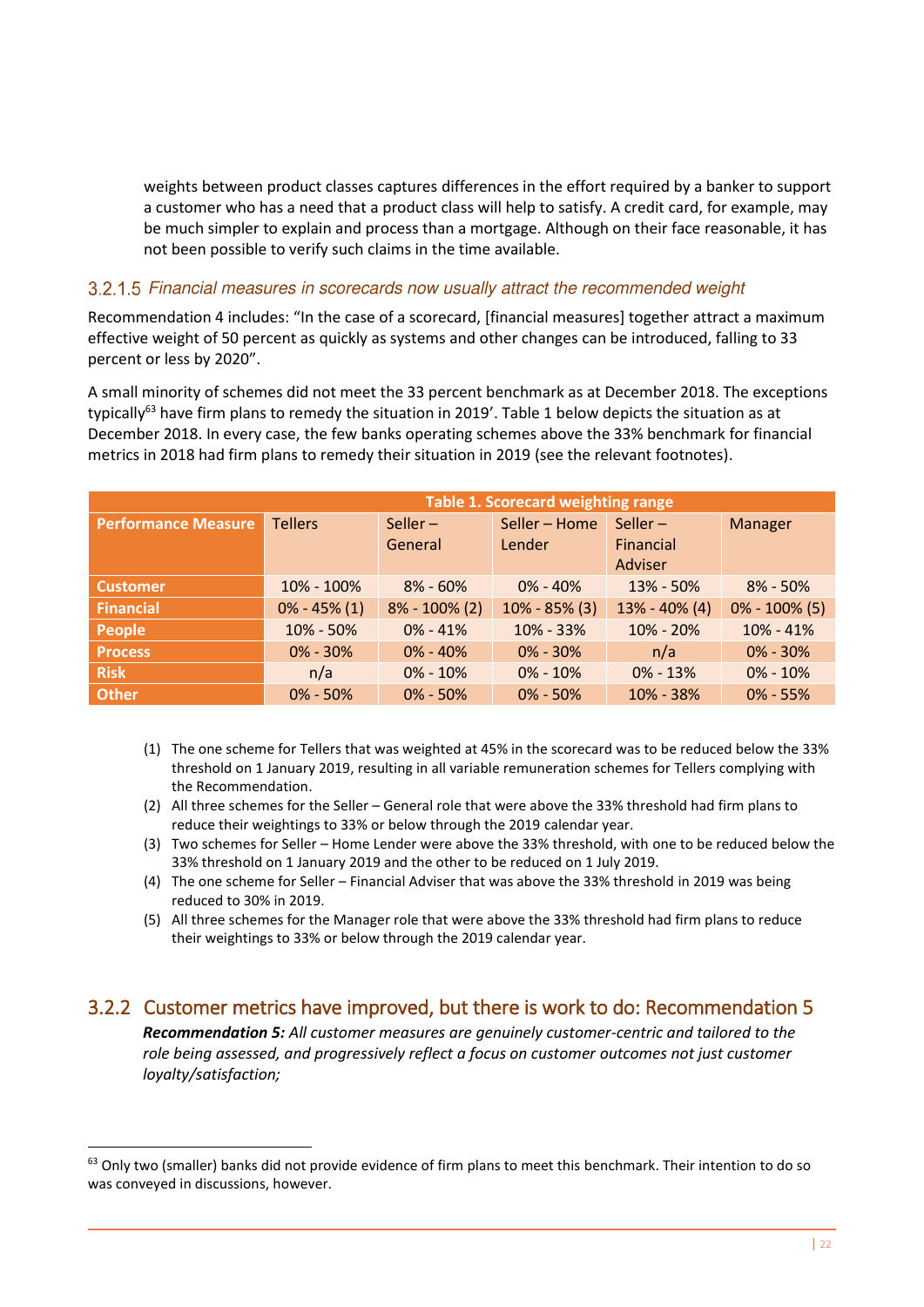The attention paid to customer-focussed measures has increased majorly since the 2017 Review, especially in respect of high value / higher risk of misselling environments such as home loans<sup>64</sup>. Previously mortgage sellers received incentives that conformed to Approach 2 above, namely rewards were directly linked to sales. These have been all but phased out<sup>65</sup> in favour of approaches that incorporate the customer perspective in a significant way. Moreover, some banks have refreshed their codes of conduct, statements of purpose or values, manager training and the like to give greater prominence to the need to 'put the customer first'. Of course, they expect the bank will reap financial rewards in the long term from such an orientation and that, therefore, this reorientation is consistent with the best interests of shareholders.

### 3.2.2.1 Emerging customer metrics

At the time of the 2017 Review, as now, the predominant customer focused measures are based on customer satisfaction or the Net Promoter Score. Although widely used, both in other industries and internationally, these metrics have their limitations. These were explored in the 2017 Review<sup>66</sup>, which went on to say:

*"Several banks informed the Review that they have work in hand to improve the quality and usefulness of customer-focused performance measures. Some take note of any verbal comments supplied by the customer or complaints received. Many banks examine a sample (at least) of the documentation that they require staff to generate to support an exchange with a customer as a form of quality control. Some banks also report that they are seeking to develop measures that capture the outcomes achieved by customers, though this is in the early stages." 67*

Work of this kind was reported both in responses to the questionnaire administered to banks during the data gathering phase and in subsequent discussions. My firm impression, indeed, is that this work is more pervasive than it was previously. Some features that are novel or more widely applied than at the time of the 2017 Review include:

- More frequent incorporation of manager assessments of the quality of the interaction with customers into the assessments of the performance of individuals $^{68}$ ;
- The promulgation to front line staff of guidance (supported by training) about how to conduct an empathetic sales-sensitive but not directly sales-oriented conversation with a customer; and
- The introduction of surveys of customers at times removed from the last interaction with a bank in respect of a product (say a year after the drawdown of a home loan) $69$ .

#### Is concern justified that customer metrics are disguised financial metrics?

 $65$  Although almost no banks now directly link rewards to sales against target for home lenders, as previously noted, four banks that nominally apply a scorecard-based approach nonetheless calculate eligibility for reward based on financial metrics independently of the other components of the scorecard (see section 3.2.1.1).

<sup>&</sup>lt;sup>64</sup> Thirteen banks with a 'Home Lender' variable rewards scheme in place have at least 1 customer measure included in the metrices against which performance and reward are assessed.

<sup>&</sup>lt;sup>66</sup> See, for example, 2017 Review, p.17 & p.18.

<sup>67</sup> *Op. cit.* p.18.

<sup>&</sup>lt;sup>68</sup> At least 4 banks have reported doing this.

 $69$  Relatively few banks reported doing this systematically. However, it is possible that more banks contact customers at discrete intervals as part of their strategy to engage customers in conversations about their 'banking needs'.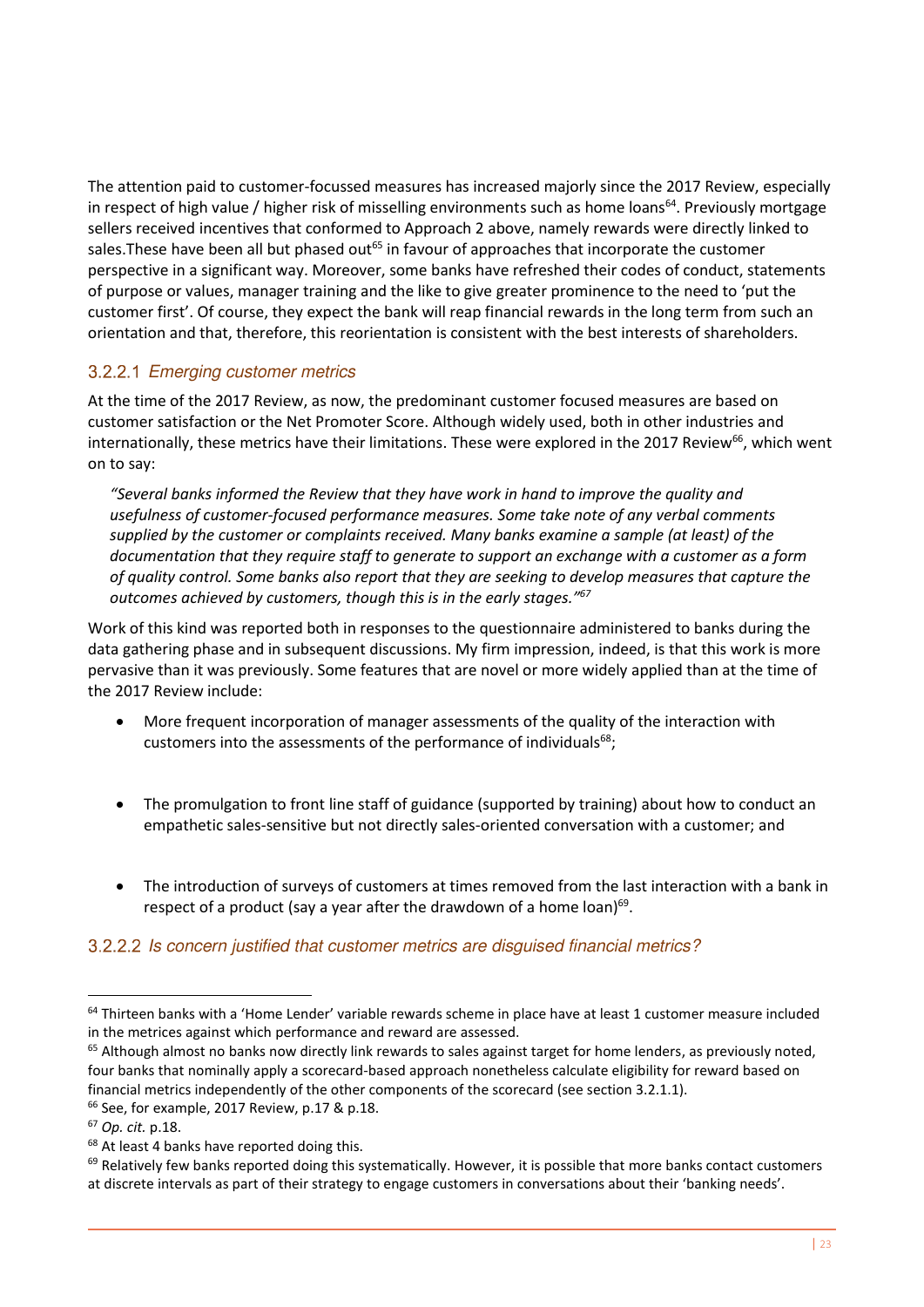The 2017 Review also noted:

*"It would undermine the credibility of the approach, for example, if such measurements included ones that are arguably financial in character such as cross sales or the number of products accessed by each customer or the increase in customer base/ increase of product use by a customer. Some banks will need to revise their customer measures to ensure that they are appropriately classified and that the approach adopted is consistent with these Recommendations." 70* 

There were no instances during this assessment in which clearly financial measures (such as sales volume or cross sales) were classified as 'customer'. A few large banks, however, include measures of customer 'reviews', 'needs met', 'customer conversations' or the customer 'experience'. Typically, these are activity metrics, for example of the numbers of such interventions or the number of referrals from general frontline staff (for example tellers, call centre staff or other 'customer service officers') to more specialist staff. The quality of such conversations is often assessed through a review of the record of each conversation (or a sample) or by direct observation of the intervention by the manager to see how expressed customers' needs were responded to and how unexpressed needs were discovered.

The formal activity-based metrics do not usually directly track sales that result<sup>71</sup>. Nonetheless feedback from some in-scope staff during the FSU-arranged Roundtable was that some managers do not distinguish between 'the conversation' or 'the referral' and 'the occurrence of a sale' as formally as the policy would intend, putting their (conscious or unconscious) bias towards sales on display as a consequence. This led them to question the real intent of these customer measures. The theme of several contributions from staff was that the predominant emphasis in their workplace was concern for sales achieved, rather than the nature of the relationship established with the customer $^{72}$ .

My assessment is that customer metrics are dramatically less sales oriented than may have been the case previously, and attempt to capture information to guide the relationship the bank has with a customer. However, I have been unable to test using a staff survey or other *systematic* evidence whether this impression accurately reflects the way these policies have been implemented and/or perceived in practice. This should be a focus of any subsequent assessment in 2021.

#### Further work needed re personalised metrics and outcomes-based measures

Work to better link customer satisfaction to the efforts of individual staff is essential when a score card is applied in a formulaic way. Branch or product-based customer metrics, for example, risk leaving variability in sales / financial performance as the major discriminator of the relative performance of individuals (and therefore relative access to variable rewards if the scheme makes provision for discrimination between individuals). We identified as that many as twelve home lender scorecards that seemed to carry this risk. Greater recourse to manager discretion will help to address this risk, but only if managers have the necessary skills.

Developing measures that are directly focused on customer outcomes remains a work in progress. Australian banks are not alone in this. Other jurisdictions, for example the UK, are similarly (un)placed. Such measures are far from straightforward to develop. Several banks believe that their customer metrics are

<sup>70</sup> 2017 Review, section 4.3, p.18.

 $71$  Although one scheme did not recognise a referral for the purposes of the individual's scorecard until a certain 'sales stage' had been met. Of course, sales data is usually captured as a metric relevant to an individual seller or a sales team.

 $72$  For these clearly committed staff the mantra was 'if you put lipstick on a pig, it is still a pig'. Most of them thought their manager (or, more often, their manager's manager) was still sales focussed. How representative this view may be is impossible to establish in the time available.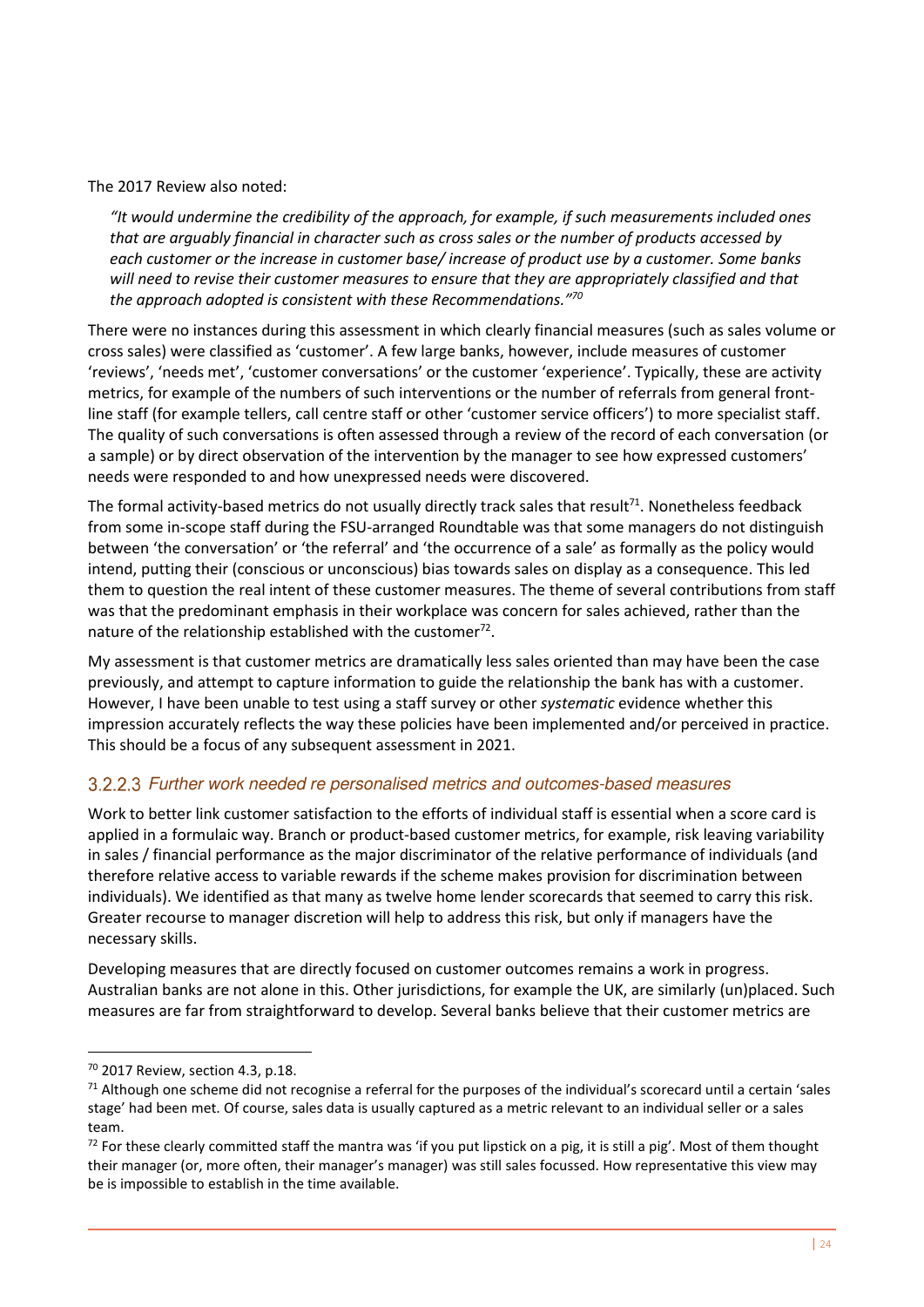evolving towards ones that should be correlated with good customer outcomes in the longer term since they are focussed on the quality of the relationship that the customer experiences with the bank and not simply the volume or number of products the customer accesses. However, this issue will repay continued attention. The following, taken from the 2017 Review, remains appropriate:

*"I continue to accept… a comment made by a senior bank member during the first consultation period. This was to the effect that a true reorientation toward service will not occur until there is as much effort devoted to measuring the quality of the customer experience and outcomes as there is to measuring the activities of staff and the sales generated*." 73

# <span id="page-30-0"></span>3.2.3 Desirable gateways are in place and very few accelerators apply now: Recommendations 6 and 7

*Recommendation 6: Credible behavioural or equivalent values gateways be applied to determine whether an individual can access any variable rewards to which they might otherwise be entitled;* 

*Recommendation 7: Variable reward payments no longer include:* 

- *Accelerators related to financial measures;*
- *Accelerator-like modifiers related to financial measures;*
- *Other mechanisms related to financial measures that have such an accelerator-like effect on the value of variable rewards available;*
- *Financial gateways, including but not limited to those that relate to the number or value of cross sells;*

#### Behavioural gateways (and equivalent approaches) are in place

A common feature is the requirement that staff meet minimum behavioural standards or other requirements. These are referred to as 'Gateways'<sup>74</sup>. Gateways are binary - an individual either passes or fails – and not all banks have adopted this approach to ensuring that inappropriate behaviour is not rewarded. The 2017 Review accepted that a discretionary approach may validly apply more granular responses than a binary (gateway) approach.<sup>75</sup> As is clear from its wording, the intent of Recommendation six can be met without a formal gateway in some circumstances. Some five banks have reported a discretionary approach in respect of eighteen in-scope roles.

In a number of cases an individual's overall performance in their role acts as a gateway to determine eligibility to receive variable remuneration. In effect, variable pay is not available unless an individual's performance rating exceeds a benchmark. Six such examples were found in the data gathering exercise<sup>76</sup>.

Where discretion is applied to conduct and similar matters, an issue pursued during discussions was whether, in practice, discretion is exercised to always exclude from rewards those who exhibit inappropriate behaviours that put customers at risk. These assurances were readily supplied. Indeed,

<sup>73</sup> 2017 Report, section 4.3*,* p.18.

<sup>&</sup>lt;sup>74</sup> Every bank uses at least one non-financial measure as a gateway. The most commonly applied gateways are compliance related for example compliance with bank policies in respect of risk (12 banks), completion of compulsory training, or the error rates in documentation and the like. Other common approaches include: 9 banks use a behavioural gateway, 9 use a company values gateway, and 5 use a code of conduct gateway.  $75$  See 2017 Report, section 4.2, p.14.

 $76$  In one case this test worked as a modifier, that is, those who did not meet the test had the variable remuneration to which they would otherwise have been entitled set at zero.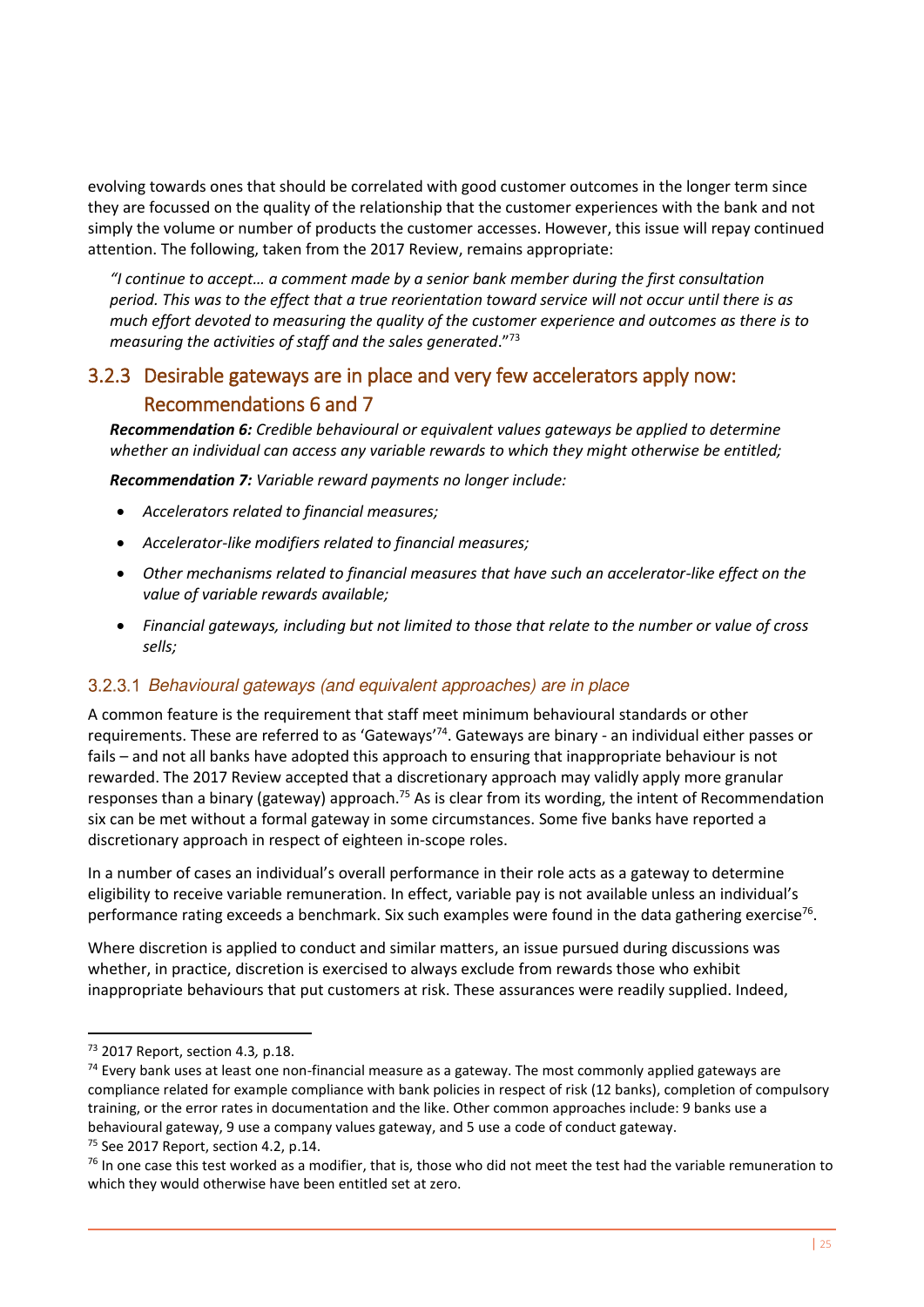usually at least one banker present for such a discussion was a participant in the bank's calibration or moderation processes and could attest to this from first-hand experience. More than once the reply was of the form: "these days significant misconduct is likely to lead to separation of the individual from the bank, even amongst successful sellers". A more general point was also frequently made, namely that consequence management<sup>77</sup> has become more prominent and systematic in recent years. I have no reason to disbelieve those making these statements and have accepted them at face value. On that basis, all banks are assessed as currently meeting the *intent* of Recommendation 6.

An issue, however, is the transparency with which banks apply such tests. Privacy concerns usually override transparency in a workplace. Staff do not always see the financial consequences of misconduct and may only speculate about the reasons behind a departure from the bank. I would encourage Human Resources teams and senior leaders to use anonymised case studies and the like to ensure that staff understand how discretion will be applied if a hard gateway is not in place. Some banks have already adopted such an approach.

The FSRC Interim report contains the following:

"… for most of the last decade, remuneration arrangements ... for all staff, both frontline staff and senior executives, have rewarded sales and profitability. Doing the 'right thing' has not been rewarded. And even in the more recent past, 'balanced scorecards' and 'conduct gateways' have too often used doing the 'wrong thing' as a disqualifying criterion. But penalising default is not the same as rewarding the right and proper performance of a task. Penalising default encourages hiding mistakes; it does not encourage doing the 'right thing'. It does not encourage the intermediary or the employee to ask, 'Should I, should the Bank, do this?'"<sup>78</sup>

The Royal Commissioner has a point, of course. Two developments that I have observed might provide him a measure of comfort. Virtually all recognition programs are now geared to singling out exemplars of good behaviour or customer service or the bank's 'values in action' rather than sales per se. Most of the largest banks (and some others) now include a 'should we' element to their statements of desired values and / or behaviours. Accepting that it is too early to assess whether the intent of such statements is reflected in practice systematically, other banks might find it advantageous to adopt a similar approach<sup>79</sup>. This is also a matter for future examination.

#### 3.2.3.2 Few financial gateways remain

Recommendation 7 prohibits the use of gateways based on financial measures. The incidence of financial gateways has declined substantially since the 2017 review. Only four banks<sup>80</sup> reported using financial gateways in the data we gathered. One bank noted that this gateway was discretionary, that is it operated more as a modifier that could reduce variable reward that might otherwise be paid and would be removed as of January 2019. The remaining banks would be well advised to cease the use of financial gateways.

-

 $77$ These participants cited changes to training around consequence management (including an increased use of case studies), harsher application of penalties for even accidental misconduct (although not necessarily a reduction to zero of variable pay in such cases), and the recording of penalty deductions on pay statements, a clear reminder to the staff member of the consequence of their (in)action(s) for variable remuneration.

<sup>78</sup> FSRC: Interim Report, p.69.

 $79$  Many smaller banks seek to be deeply embedded in the communities that they serve. They believe such approaches are deeply embedded in their DNA, which has been asserted consistently across both the 2017 and this review. While accepting the bona fides of these statements, an objective assessment has not been possible.

 $80$  All these banks used at least one non-financial gateway, usually on a 'discretionary' basis.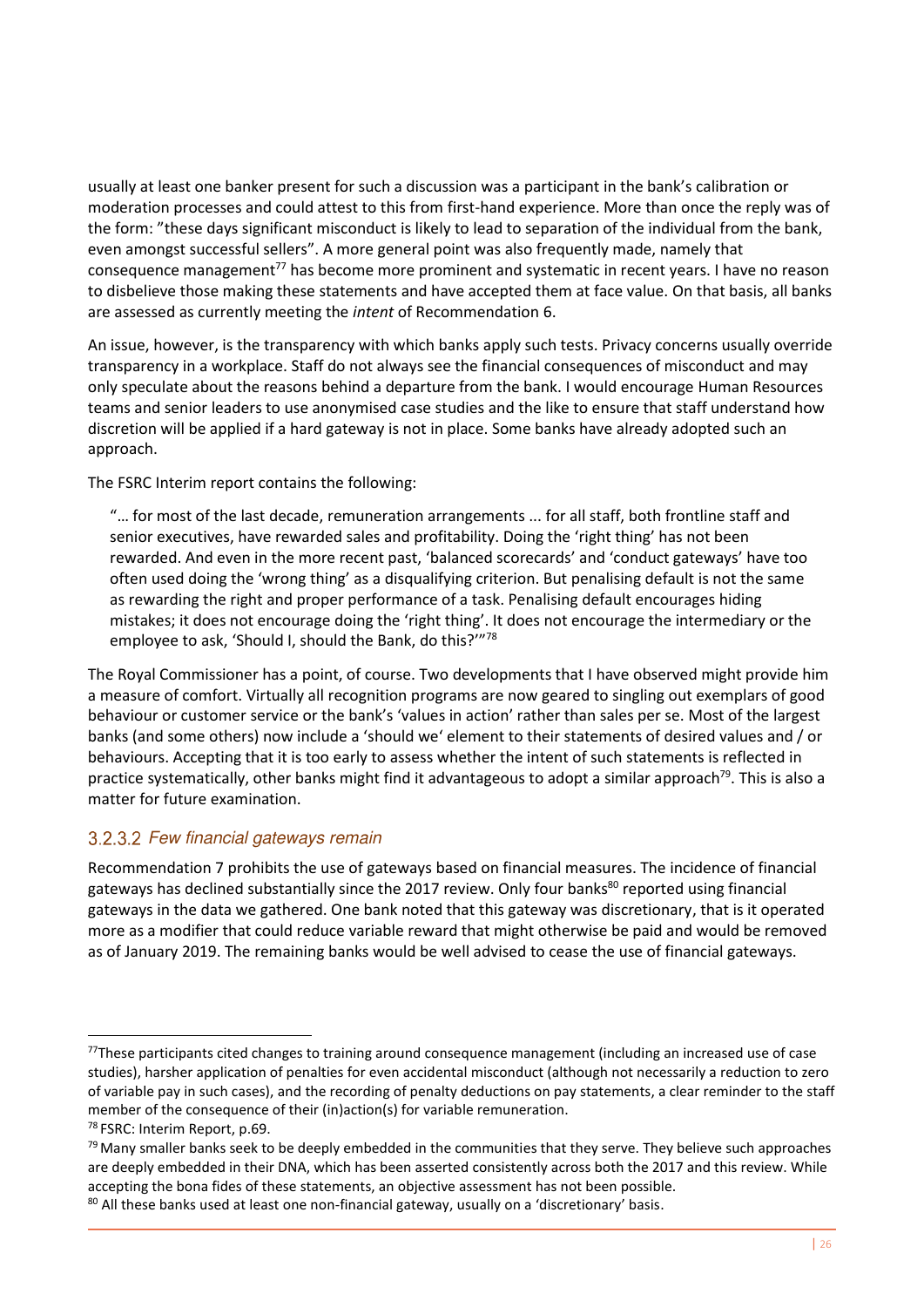

**Figure 3.2: Number of respondent banks using each type of gateway** 

#### 3.2.3.3 Accelerators and accelerator-like mechanisms are virtually gone

*Accelerators* deliver significantly increased incentive payments as certain sales or other financial thresholds are achieved. Accelerator-type payments have a similar effect<sup>81</sup>. The 2017 Review reported that several devices were then employed by banks that met these definitions. These significantly increase the risk of misselling.

Only two banks reported a scheme that incorporated an accelerator in the 2018 data gathering phase. Policy decisions have been taken by both banks to remove them in early 2019*.* Assuming that intent has been realised, accelerators are gone.

*Accelerator-like mechanisms* have also virtually disappeared. There is *one* exception, however, in which the variable remuneration for some roles increases as certain financial targets are approached. However, the rate of increase in reward after the target has been reached is twice the rate below target (and nothing is available if the outcome is less than 85% of target). The incentive for misconduct is moderated by other aspects of the scheme and the risk is not substantial. The signal such an approach sends is inconsistent with the intent of my Recommendations, however. The need to keep communication simple was emphasised on several occasions during my discussions with banks. The clear risk is that a sales oriented person will interpret mechanisms of this kind as an encouragement to exceed target by as much as possible. I hope that others do not emulate such an approach.

### <span id="page-32-0"></span>3.2.4 Maximum achievable rewards have come down: Recommendation 8

*Recommendation 8: Variable reward payments ultimately amount to a relatively small proportion of fixed pay, with a progressive reduction in the maximum variable reward amount payable in any schemes that require a transition period to implement this recommendation*.

The changes since the 2017 Review have been very substantial. One bank has increased the on-target variable reward it offers for one of its schemes, although to a level within the range offered by most banks. The general trend, however, has been to reduce the maximum available variable rewards (relative to fixed pay), frequently (but not always) with an upwards adjustment to fixed pay for those who previously were in regular receipt of significant variable rewards.

<sup>81</sup> Issues Paper, section 3.3.7, p.25.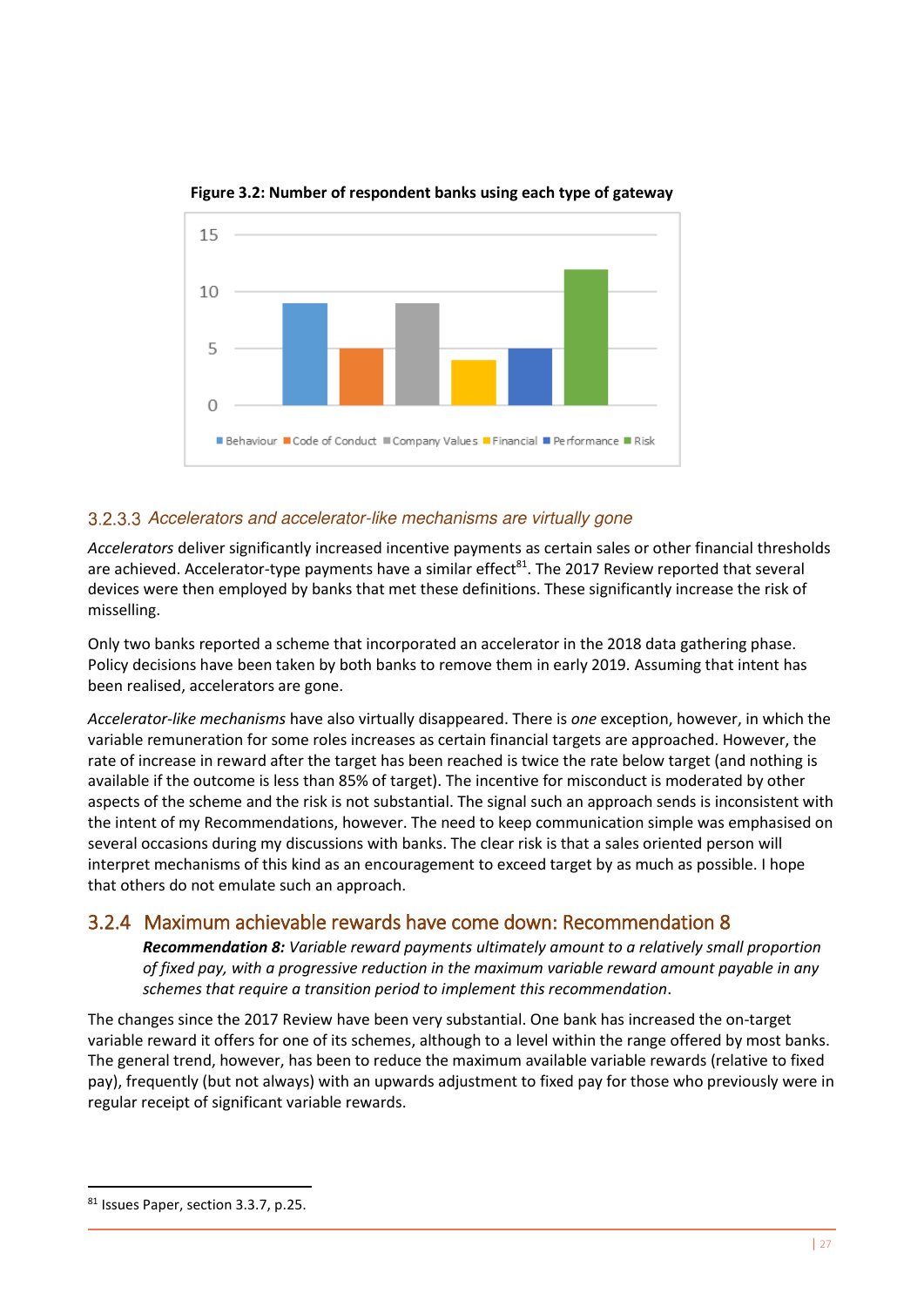Variable remuneration offered to general front-line staff such as tellers, call centre staff and various grades of 'customer service officers' remains relatively modest. Figure 3.3 shows that maximum variable reward available for tellers across all banks does not exceed 21% of fixed pay. However very few tellers (and equivalents) receive that much. Banks were requested to report the level of variable remuneration paid at the 90th percentile (P90)<sup>82</sup> in 2018. Figure 3.4 shows the highest reported P90 was 11%, while the median<sup>83</sup> P90 reported was only 3% for this group, substantially lower than the highest reported maximum variable remuneration as a percentage of fixed remuneration.









**Note:** The number of respondent banks dropped off after 2018, as not all banks had yet determined their max VR.

<u>.</u>

**Note:** The lowest reported P90 for Tellers in 2018 was 1.29%

Moreover, some banks are actively considering a move to rewarding tellers and equivalent roles either on a profit-sharing basis or through slightly higher fixed pay without access to variable rewards. The former may provide rewards that are broadly identical between individuals in the same role. Some smaller banks adopt this approach currently.

At least one large bank is looking at approaches that would similarly not in future link reward to an assessment of an individual's relative performance. It remains to be seen where this examination will lead.

In each case where such a model is either operational or in contemplation, the funding pool available for distribution would be related to the overall (risk adjusted) performance of the enterprise or business unit. Although indirectly sales related, it would be difficult for an individual to believe that their sales performance could reliably influence their personal reward. Such approaches might therefore be viewed as entailing low risk of producing misselling or misconduct.

Fifteen banks currently offer frontline staff personalised variable rewards. Notably, all of the largest banks have significantly reduced the maximums now available for in-scope roles, including significantly for the specialist bankers that previously were facing potential variable rewards several times their fixed pay (see Figure 3.5). The change has been smaller for other banks, many of whom offered maximums less than were on offer at the largest banks in the first place.

 $82$  "P90" is a statistical concept. In this case, it records the highest percentage of fixed pay received by 90% of those who received variable remuneration in this year (2018).

<sup>83</sup> Remuneration at which half of the recipients received more than this amount while half received less.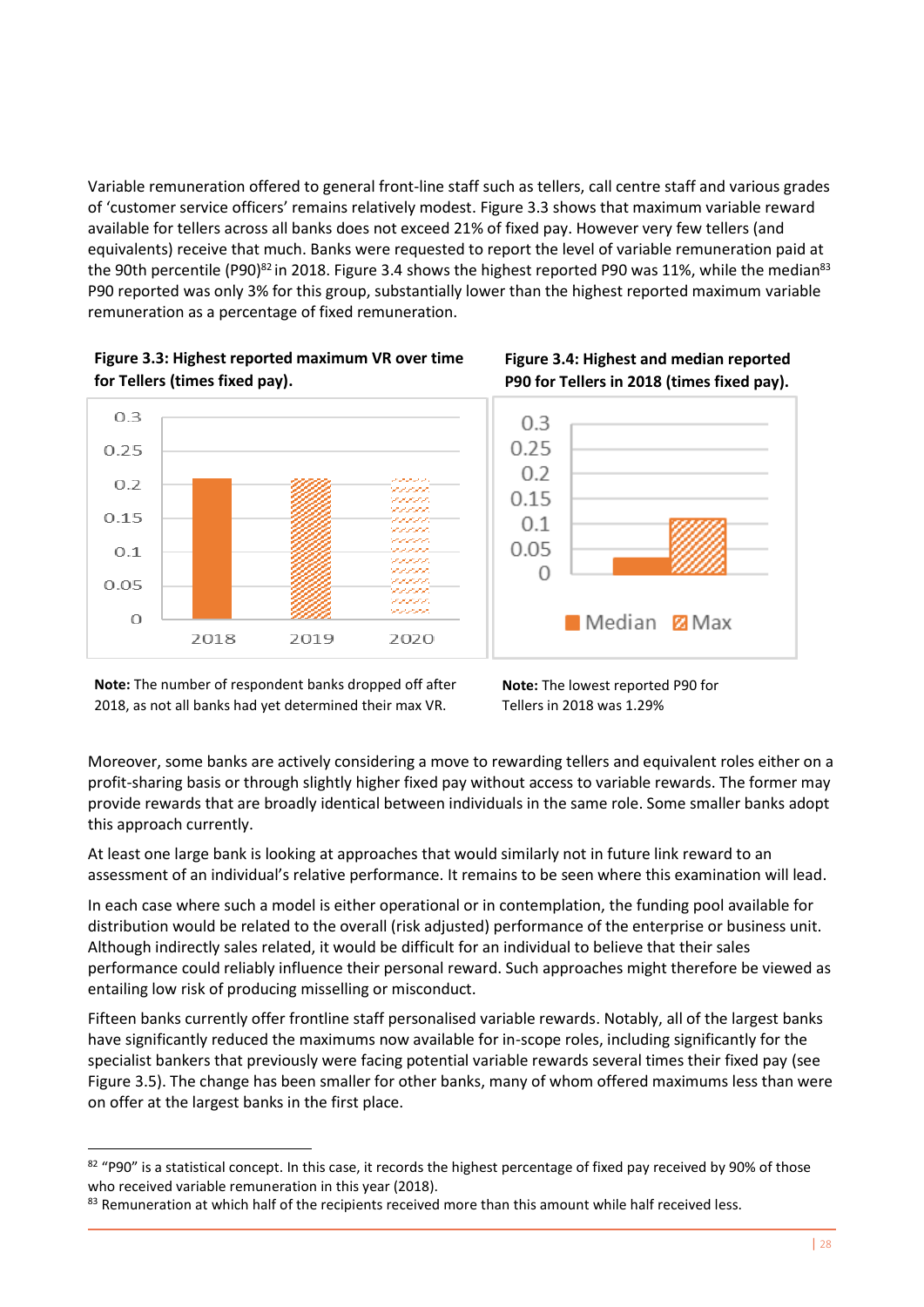There is still some variation within the banks for these roles – most now offer potential maximum variable payments that are less than 50% of base remuneration, while some are offering potential maximums that amount to up to twice fixed pay, though typically with a firm policy to effect further reductions in the next year or so. These compare to potential maximums as much as 6 times fixed pay in isolated cases in the 2017 Review, but more often up to 3 times. There is significant uncertainty about longer term arrangements in some cases, however (see Figure 3.5).

#### **Figure 3.5: Highest reported maximum VR over time for home lenders (times fixed pay).**



#### **Figure 3.6: Highest and median reported P90 for Home Lenders in 2018 (times fixed pay).**



**Note:** A number of banks did not provide a maximum for 2020, on the grounds that this would be determined closer to the time.

<u>.</u>

**Note**: The lowest reported P90 for Tellers in 2018 was 1.29%

Payments at such extremes are relatively rare (see Figure 3.6). The fact that they are available may condition the behaviour of some, however, which is why consistent high performers are better remunerated through differential fixed pay rather than variable rewards<sup>84</sup>. Between year variations in performance would then need to be addressed through the bank's performance management procedures.

It is clear that most<sup>85</sup> banks regard variable pay for their specialist bankers such as home lenders as highly market dependent. A number of banks, large and small, have formally reserved their position in respect of 2020 until they better understand the dynamics of this labour market. Their competitive position in this labour market is an overriding consideration. So, too, are developments in the mortgage broker sector, which presently offers uncapped pay, but which may be heavily constrained in future, depending on the government of the day's response to the recommendations of the FSRC Final Report and other contributions, including the 2017 Report.

The move to rebalance pay in favour of more fixed and less variable rewards (presumably not on a dollar for dollar basis given the uncertainty attached to variable pay) is understood to have already caused turnover within the home lending areas at some banks. Some movements have been towards banks that offer higher fixed pay. Some have self-selected towards roles outside banking that continue to offer high upside remuneration either in mortgage broking or elsewhere. Some banks ventured to me in discussions

<sup>84</sup> and encouraged to leave if there is a conflict between their sales techniques and the bank's desired behaviours. <sup>85</sup> a few banks have not adopted this approach, offering fixed pay and intrinsic rewards for in-house staff related to their core purpose and community base. That said, specialist bankers are clearly the most market sensitive element of the labour market for many banks.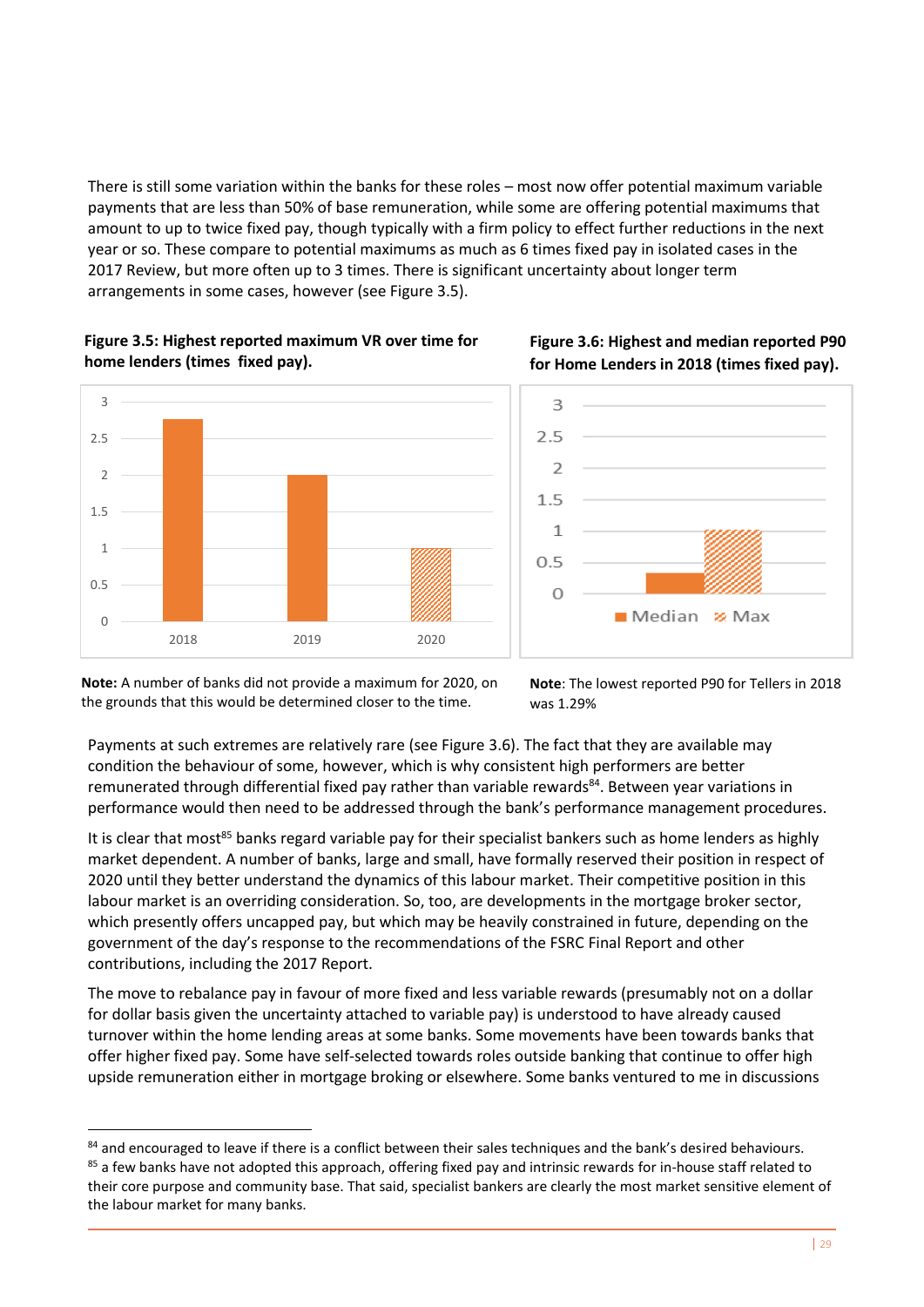an opinion (which cannot be tested) that not all those who have left the industry would have fared as well under a balanced scorecard regime as they had under previous strictly sales related remuneration schemes.

The figures below report variable remuneration maximums for managers over the 2018 – 2020 period. Some banks reported small increases in maximum. However, Figure 3.7 shows that the highest maximum variable remuneration reported declined in 2019. Notably, half of the participant banks reported a P90 for manager positions at slightly below 20% of their fixed remuneration (see Figure 3.8).









**Note:** A number of banks did not provide a maximum for 2019 or 2020, on the grounds that this would be determined closer to the time.

**Note**: The lowest reported P90 for Tellers in 2018 was 1.29%

### What is an appropriate variable pay maximum?

Determining the appropriateness of variable pay maximums presents a conundrum for an assessment of this kind. Prudential regulators across the western world typically argue that those with the capacity to 'bet the bank' should have a high proportion of their pay at risk and that there should be real consequences, reflected in pay, if risk adjusted returns for the business are poor in any year or a risk event materialises down the track (executed through malus or clawback provisions<sup>86</sup> if this truth comes to light with a lag).

The position I adopted for the 2017 Review is that variable rewards for in-scope staff should be relatively small. This is because staff in these roles can rarely, if ever, 'bet the bank' through their individual decisions<sup>87</sup>. Their actions can, however, adversely affect individual customers. The objective of my 2017 Recommendations was to reduce substantially the risk that incentives related to a banker's employment arrangements will encourage behaviours that are inconsistent with the interests of customers<sup>88</sup>. The *severity of such impacts can vary but scale should be irrelevant for an ethical organisation.* Restricting

<sup>86</sup> See Appendix B Glossary for definitions.

<sup>87</sup> The collective behaviour of mortgage lenders in some countries may have 'bet the bank' in the lead up the GFC. While remuneration (or the operations of the target-driven performance management system) may have played a role, poor policies and an inadequate understanding of the risks attached to loan securitisation undertaken by other functions within the banks concerned were pivotal.

<sup>88</sup> I note, and respect, the comments made by Justice Haynes in his FSRC Final Report to the effect that a bank's reward system should not simply punish the bad but also reward the good. I believe that my 2017 Recommendations, viewed in their entirety, are consistent with that view.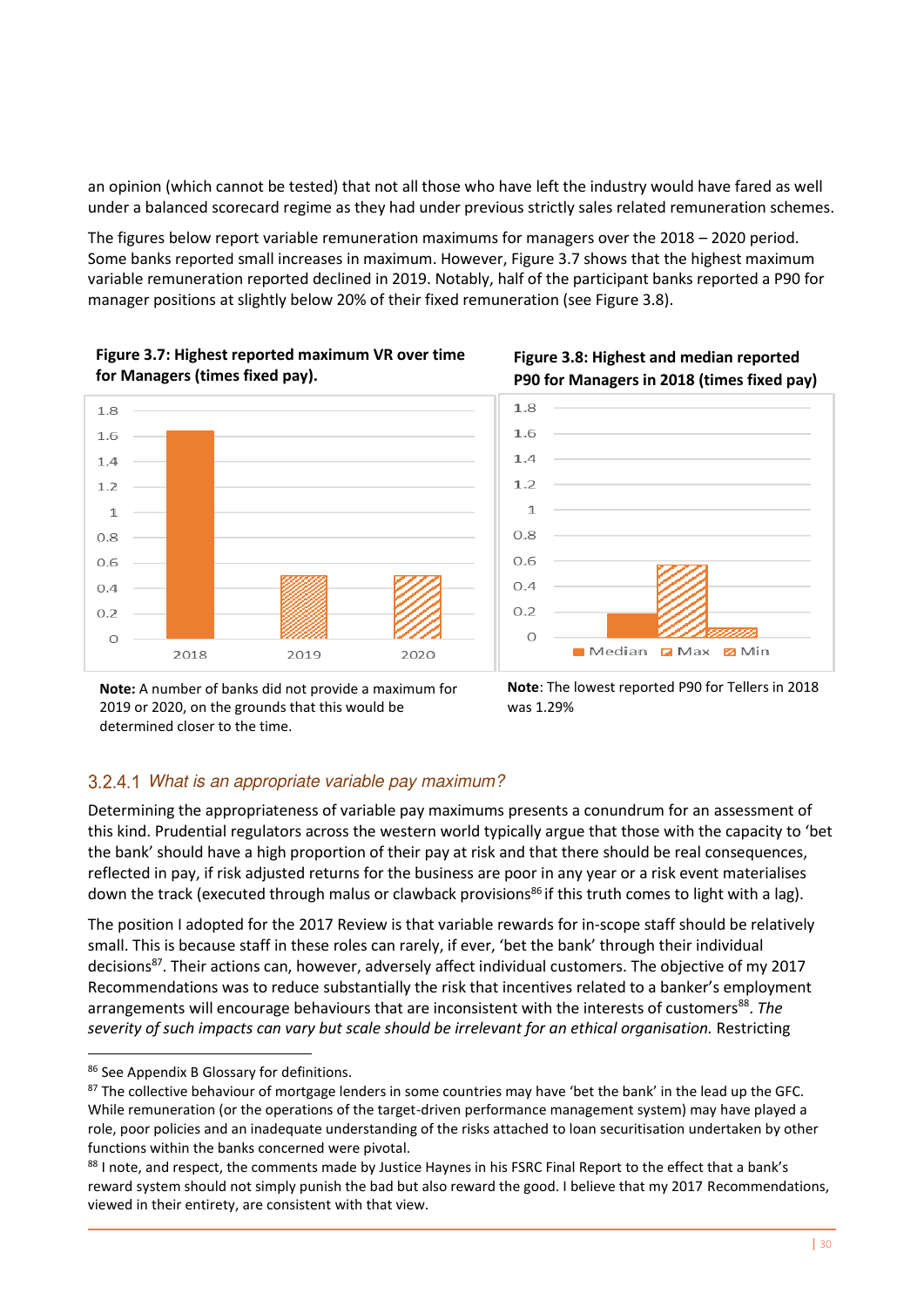variable rewards to a relatively low proportion of fixed pay is one of a suite of measures that I recommended in 2017 intended to reduce incentives for poor behaviour that may adversely affect individual customers.

What constitutes a 'relatively low' proportion? There is no simple answer. In at least one jurisdiction, the Netherlands, there is a regulatory cap of 20% on variable remuneration, including in respect of in-scope managers. I had not specified a fixed limit in the 2017 Review. Several banks have sought clarification of my view, subsequently.

I am reluctant to nominate an invariable rule. My preference is to set down some principles. No doubt APRA's view, which will ultimately set the tone for the market, will become more apparent in due course.

A key principle, which was volunteered also by some individuals with whom I raised this matter during discussions is that remuneration for lower paid front-line staff (who are likely also to have limited financial reserves) should be structured so as not to put their lifestyle at risk if variable remuneration has to be cutback (whether because of personal or business level performance in any given year). This argues for relatively low variable rewards for lower paid staff, but possibly greater scope for variable rewards as base pay rises.

Delivery against that seemingly simple principle in the 'real world' is not straightforward<sup>89</sup>. Rebalancing towards higher fixed pay (which seems to be in train as a general proposition<sup>90</sup> for most, if not all, in-scope roles) requires greater personalisation of fixed pay<sup>91</sup> (to reward staff with consistently higher productivity or contributions) and/or greater recourse to withholding fixed pay increases, termination, demotion or similar devices to equitably respond to less than adequate performance. In effect the 'heavy lifting' currently undertaken by the pay system will transfer to the performance management system. This underlines the importance of ensuring that these systems (and the entity's cultural norms) are aligned. It also explains why some senior managers favour the continuation of some access to variable rewards for lower paid staff, even if the amount is relatively small. It provides a signalling device well short of demotion or termination, for example.

For the purposes of the current assessment I have been encouraged by the fact that almost all teller and equivalent roles now have access to variable remuneration no higher than 15% of fixed pay<sup>92</sup>. The maximum remuneration of specialist bankers such as mortgage lenders has fallen significantly, though the pace of change is not uniform, and some are uncertain about the end point. The professed tendency of most of the major banks, who set the tone for this market, is downwards. I have tentatively concluded that target variable remuneration for such specialist roles by 2020 should be no more than 50% of fixed remuneration, and preferably less. However, the reviewer in 2021 will need to form a view having regard to market conditions at the time. A lower norm may be appropriate if mortgage broking has moved substantially towards a fee for service model, for example.

-

<sup>89</sup> This issue has been an enduring feature of the Australian industrial landscape since at least the Harvester judgement of 1907.

 $90$  Banks may be becoming more discriminating about fixed pay, as previously they were in respect of variable pay.

 $91$  Including through the withholding of fixed pay rises otherwise due.

 $92$  Two banks currently exceed this figure slightly. In both cases their data shows it is rare for the maximum to be paid.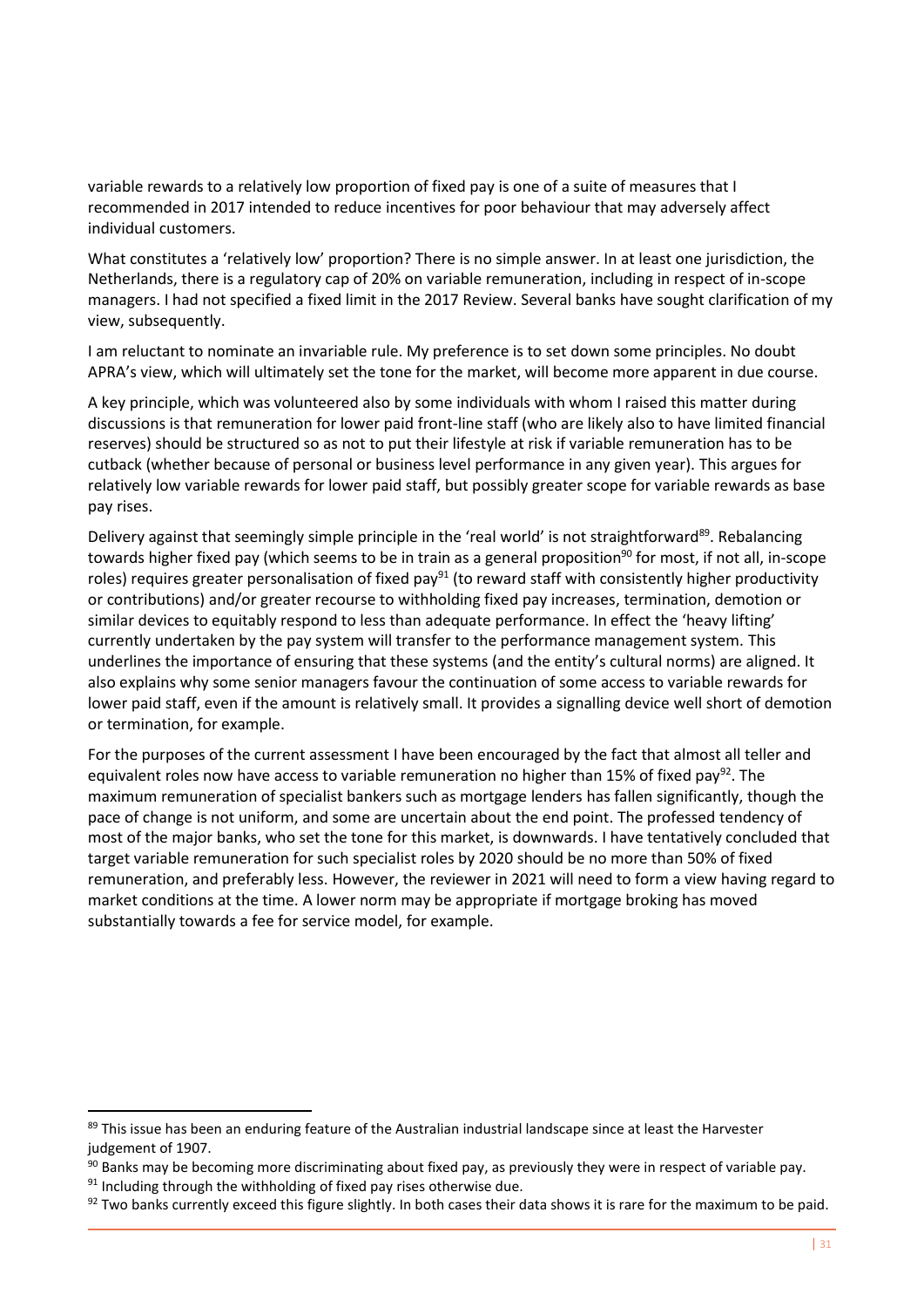# <span id="page-37-0"></span>**4 Encouraging progress - governance, culture and performance management**

# <span id="page-37-1"></span>**Context of this section & changes since the last review**

This section will review progress towards implementation of Recommendations 9 to 14, inclusive, of the 2017 Review.

As noted in the 2017 Review:

'*banks are complex organisations governed by interlocking systems that assign tasks to individuals and hold them accountable, remunerate staff in ways that seek to recognise good performance, and ensure compliance with the bank's policies and procedures. Often the intent of these systems can be moderated or magnified by culture within a business unit or team. The performance management, remuneration and cultural frameworks are most effective when they are aligned. Misalignment can cause confusion, if not outcomes inconsistent with the organisation's true intentions*.'

My Recommendations were therefore holistic, and not simply directed to remuneration in isolation.

Culture, governance and remuneration were extensively covered in the recent FSRC. Included in the FSRC, Final Report, Section 6, *Culture*, *governance and renumeration, are the following*:

- "In looking at culture and governance, every entity must consider how it manages regulatory, compliance and conduct risks. And it must give close attention to the connections between compensation, incentive and remuneration practices and regulatory, compliance and conduct risks." 93
- "By shaping how the business is run, governance shapes culture." $94$
- "... a culture that fosters poor leadership, poor decision-making or poor behaviour will undermine the governance framework of the entity."<sup>95</sup>
- "Remuneration and incentives, especially variable remuneration programs, tell staff what the entity rewards. Hence, remuneration and incentives tell staff what the entity values."<sup>96</sup>

# <span id="page-37-2"></span>**Assessment of progress by late 2018 / early 2019**

# <span id="page-37-3"></span>4.2.1 Circumstances vary across the industry, but many banks want to change their culture: Recommendations 9, 10 and 11

*Recommendation 9: Each bank formally examine its workplace culture and institute formal processes to redress any conscious or unconscious bias towards sales in preference to ethical behaviour and customer service.* 

*Recommendation 10: Each bank examine its performance management system and make changes as necessary to ensure that the embedded signals and incentives to staff are aligned with Recommendations 2 to 8.* 

<sup>93</sup> FSRC; Final Report, Section 6, p.333.

<sup>&</sup>lt;sup>94</sup> FSRC: Final Report, Section 6, p.334.

<sup>95</sup> FSRC: Final Report, Section 6, p.335.

<sup>96</sup> FSRC; Final Report, Section 6, p.335.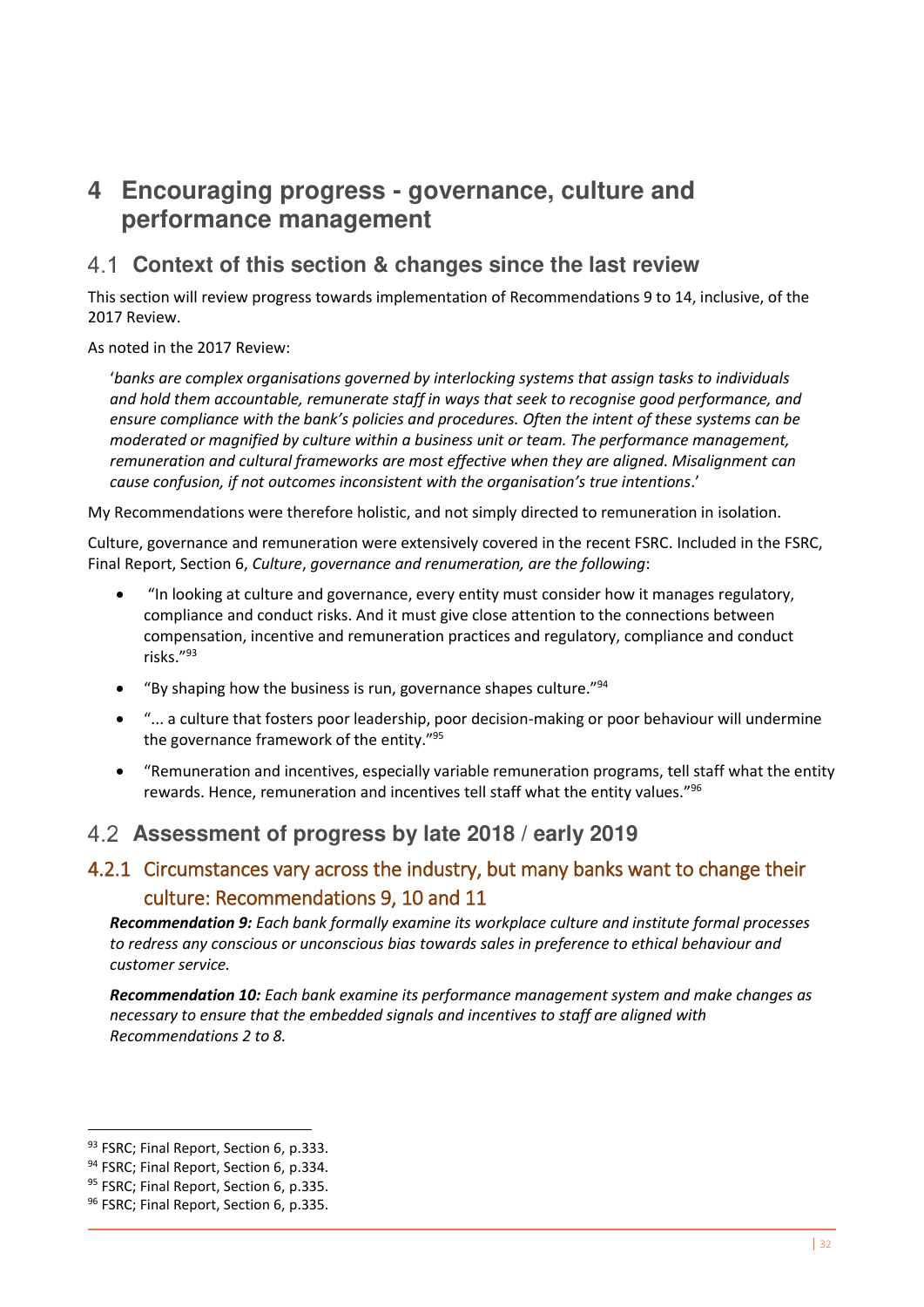*Recommendation 11: Each bank ensure Managers reflect predominantly an ethical and customer focus when communicating with staff, exercising any discretion while managing performance, and in allocating variable reward payments.* 

#### 4.2.1.1 Workplace culture

Banks assess the need for cultural renewal differently. Some, typically though not exclusively the smaller community-based entities and some foreign owned entities, believe that their culture is already sufficiently ethically driven, and customer focussed. These banks have nonetheless revisited their policies and made changes as necessary. Many others, though, and certainly the largest banks, acknowledge that an excessive sales orientation had developed over time, which obscured the focus on the customer. They have sought to redress that balance. A number reported increased efforts to embed the company's values and to promulgate a more consistent understanding of appropriate behaviours towards customers while seeking to assist them to identify their 'expressed' and 'unexpressed' needs. Some report that they place emphasis on 'should we' and behaviours, not just 'can we' and sales.

#### *Example: Fostering Values-based Leadership*

*Some banks have made a targeted investment to train its people leaders to embed the vision, behaviours and values of the bank with a strong focus on customer-centricity. In one case, leaders are encouraged to deliver face to face sessions locally with their teams and staff participate in multibusiness unit sessions to ensure consistency with the messaging across the wider group. The program has used new innovative platforms including social media to reach staff at all levels and regions.*

Some have reported that their internal culture is collaborative and compliant, a downside of which is that there is a reluctance to 'challenge'. These banks are seeking to encourage a more open and more questioning environment internally.

#### *Example: Framing Decision-making*

*Feedback from the employees of one of the banks was that they had a great culture, but mistakes were still being made because of the time spent on making decisions. To address this, they have created a decision-making framework where employees are encouraged to take a step back at key decision points to allow for discussion on successes and failures. This has instilled a no blame culture with an emphasis on the 'should we'.*

Through the consultation process, some banks have acknowledged that what would have been an acceptable culture five years ago is no longer acceptable. The community's, their Board's and possibly even (though less certainly) their shareholders' expectations have changed. In such cases, communications that promote desired ethical behaviours and customer service are getting more focus, with leaders reinforcing this message in internal communications to staff, supported by a large investment in programs intended to provide guidance about how desired behaviours are most readily achieved. This shift is also reflected in the changes made to reward structures and preferred assessments of performance. In some respects, however, there is still uncertainty about where community expectations will settle. The terms of the 'social licence' that banks enjoy have changed. While the directions of change are clear, the fine details are not yet settled

It was evident to me that many of those banks seeking cultural change had begun their change journey even before my 2017 Review. The intense external scrutiny of the last year or so, however, has added urgency to the desired pace of change. Several factors now in play should assist to secure change, including:

• Intense external scrutiny has produced the 'burning platform' that assists a change resistant organisation to accept the need for change; and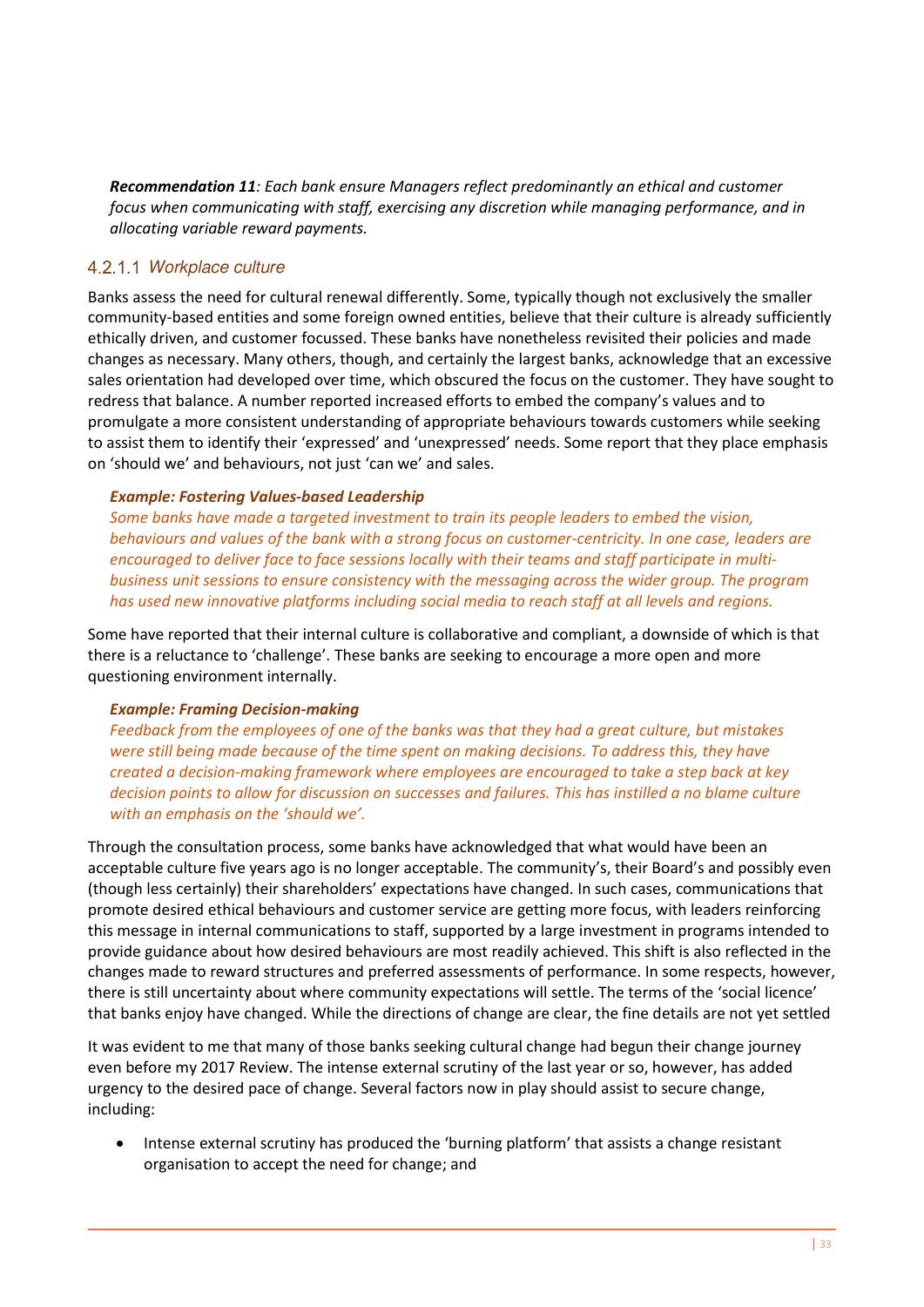• Change is being pursued holistically across remuneration, performance management and important elements of behaviour that strengthen a customer centric culture, which ensures that staff are receiving consistent and aligned messages<sup>97</sup> about both the need for and the desired direction of change.

On the other hand, the cacophony of external calls for change and the magnitude of the changes being communicated may lead to inertia born of change fatigue. For some, the relentless onslaught of criticism may induce them to stop listening. Change is never easy! But, even accepting that criticisms of past behaviour are justified, contemporary critics may consider the benefits of 'cutting the change agents some slack', at least until their bona fides can be established.

#### 4.2.1.2 Unconscious bias

-

Relatively few banks directly addressed the issue of unconscious bias in their explanation of the drivers for changes now in train<sup>98</sup>. Senior leaders might care to reflect on that fact.

#### 4.2.1.3 Performance management

The policy frameworks now require in virtually every instance that the same data sets are interrogated to support assessments of performance and to determine access to variable rewards. Extensive calibration arrangements typically test the consistency with which judgements are made about performance and entitlements to variable remuneration. Most banks, and certainly the largest banks, are making significant investments to strengthen the capability of managers to make informed judgements and exercise discretion in a manner consistent with the desired focus on 'customer over sales'. Frequently (not always) these banks describe the object of these interventions as to help managers to operate more as a 'coach' and less as a 'judge' when providing performance feedback to front line staff about how to meet their expected performance goals and how to interact appropriately with customers.

However, this reorientation most likely will provide a major challenge<sup>99</sup> for managers steeped in a tradition of managing against 'hard' sales metrics and where performance rewards used to be computed mechanically in proportion to sales achieved relative to specific sales target(s). Feedback provided at the FSU-arranged Roundtable (supported with documentary evidence) suggests this issue remains real, which is not surprising, given the sales oriented recruitment, rewards, recognition, and promotions practices of many banks over the last decade or two. It will take time to secure such a reorientation on a consistent basis 'everywhere, every time'. As previously noted, this issues should be a key focus of the 2021 Review.

### <span id="page-39-0"></span>4.2.2 Issues still exist with leaderboards: Recommendation 12

*Recommendation 12: Each bank reconsider what use is made, if any, of leaderboards, recognition programs and campaigns as well as any other methods that have similar effect (including informally in branches or call centres) and ensure any continuing role in using these methods is consistent with the intention to de-emphasise sales relative to ethical behaviour and customer outcomes.* 

<sup>97</sup> It was frequently acknowledged that previous attempts to moderate cultural norms had appeared to be piecemeal by comparison.

<sup>98</sup> One bank that did address this issue of unconscious bias framed the answer in terms of programmes intended to address equity concerns (gender, ethnicity etc) rather than sales.

<sup>99</sup> A number of banks explicitly recognised the nature of the task they face in reorienting their performance management system. One reported in their response to the questionnaire: 'Whilst our frameworks are robust, we acknowledge that the use of some of our performance management tools may be misinterpreted, as leaders adjust to the changing environment. Cultural awareness is underway and capability tools are being explored, to support our leaders.'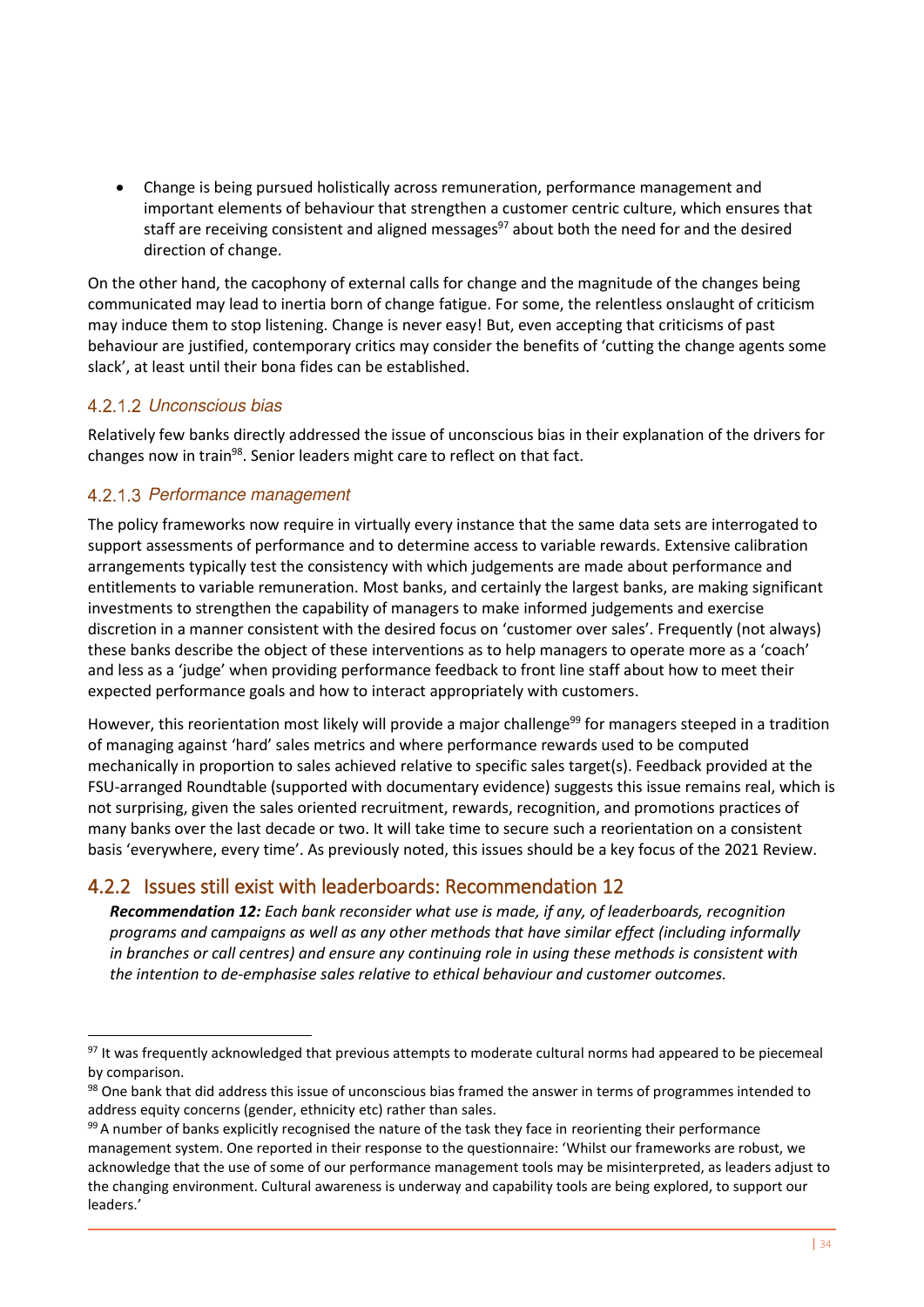#### Leaderboards are declining, formally, but their influence informally is potentially powerful

The 2017 Review found that leaderboards were in widespread use. These enable managers and staff (typically in a branch or call centre) to track performance against personal or branch targets. They often identified and celebrated the star sellers (and the bottom dwellers). The feedback provided at staff roundtables facilitated by the FSU in 2016 consistently attested to the intimidating nature of such public feedback. At the time many banks also attached personal rewards to campaigns to sell products. Similarly, recognition programs frequently provided monetary or non-monetary awards to good sellers.

Almost half of banks formally continue to use some form of leaderboards. Many have reoriented them to provide a 'whole of role' perspective. Some banks use this approach to provide team or branch-based data, ostensibly to enable staff to assess how they are performing relative to other teams facing similar market conditions.

A few continue to provide information about an individual's progress in meeting their personal targets. One such bank wishes to restrict access so that only the individual concerned will see their information about progress towards targets etc, but it will take time to make the system changes that will reliably prevent others from also seeing the results. Another provides information in respect of each individual against each element of their scorecard for a few roles but in practice only shows in plain sight selected elements of the score card, including financial metrics. Data relating to the manager's assessments of each team member in respect of values and behaviours is withheld on privacy grounds, leaving financial data in sight and capable of being interpreted as a traditional leaderboard.

One bank that continues to support the use of leaderboards said that changing the information that goes on the leaderboard to focus on behaviours and good customer outcomes, has changed who tops the leaderboard. This reinforces the cultural shift and celebrates the 'new leaders. However, in discussion the risk of continuing the practice of leaderboards was acknowledged. It was also stated that this approach should be viewed as a transition step towards the discontinuation of the leaderboard entirely.

Messaging about targets and the use of a leaderboard to reinforce them influences behaviour. That is why their use persists. I would encourage banks that still make 'leaderboards' containing personalised information available to all staff within a team (that is outcomes relative to a personalised target) to consider discontinuance. Indeed, I ask all banks to re-look at how they address this issue. Many times, I have heard from senior leaders how important it is to provide consistent messages that conform to the need to keep messages to staff simple. Yet, in this area, it seems that staff are being asked to apply a high level of sophistication to properly interpret the signals.

Some staff interpret the messages as sales oriented even though their senior managers may not. The fact is that daily or weekly leaderboards, and indeed the daily sales reports that many managers insist upon receiving, focus on just one element (the one that is measurable within the daily or weekly timeframe) of what is meant to be a balanced view of a staff member's performance – ironically this is the one element that leaders wish to subordinate to customer relationships, but it is also one they can never ignore.

One issue is that 'hard data' relating to financial and activity-based targets is frequently updated whereas 'soft' data, relating to attitudes and behaviours, is only made available for inspection infrequently. Team and manager conversations are likely to be dominated by feedback about the 'hard' metrics as a consequence, which may skew perceptions of 'what management believes is important'. Some banks seek to counteract the rhythm imparted by this reality by introducing a countervailing rhythm that focuses on customer service or a discussion about the organisation's values and purpose in regular team meetings or 'huddles<sup>'100</sup>. Getting this messaging right is a matter that will repay manager attention.

<sup>&</sup>lt;sup>100</sup> Refer to Example: Sharing Successes in section 3.2.1.2.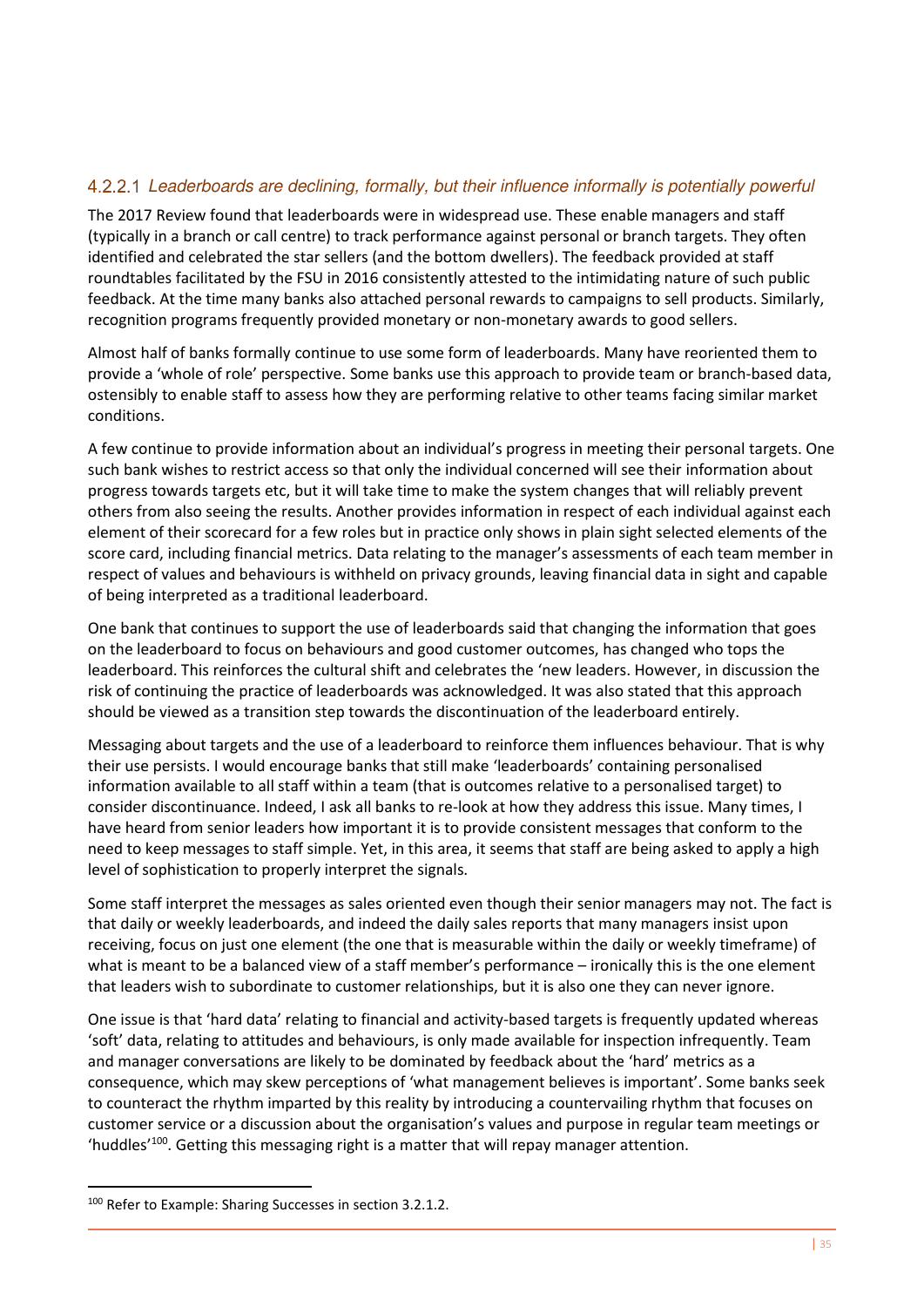In the time available it has not been possible to determine whether informal recourse to 'leaderboards' or similar devices containing personalised information about progress against targets persists on a large scale. A message we received during the roundtable that the FSU convened was that some managers translate team targets into personal ones and use an informal leaderboard to track (and share information about) the progress of each staff member against their manager-determined targets. We were provided with copies of a number of leaderboards that fitted that description, including for banks whose formal policy was predicated on team based, not individualised, targets. Banks may find it useful to check what practices actually occur in branches, especially informally.

Of course, such information in respect of team members should be made available to managers to assist them to manage performance. The issue is not the collection of the data, it is who has access to it and the use to which it is put.

#### 4.2.2.2 Campaigns

The policy is clear. Almost no banks, formally, continue to offer significant personal rewards in respect of product-based campaigns. Campaigns, if they are run, are more likely to have a focus on education about the features attached to a product rather than sales per se. Of course, the intention is to propound the qualities of the product(s) that are the subject of the campaign. Staff at the FSU roundtable, however, argued that leaderboards are sometimes used to track individual performance during a campaign, both in terms of the number of calls made<sup>101</sup> and the referrals arranged to specialised sellers. This was interpreted as a manifestation of a lingering 'sales culture' rather than a 'relationship building or customer assistance' exercise. This also is an issue worthy of substantive investigation in 2021.

### 4.2.2.3 Recognition

Encouragingly. virtually every bank has systems in place to recognise high performing individuals. Even more encouragingly, contemporary recognition programs are typically targeted to identify individuals or teams that provide good customer service and/or who are roles models in their behaviours.

### <span id="page-41-0"></span>4.2.3 Are we aligned? Recommendations 13 and 14

*Recommendation 13: Consistent with the objectives of the recommendations for frontline staff, the variable reward payment and performance management arrangements of all senior and (retail bank) middle level executives be based on;* 

- *a. Their overall performance against a number of measures that reflect the nature and breadth of their role; with*
- *b. Customer oriented, ethical behaviour and non-financial measures accounting for the dominant factors in that assessment.*

*Recommendation 14: Boards and Chief Executives:* 

- *a. Visibly and effectively oversee the implementation of these recommendations for at least the next five years and report publicly, in their Annual Report to shareholders, for example, on how retail staff are remunerated, and their performance assessed; and*
- b. *Ensure that effective, safe channels are in place to obtain feedback from frontline staff about their perceptions of the effectiveness of efforts to reform the bank's culture, performance management and remuneration arrangements, including in respect of whistle-blower arrangements*.

<sup>101</sup> Unanswered calls may not count for this purpose.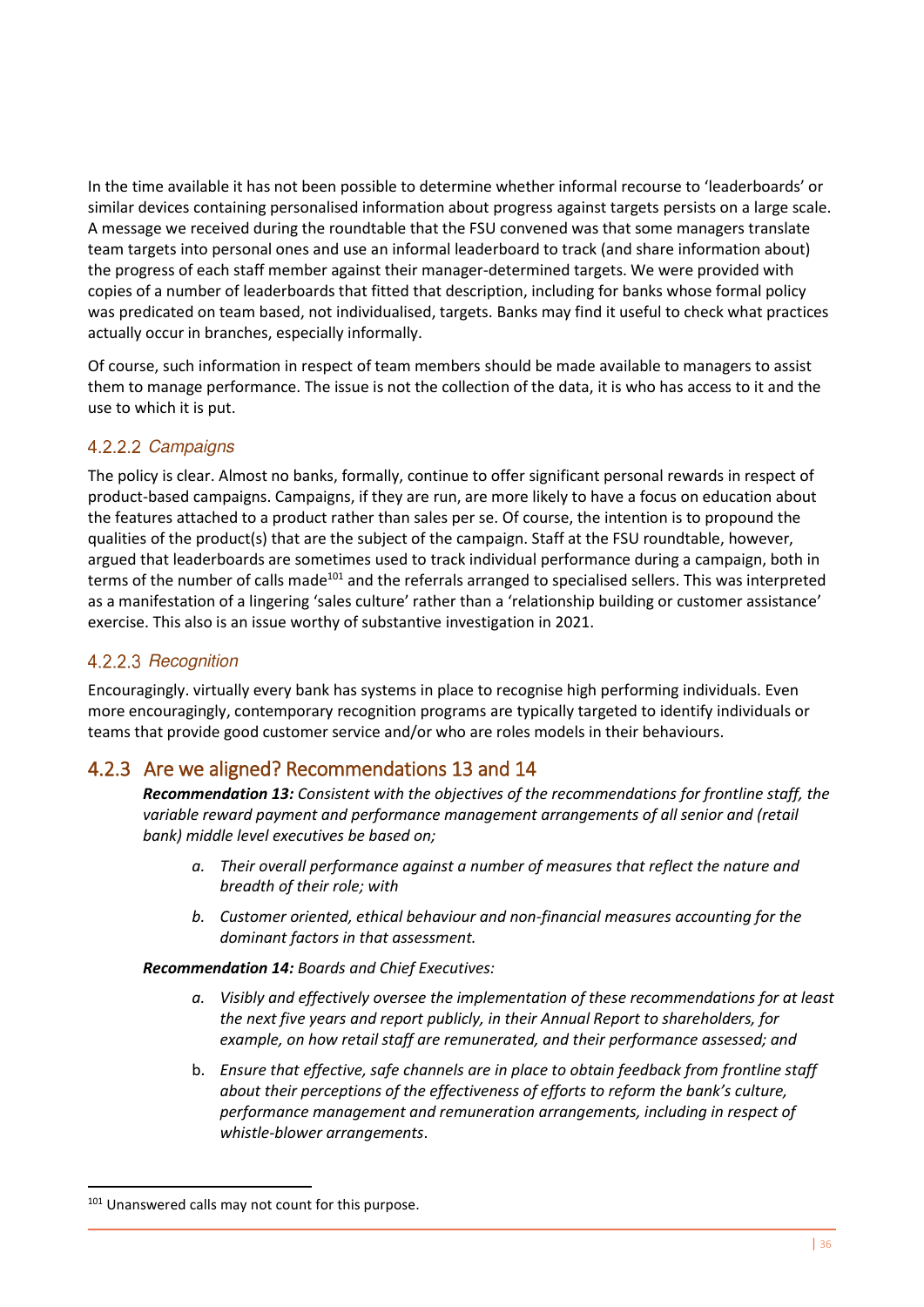### 4.2.3.1 Board / CEO engagement

All banks provided evidence that their Board and CEO have actively considered the implications of the 2017 Review for their business. The senior leadership of those banks that believe that change is required are heavily involved in developing and monitoring programs to secure cultural change or to more deeply embed customer-centred values and behaviours. Those that have decided the change required is relatively small have addressed the issue in forming and communicating this conclusion.

Since the Banking Executive Accountability Regime (BEAR) legislation was passed in early 2018, all banks have been reviewing their remuneration policies and practices for senior executives. While the legislation does not outline an acceptable mix for variable and fixed remuneration, the requirement to defer a portion of executive remuneration for a period of four years, has resulted in a reassessment of executive level pay packages. From the submissions provided, what is notable is the change in the way performance is assessed and reward is calculated. For most CEOs performance and reward is assessed against a balanced scorecard with a healthy weight towards non-financial measures. Where details were provided, financial metrics appear to be related to the overall financial performance of the banks rather than product focussed. Customer focussed metrics and risk indicators are also significant. Information around future years (2019 onwards) was not consistently provided. One bank, however, reported a reweighting of financial measures within the CEO's scorecard from 60% in 2018 to 30% in 2019. In light of the changes outlined by BEAR and the focus on executive remuneration in the banking industry, executives at this level have substantially more of their pay at risk than front line staff and remuneration practices are being tailored to account for this change.

#### Whistle blower and other avenues

<u>.</u>

Virtually all banks reported they have whistle blower schemes in place and administer confidential surveys to staff on a regular basis. The latter usually include questions designed to test whether staff feel empowered to raise issues for consideration. Some have refreshed their programs to encourage staff to 'speak up' in circumstances that do not warrant 'whistle blower status'. Their intention is to socialise and legitimise discussion and debate about what best meets customer needs<sup>102</sup>.

Several banks that have conducted a self-assessment in the light of CBA's APRA Review<sup>103</sup> (which we have sighted on request) have identified a collaborative and collegiate culture at its senior levels as both a strength and a weakness. The weakness is the reluctance to challenge or raise uncomfortable issues. All banks that have reached this conclusion are working actively to address it.

Some that employ a Customer Advocate also encourage staff to raise issues with the Advocate as necessary. Some have put anonymous reporting options in place that parallel the whistle blower or Customer Advocacy channels. Some encourage skip conversations (that is staff discussions with managers one or two levels above their own manager), partly as an avenue to enable senior managers to receive feedback about the experience of staff in their workplace.

<sup>102</sup> One bank, for example, observed during discussions that staff were interpreting their encouragement to 'speak up' as something relevant to a matter serious enough to warrant recourse to whistle blower procedures. This bank is trying to shift such thinking to inculcate more active discussion of issues in the workplace. <sup>103</sup> Prudential Inquiry into the Commonwealth Bank of Australia (CBA) Final Report 2018.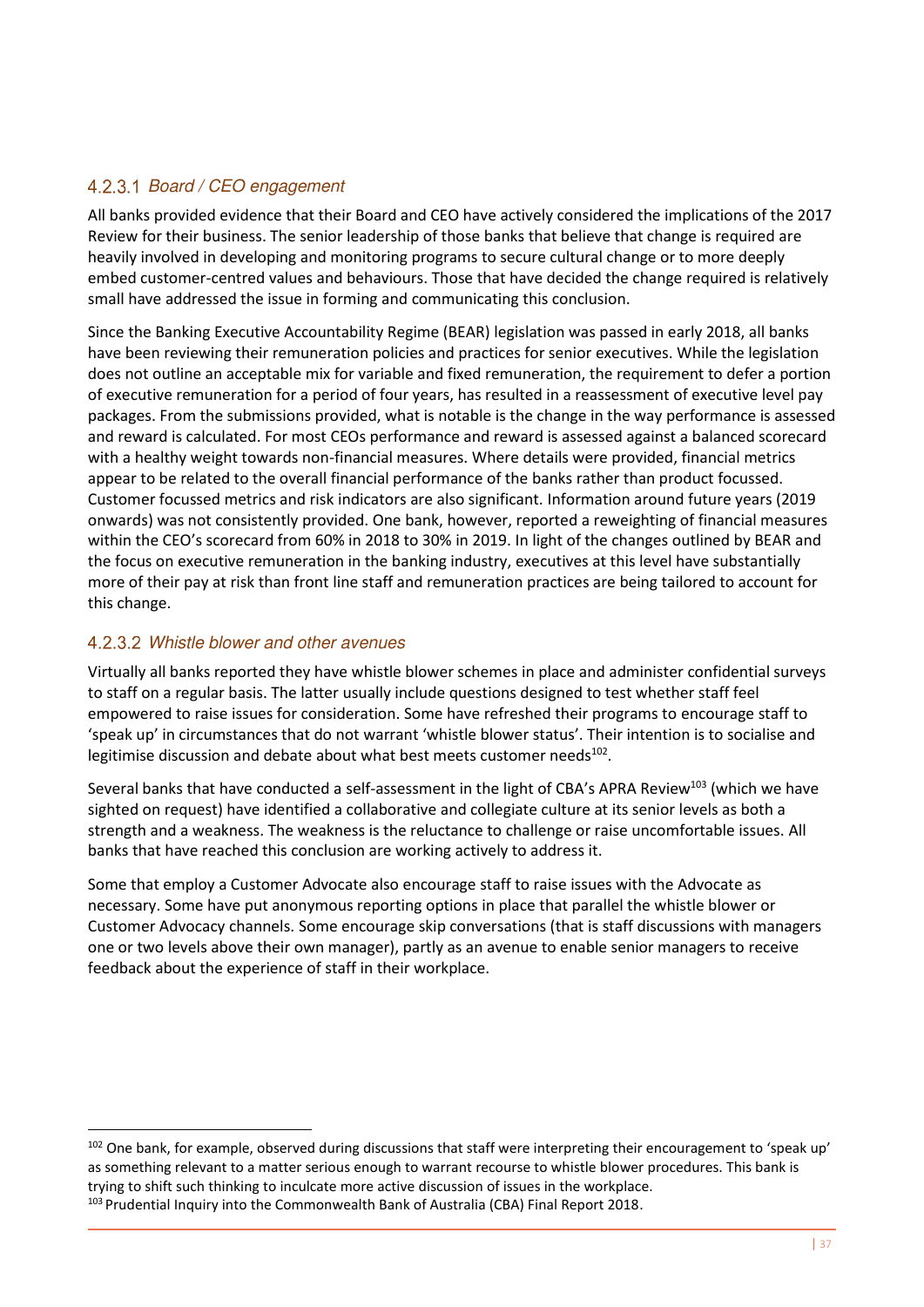# <span id="page-43-0"></span>**5 Mixed progress - third Parties**

# <span id="page-43-1"></span>**Context of this section & changes since the last review**

This section will review the progress towards implementation of Recommendations 16 to 21, inclusive, in relation to Third Party remuneration including Aggregators, Mortgage Brokers, Introducers, Referrers and Franchisees.

Banks are vulnerable to essentially the same financial and non-financial risks for mortgages arranged through the third-party channels as they are for loans arranged by their own staff. However, the 2017 Review found that the banks' capacity to monitor behaviour and enforce standards of behaviour when brokers are dealing with customers is highly variable. Accepting that identical arrangements cannot be insisted upon; the 2017 Review made several Recommendations to better align remuneration and governance in third party channels to those applied in the proprietary channel. The 2017 Review also found that the risks of misselling inherent in what ASIC has termed the 'standard commission model'<sup>104</sup> are unacceptable in the context of the trust deficit banks face and, consistent with the Recommendations in respect of the proprietary channel, should be changed. The ASIC report found "Brokers almost universally receive commissions paid by the 'supply side' of the market (that is the lender or aggregator), rather than by the consumer... ... a standard commission model made up of an upfront and a trail commission"<sup>105</sup>.

Since the release of the 2017 Review:

- Industry Associations, many banks, the aggregators, some Brokers and Industry and consumer groups formed the Combined Industry Forum (CIF) to consider and devise responses to my Recommendations and those outlined in ASIC's 2017 Review of mortgage broker remuneration<sup>106</sup>. In November 2017, the CIF released a report $107$  responding to these proposals.
- The Productivity Commission published a report<sup>108</sup> in June 2018 which made a number of recommendations, including a modification to the standard commission model and the abolition of trailing commissions.
- The FSRC Final Report in February 2019 recommended that a fee-based alternative replace the standard commission model, without any trail payments

Relevantly, the FSRC Interim Report notes that the "Broker, aggregator and lender may all see the broker as 'the face of the lender', not as 'the face of the borrower'. And again, at a practical level, 'introducers' are even more clearly the face of the lender and not the face of the borrower." 109

The FSRC Final Report added the following:

<u>.</u>

*"Consideration of lending arranged through mortgage brokers must begin by recognising two facts. First, borrowers look to mortgage brokers for advice about how to finance what is, for many* 

<sup>&</sup>lt;sup>104</sup> ASIC Report 516: Review of mortgage broker remuneration, Section Key findings - Finding 1, p.9. <sup>105</sup> Ibid, p.9.

<sup>&</sup>lt;sup>106</sup> ASIC Report 516: Review of mortgage broker remuneration.

<sup>107</sup> Improving Customer Outcomes: The Combined Industry Forum response to ASIC Report 516: Review of mortgage broker remuneration, Section 4.7, p.11.

<sup>108</sup> Productivity Commission Inquiry Report*; Overview & Recommendations No. 89,* Section Findings and recommendations, p.43.

<sup>109</sup> FSRC: Interim Report, Section 6.1.1, p.56.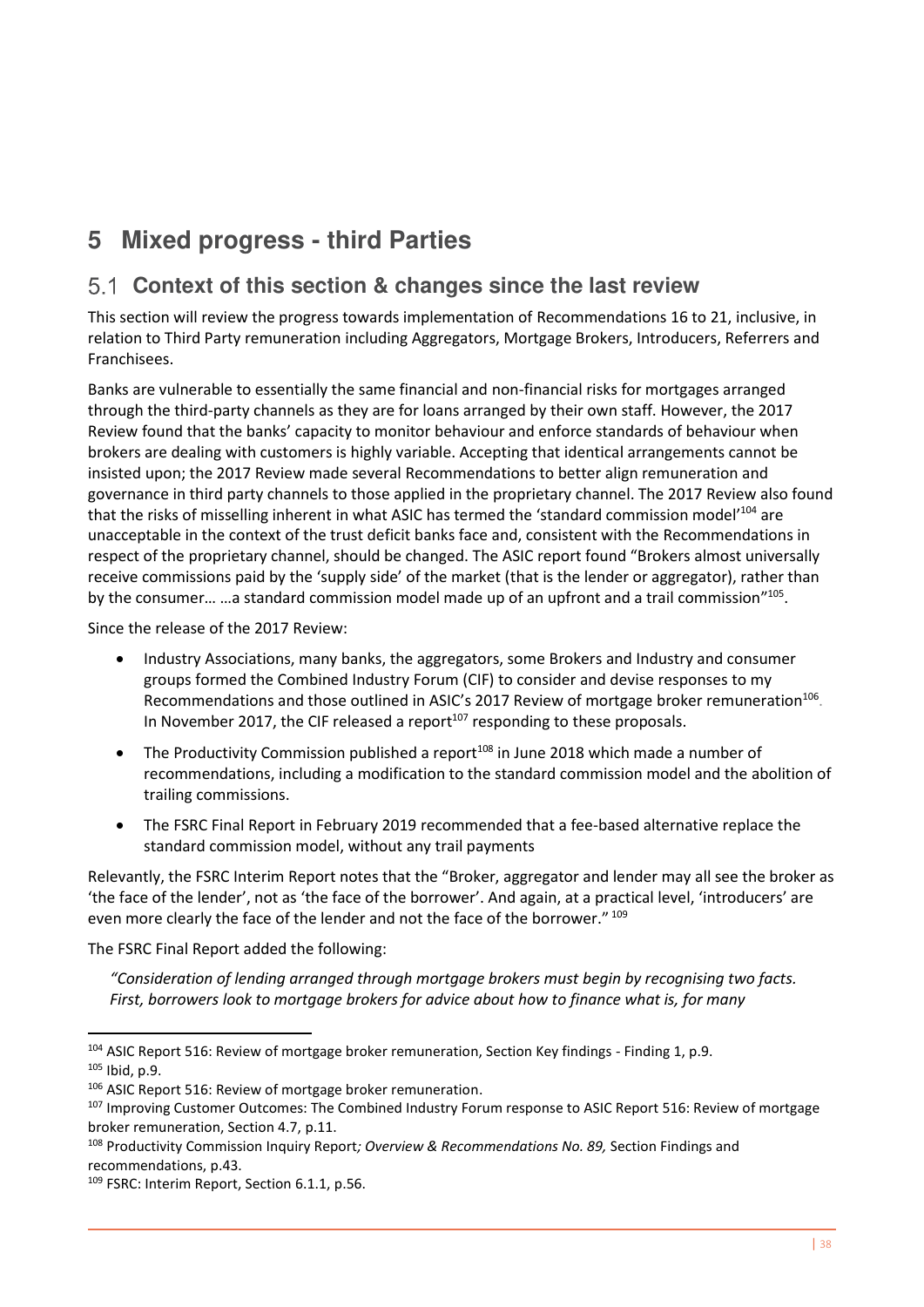*borrowers, the most valuable asset they will buy in a single transaction. And brokers not only give advice about what they think is best for the borrower, they submit the loan application on the borrower's behalf and, to the extent the terms are negotiable, negotiate the terms of the loan for the borrower.* 

*"Second, as already noted, it is not easy to determine for whom a mortgage broker acts. The lender pays the broker, not the borrower. Typically, the lender pays a commission, both an upfront commission and a trail commission. The lender seeks to treat the broker as its broker, and have the broker treat it as the broker's 'preferred lender. Yet, at the same time, the lender provides in its contracts with brokers and mortgage aggregators that they act for the borrower, not the lender." 110*

The FSRC Final Report recommends that the role of the broker be clarified under recommendation 1.2 – Best interest duty, which states that when acting in connection with home lending, mortgage brokers must act in the best interests of the intending borrower"<sup>111</sup>

# <span id="page-44-0"></span>**Assessment of progress by late 2018 / early 2019**

# <span id="page-44-1"></span>5.2.1 Progress on broker Incentives other than commissions

*Recommendation 16: In respect of remuneration of Mortgage Brokers:* 

- *a. Banks cease the practice of providing volume-based incentives that are additional to upfront and trail commissions;*
- *b. Banks cease non-transparent soft dollar payments in favour of more transparent methods to support training etc.; and*
- *c. Banks cease the practice of increasing the incentives payable to Brokers when engaging in sales campaigns;*

All banks have reported that they no longer (or will very soon no longer) make volume-based incentive payments, soft-dollar payments or support sales campaigns. Their implementation of this Recommendation is tied to the CIF's approach, which outlines the criteria for these payments $^{112}$ .

- Banks report they have now ceased making lump sum payments or upfront bonus payments.
- All soft dollar payments for entertainment or hospitality to brokers have been capped at no more than \$350 per person, per event. A payment of \$350 per person, per event is not based on the volume of loans written by the broker and was chosen to align with Fringe Benefit Tax (FBT) reporting, which enables lenders and aggregators to use existing reporting for better monitoring and supervision.

<sup>110</sup> FSRC: Final Report, Section 2.1, p.61.

<sup>&</sup>lt;sup>111</sup> FSRC: Final Report, Section 2.3, p.73.

<sup>112</sup> Improving Customer Outcomes: The Combined Industry Forum response to ASIC Report 516: Review of mortgage broker remuneration, Section 4.7, p.11.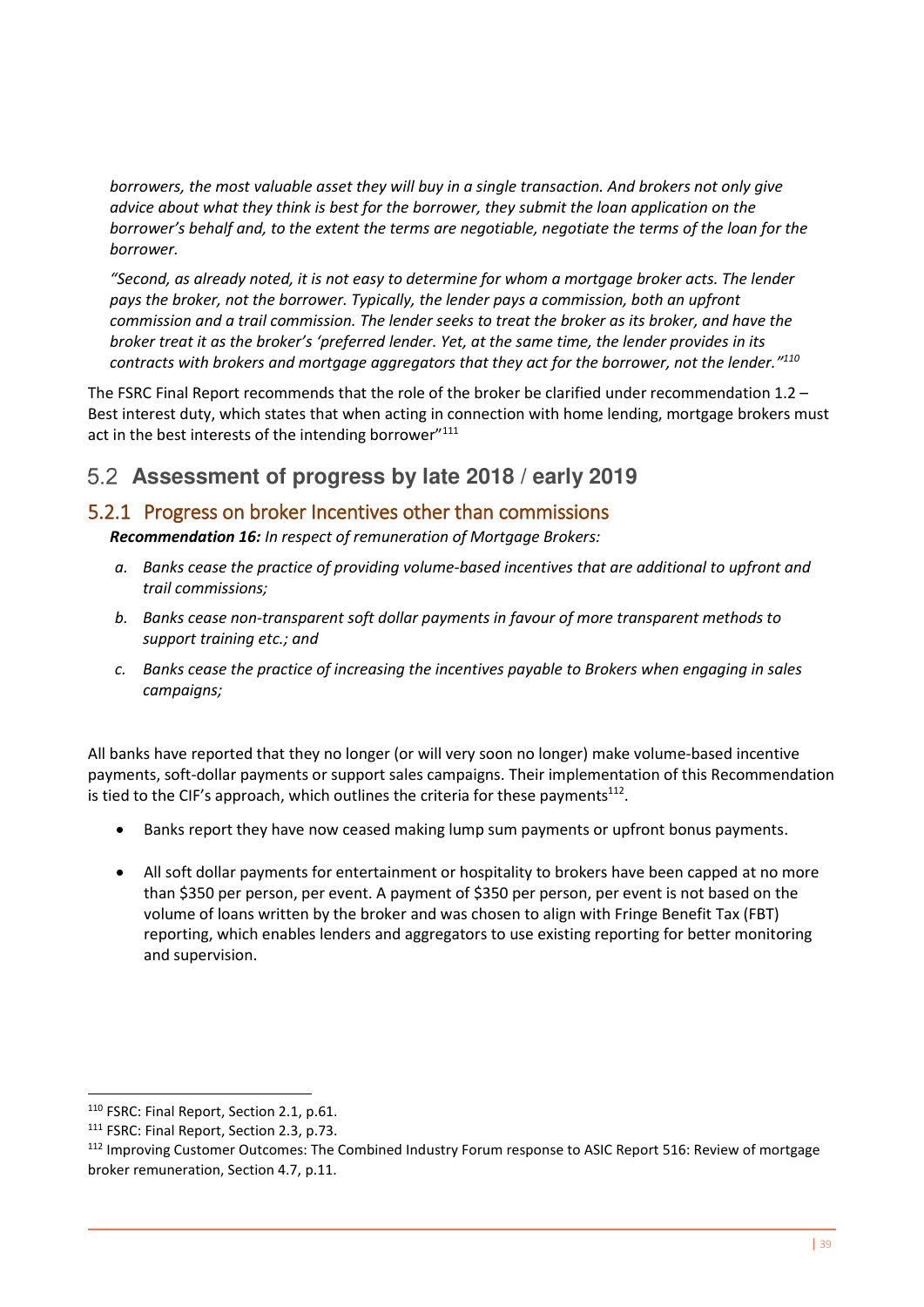- All conferences and professional development events should have a minimum of  $80\%^{113}$  in identified education content and be aimed at improving customer outcomes.
- Greater transparency now applies in respect of entertainment and hospitality benefits paid<sup>114</sup>.
- Access to education opportunities should be based on a balanced scorecard which does not consider volume. Eligibility for entertainment or hospitality should not be based on the volume of loans written.

If fully implemented this approach will clearly meet the objectives of my 2017 Recommendation. It will be for a later review to assess how well these approaches have implemented in practice.

# <span id="page-45-0"></span>5.2.2 Progress in prospect on mortgage broker governance

<u>.</u>

*Recommendation 17: Banks adopt, through negotiation with their commercial partners, and 'end to end' approach to the governance of Mortgage Brokers that approximates as closely as possible a holistic approach broadly equivalent to that proposed for the performance management of equivalent retail bank staff;* 

Most banks deal with Aggregators (or "Broker Groups') directly who in turn have a commercial relationship with the Mortgage Broker. Typically, once a loan is settled the Aggregator is paid a fee that is partly passed on to the Mortgage Broker. In some cases, however, a bank has a direct relationship with a broker and the fee is paid directly to the Mortgage Broker.

The largest banks reported that they have reviewed the list of brokers accredited to sell mortgages on their behalf and have reduced the number, usually significantly, with a focus on the recency of the broker's interactions with the bank. An objective was to ensure that brokers have sufficiently current information about the bank's procedures and expectations. Many banks also report that they have reviewed their procedures to identify cases in which a broker requires further training to better understand the bank's current requirements (which may lead to the disendorsement of a broker in some circumstances). These are complemented by stronger requirements for training of new brokers during their 'onboarding'.

The CIF has developed a number of proposals that, on their face, have great scope to meet the intent of Recommendation 17, over time. These have been accepted by most banks and include:

- More consistent governance and monitoring around the application processes (for example, common Key Risk Indicators (KRIs) have been developed and are monitored).
- a Broker Interview Guide (BIG/the Guide) has been developed to provide more consistent and comprehensive documentation of the conversation between a broker and the customer. The customer is requested to agree to the document and sign it. In addition to providing clear guidance to brokers about what is expected of them in their interactions with a potential borrower, this should help to improve the quality of post loan monitoring of that interaction. All the major banks

<sup>&</sup>lt;sup>113</sup> This broadly aligns with the FOFA requirement for benefits with an education or training purpose to take up at least 75% of the time spent on a course or conference – ASIC Regulatory Guide 246: Conflicted and other banned remuneration, Appendix 1, p.77.

<sup>&</sup>lt;sup>114</sup> The lender, aggregators and brokers who have chosen to implement the CIF recommendations will maintain a register of entertainment and hospitality benefits in excess of \$100 (on a rolling 12-month basis, records kept for three years, advertised in the Credit Guide, monitored by aggregators and made available on request). This register is available to both the broker and the customer.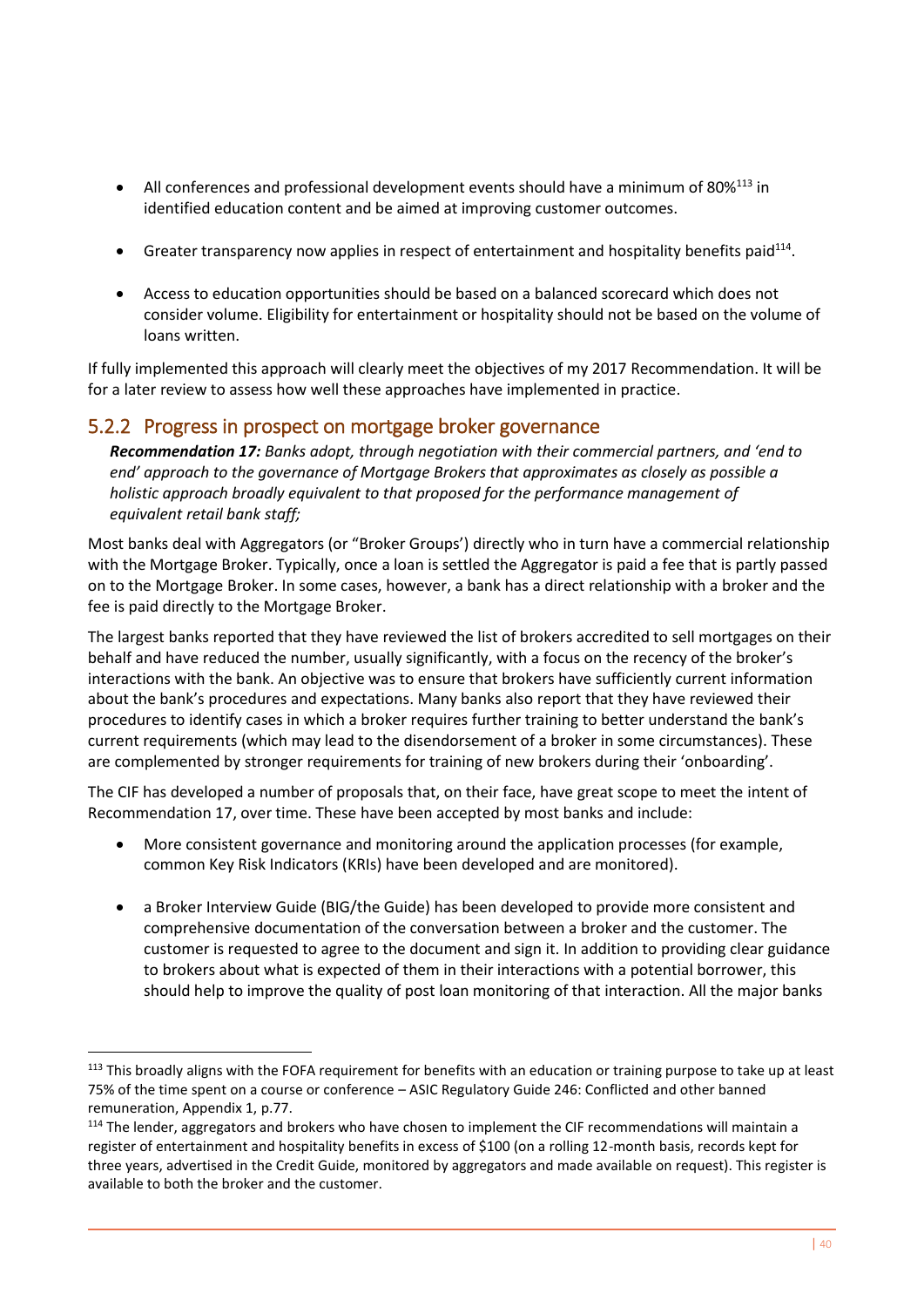are understood to have rolled out this Guide. Some others are rolling it out as their systems evolve to support the requirements of the Guide.

- A program has been introduced to provide an external assurance report on each aggregator's implementation of their control environment<sup>115</sup>. To date the program has been introduced for one aggregator, with the intention that 12 of the main aggregators participate eventually. Some banks intend to rely solely on this assurance program. Others believe it will supplement their own procedures, which typically include significant independent examinations of broker files after the credit assessment has been completed and the loan agreed to in order to assess the quality of the interaction with the customer.
- The CIF is working on an industry code for ASIC's consideration that is intended to codify:
	- Good customer outcomes
	- Good strong governance
	- What brokers have signed up for
	- The role of the aggregator

<u>.</u>

The CIF states that "the Code is focussed on providing a structure for how businesses interact with each other, underpinned with good customer outcomes and placing the customer's interests first at the centre of deliberations." 116

On their face these developments are fully consistent with the intent of Recommendation 17. However, some of these elements have yet to be fully implemented. It will be for a future review to assess how well this encouraging policy position is given effect to in practice.

#### <span id="page-46-0"></span>5.2.3 A way still to go on Aggregator /Broker Commission Payments

*Recommendation 18: Banks adopt approaches to the remuneration of Aggregators and Mortgage Brokers that do not directly link payments to loan size and reflects a holistic approach to performance management (see Recommendation 17);* 

- *a. To establish in timely fashion how best to address Recommendations 17 and 18, banks with a significant recourse to the Broker channel, but at least the four major banks, each report regularly to ASIC on their progress; and*
- *b. With enhanced oversight by ASIC (and other regulators as necessary) to monitor market responses;*

*Recommendation 19: The independent review proposed under Recommendation 15 or, at the latest, any post implementation review of the operations of the proposed product intervention power for ASIC, examine whether the government should legislate to extend ASIC's intervention powers to address conflicted remuneration in circumstances in which the industry cannot or does not address Recommendations 16, 17 and 18 adequately without such an intervention;* 

<sup>&</sup>lt;sup>115</sup> All participating banks that are CIF members note that the PwC Aggregator Audit program is part of their overall governance for third parties. Four banks covered by this assessment are not members of CIF but in their responses, three of them have indicated that they are reviewing current contracts and governance processes and will make changes to align with industry recommendations. The forth does not have a broker channel and so the recommendation do not apply.

<sup>116</sup> 2nd Progress Report in response to: ASIC Report 516: Review of mortgage broker remuneration, Section 7.4, p.16.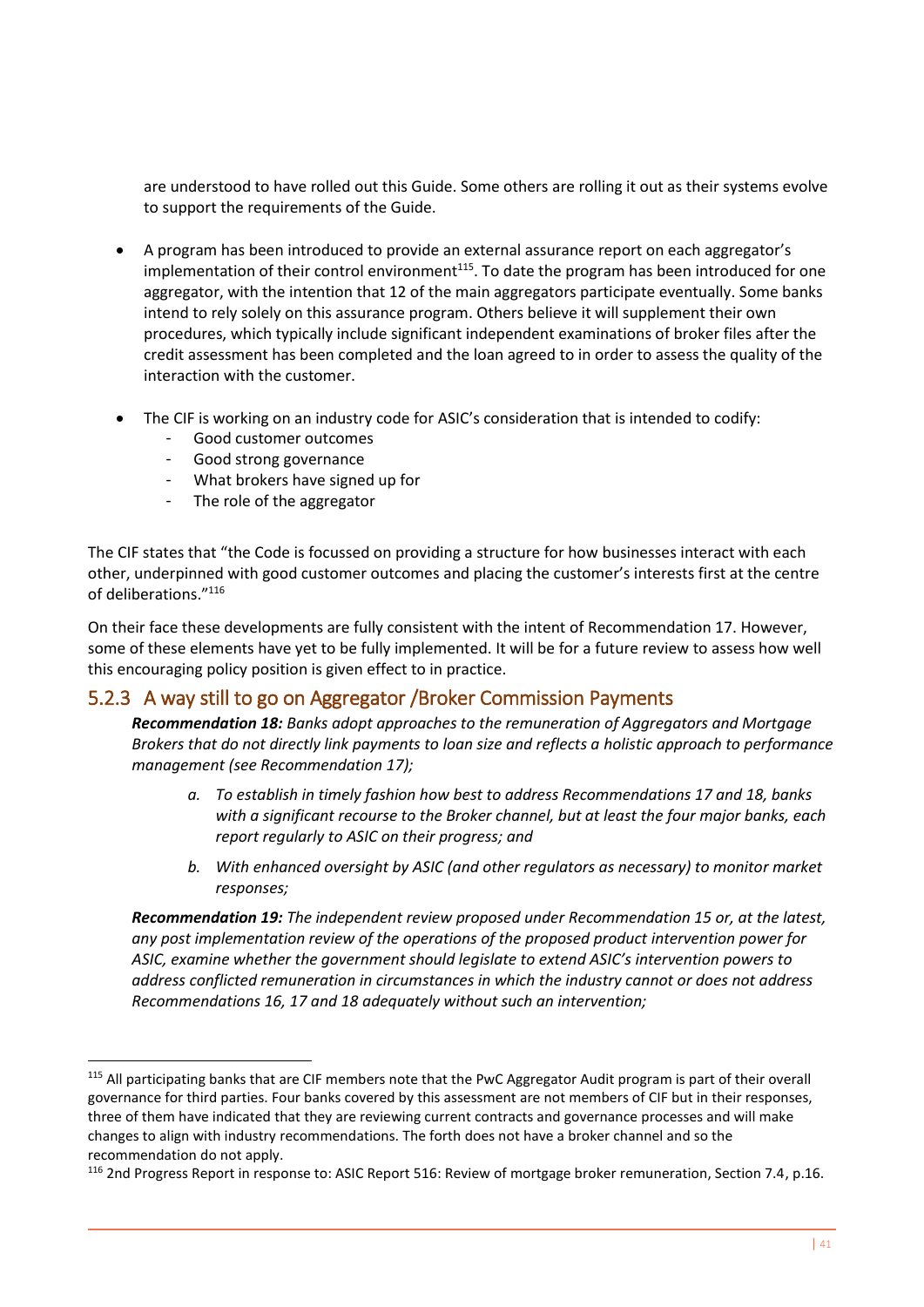Virtually all banks (with one or two still to implement it) have adopted a revised approach to the standard commission model. Payments are now made based on the drawn down amount net of any sums held in offset accounts rather than the full amount of the loan originally approved (if different). This is a significant advance on previous arrangements. However, I do not believe that it meets the intent of my recommendation.

The 2017 Review put it this way:

'...*(the) proposal is to move away from payments to Aggregators and Mortgage Brokers that are related to the value of the loan in favour of arrangements more nearly tied to the effort required to secure a loan. Some argued to the Review that loan size and loan complexity are correlated, providing a justification for current arrangements. More persuasive to me were arguments that loan complexity and thus the effort required by Mortgage Brokers to secure a loan on behalf of the consumer, may be more closely correlated with the characteristics of the borrower. An alternative to a value-related commission, therefore, might be fees for service paid by the bank but set either as a flat amount or related to the characteristics of the borrower'<sup>117</sup>* .

I also saw value at that time in maintaining some kind of deferred component of such remuneration since this would help to align the interests of the broker, borrower and bank to ensure that the customer is provided with the loan that best meets their needs. I argued that borrowers would be less likely to opt out of using a mortgage broker if the lender continued to pay the fees (as they do under the standard commission model).

There are now many contributions in the debate about the most appropriate payment arrangements for mortgage brokers. I can understand, therefore, that some in the industry may have been reluctant to take precipitate action before this public policy issue has been resolved. I understand also that some who may have preferred a fee-based model felt constrained in taking unilateral action (and the competition law precludes collusion), including fears that the first mover disadvantage could be significant while the industry adjusted.

Hopefully, this issue will be resolved in public policy terms in the near future. The key features of my proposal were:

- although long trails should be abolished, a modest element of deferred remuneration should be retained.
- A fee-based upfront payment to brokers is preferable if it is attuned to the complexity of the loan and/or the effort required to develop and secure the loan rather than the value of the loan (drawn down and after offsets);
- This fee should be consistently applied to mortgages sourced internally by the banks staff or by a mortgage broker; and
- The lender<sup>118</sup> to pay, as currently.

-

<sup>117</sup> 2017 Review, section 6.1.2, p.36.

<sup>&</sup>lt;sup>118</sup> Some have argued that the borrower should pay. The fee could be capitalised into the loan. It is argued this will facilitate transparency and customer choice. Transparency could be secured through disclosure requirements (as occurs when a script is dispensed under the Pharmaceutical Benefits Scheme, for example, to identify the taxpayer funded subsidy). The lender payment will reduce the risk, however, that the borrower chooses not to pay the fee so as to avoid the impost. 'Nudge' economics suggests that borrowers may make irrational choices when faced with a requirement to pay, especially if fees payable are not regulated.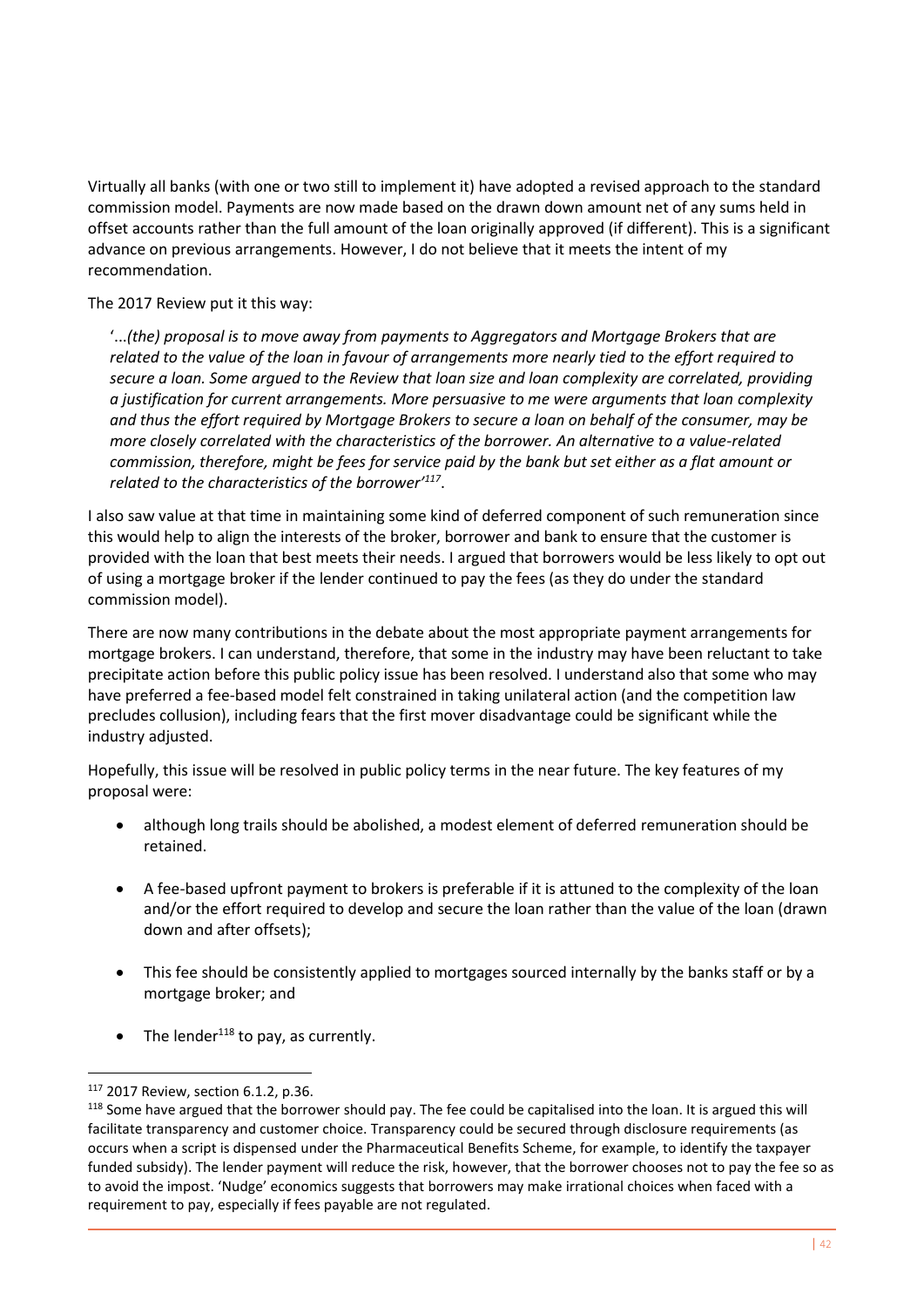I see little value in canvassing the arguments again in this report. No doubt a government position will emerge in due course. Suffice it to say that I believe that my proposals are pro-competitive and viable. However, it is clear that there are concerns that brokers may not have the market power necessary to secure a price sufficient to preserve the long-term viability of the mortgage broker sub-sector. I suggest, therefore that ASIC and the ACCC should be approached to provide a regulatory environment and oversight arrangements that will facilitate necessary change and ensure competition is maintained and that consumer interests are properly protected.

### <span id="page-48-0"></span>5.2.4 Introducers and Referrers

*Recommendation 20: In respect of Introducers and Referrers:* 

- *a. Banks examine their governance of these arrangements to ensure that existing practices are appropriate; and*
- *b. ASIC, in due course, investigate whether the upfront commission paid to Introducers and Referrers is justified*

Introducers and Referrers don't perform the role of the broker but achieve a relatively high one-time remuneration for the service provided. They have not been governed by strong controls. Brokers may also use referrer groups such as real estate agents to help direct deal flow towards them.

It is understood that the CIF has not developed guidance in respect of payments to introducers and referrers.

A number of banks have reviewed their arrangements in respect of introducers and referrers. Typically, this led to a culling of the list of accredited entities and stronger guidance about acceptable behaviour. At least one bank has decided to discontinue using this channel.

Banks that continue to have a relationship with introducers and referrers have typically modified the upfront commission payments available along similar lines to the changes introduced for Mortgage Brokers which is to say that payments are now related to the amount of loan drawn down, net of offsets. This is progress towards implementing the intent of Recommendation 20, albeit modest progress.

### <span id="page-48-1"></span>5.2.5 Franchises

Only three banks have formal arrangements that involve franchisees. They have reviewed the current arrangements so as to strengthen their capacity to hold franchisees to account for inappropriate behaviour and where necessary, have strengthened their governance, oversight and reporting. One bank reported they believe there is no difference in oversight over the partner agencies and the bank's own staff.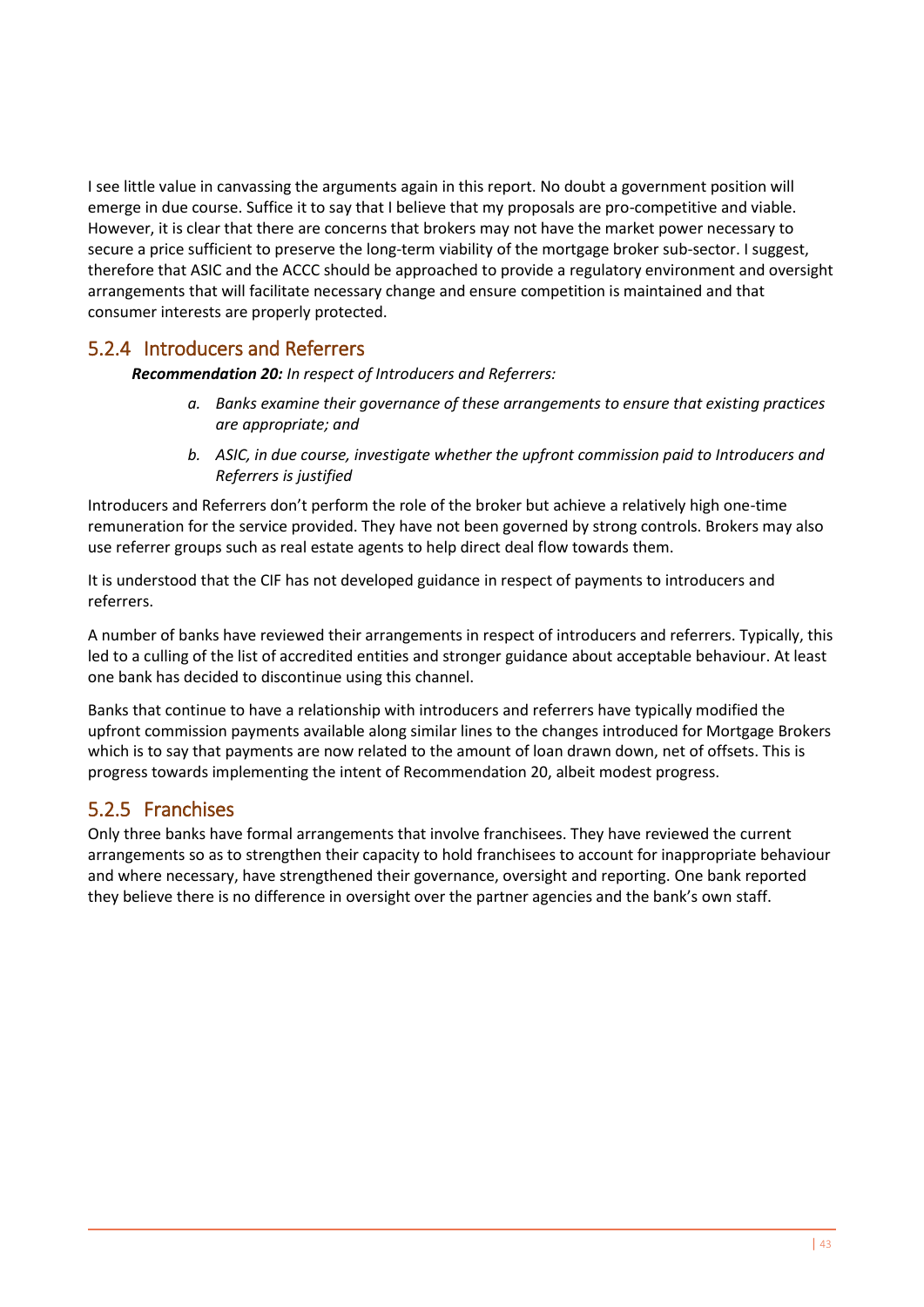

# <span id="page-49-0"></span>**Appendix A – Terms of Reference**

# **Aims**

- 1. Assess that the implementation of the Recommendations has been meaningful
- 2. Ensure the industry is on track to meet its commitments, and
- 3. Ensure the intent, integrity and spirit of the Recommendations are being implemented

# **Scope**

- 1. Collation and analysis of:
	- a. Current remuneration structures for retail bank staff, including remuneration packages, incentive plans, and balanced scorecard arrangements, and consistency of these current remuneration structures within the Recommendations
	- b. Current remuneration policies for all bank staff relevant to the Recommendations and performance management systems, and consistency of these current policies and systems with the Recommendations
	- c. Current contractual or commercial agreements with third parties, and consistency of these current remuneration structures with the Recommendations
- 2. Consideration of remuneration structures for retail bank staff and any remuneration policies for all bank staff relevant to the Recommendations and contractual or commercial agreements with third parties that are pending, for example, where new remuneration and/or contractual arrangements are due to commence shortly and over the coming performance period.
- 3. Consideration of progress made against agreed timeframes at participating banks and plans for implementing any further changes to ensure remuneration structures for retail bank staff, governance and culture and performance management, and remuneration structures for third parties will be consistent with the Recommendations
- 4. Consideration of responses by participating banks and whether these responses strengthen the alignment of remuneration and incentives and good customer outcomes.

# **Examination**

- 1. Remuneration packages, incentive plans and balanced scorecard arrangements for retail bank staff and retail bank management in individual banks
- 2. Remuneration policies and performance management systems in individual banks regarding changes made and/or proposed to remuneration structures, governance and performance management systems across the bank, including, for example, public statements, media releases, internal updates (newsletters, intranet), etc
- 3. Examples of staff training, formal or informal, regarding the remuneration policies and performance management systems in individual banks
- 4. Examples of staff surveys and results as relevant to the implementation of the Recommendations and/or changes to remuneration structures Progress reports and other input from the Combined Industry Forum, including interviews with the Planning Committee of the Combined Industry Forum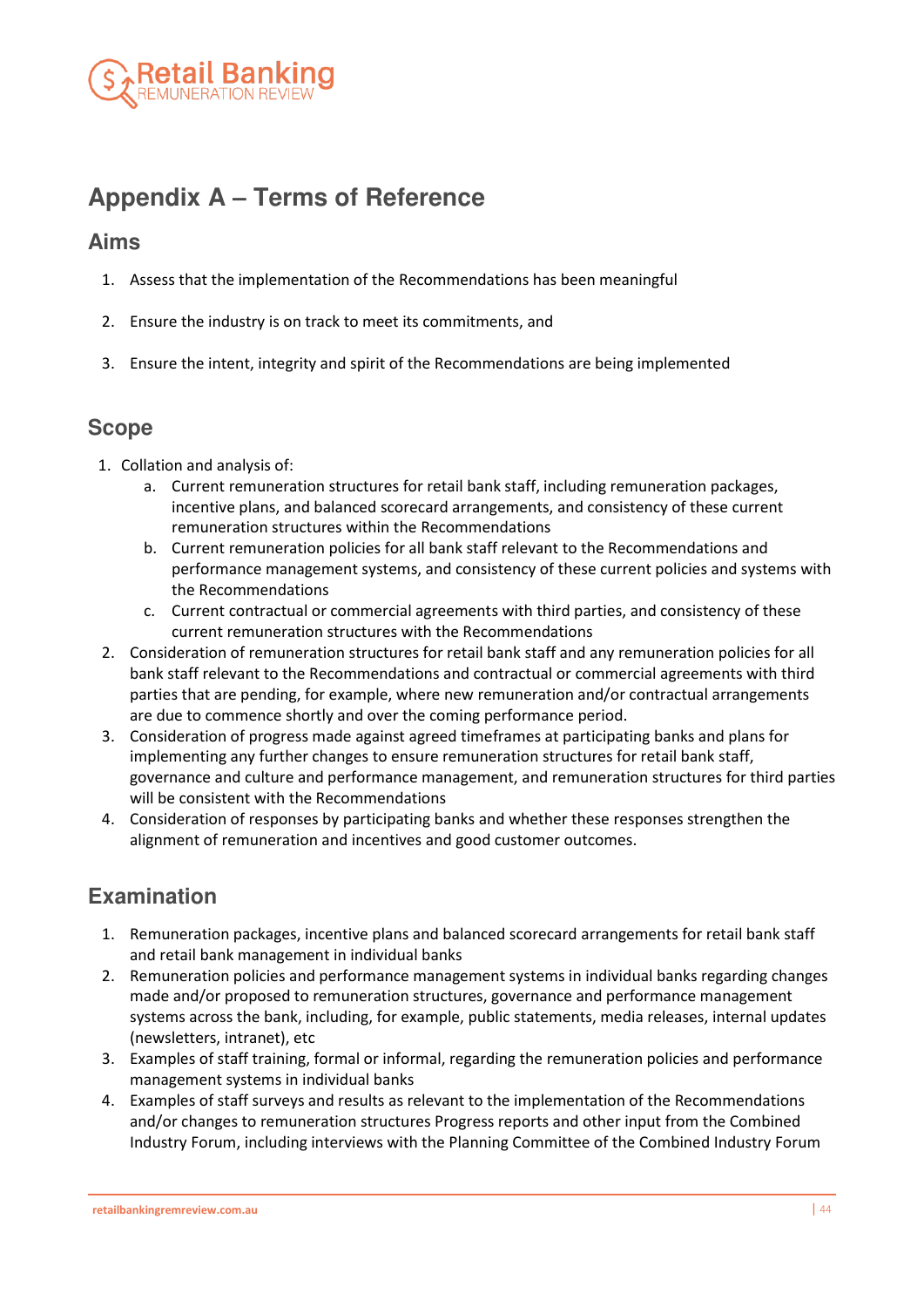- 5. Overarching principles on remuneration and incentives to support good customer outcomes and sound banking practices, developed under Initiative 1 of the Banking Reform Program, and
- 6. Other materials that an individual bank may have which are relevant to the assessment, such as implementation plans, status updates, and/or comparisons between old remuneration structures and new remuneration structures.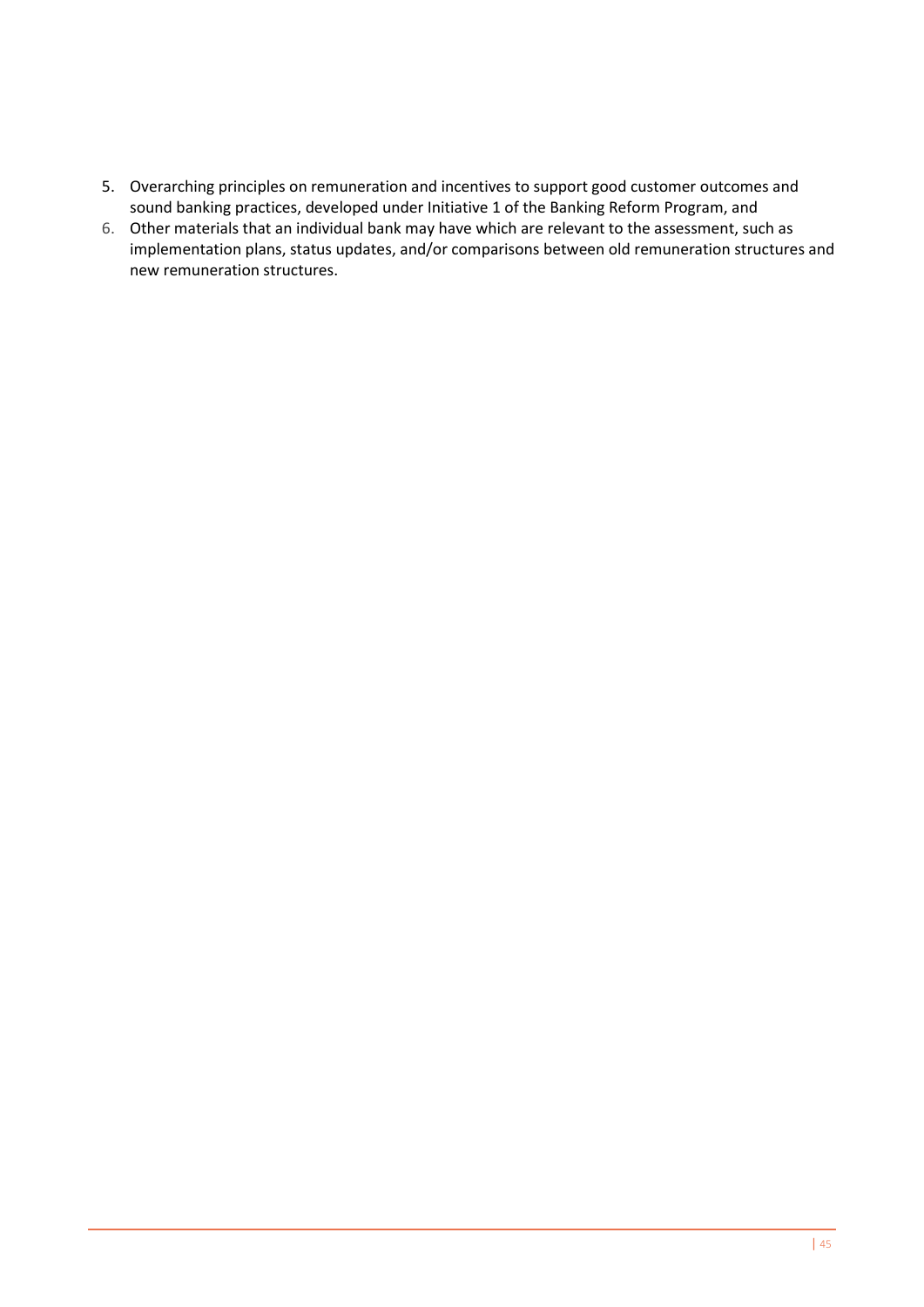# <span id="page-51-0"></span>**Appendix B – Glossary**

| General                                      |                                                                                                                                                                                                                                                                                                                                                                                                         |  |  |
|----------------------------------------------|---------------------------------------------------------------------------------------------------------------------------------------------------------------------------------------------------------------------------------------------------------------------------------------------------------------------------------------------------------------------------------------------------------|--|--|
| 2017<br><b>Report/Review</b>                 | Independent Review of product sales commissions and product-based payments in retail<br>banking in Australia                                                                                                                                                                                                                                                                                            |  |  |
| ABA                                          | Australian Bankers' Association                                                                                                                                                                                                                                                                                                                                                                         |  |  |
| <b>ACCC</b>                                  | Australian Competition and Consumer Commission                                                                                                                                                                                                                                                                                                                                                          |  |  |
| <b>APRA</b>                                  | Australian Prudential Regulation Authority                                                                                                                                                                                                                                                                                                                                                              |  |  |
| <b>ASIC</b>                                  | <b>Australian Securities and Investments Commission</b>                                                                                                                                                                                                                                                                                                                                                 |  |  |
| EA                                           | The Fair Work Act 2010 (Cth) contains provisions that protect employees against breaches of<br>the terms of modern awards and collectively bargained employment agreements; that is,<br>Enterprise Agreements (EA).                                                                                                                                                                                     |  |  |
| <b>FOFA</b>                                  | Future of Financial Advice (FOFA) reforms                                                                                                                                                                                                                                                                                                                                                               |  |  |
| <b>FSRC</b>                                  | Financial Services Royal Commission - used in reference to volumes 1 of both the Interim and<br>Final Reports.                                                                                                                                                                                                                                                                                          |  |  |
| <b>FSU</b>                                   | <b>Finance Sector Union</b>                                                                                                                                                                                                                                                                                                                                                                             |  |  |
| <b>Issues Paper</b>                          | The Retail Banking Remuneration Review Issues Paper published on 17 January 2017                                                                                                                                                                                                                                                                                                                        |  |  |
| Questionnaire                                | Remuneration Assessment Review Questionnaire as at December 2018 sent out to<br>participants for the purposes of data gathering.                                                                                                                                                                                                                                                                        |  |  |
| <b>Terms of</b><br>Reference                 | Framework and parameters under which the Review operates. Refer to Appendix A.                                                                                                                                                                                                                                                                                                                          |  |  |
| <b>Tier 2 products</b>                       | Tier 2 products as defined by ASIC's Regulatory Guide 146 include financial products that are<br>generally simpler and therefore have lighter training standards. Tier 2 products are: General<br>insurance products except for personal sickness and accident, Consumer credit insurance,<br>Basic deposit products, Non-cash payment products and First Home Saver Accounts (FHSA)<br>issued by ADIs. |  |  |
| <b>Role Type</b>                             |                                                                                                                                                                                                                                                                                                                                                                                                         |  |  |
| <b>Managers</b>                              | Limited to the first- and second-line managers and supervisors of the customer facing staff<br>(that is Tellers and Sellers: General, Home Lenders and Financial Advisers)                                                                                                                                                                                                                              |  |  |
| <b>Sellers: Financial</b><br><b>Advisers</b> | For the purpose of this Review, Financial Advisers include individuals who are bank staff and<br>who provide personal and general advice to retail and small business customers on Tier 2<br>products only.                                                                                                                                                                                             |  |  |
| <b>Sellers: General</b>                      | Include personal bankers, small business banker-equivalent roles and call centre roles that<br>can sell products to customers.                                                                                                                                                                                                                                                                          |  |  |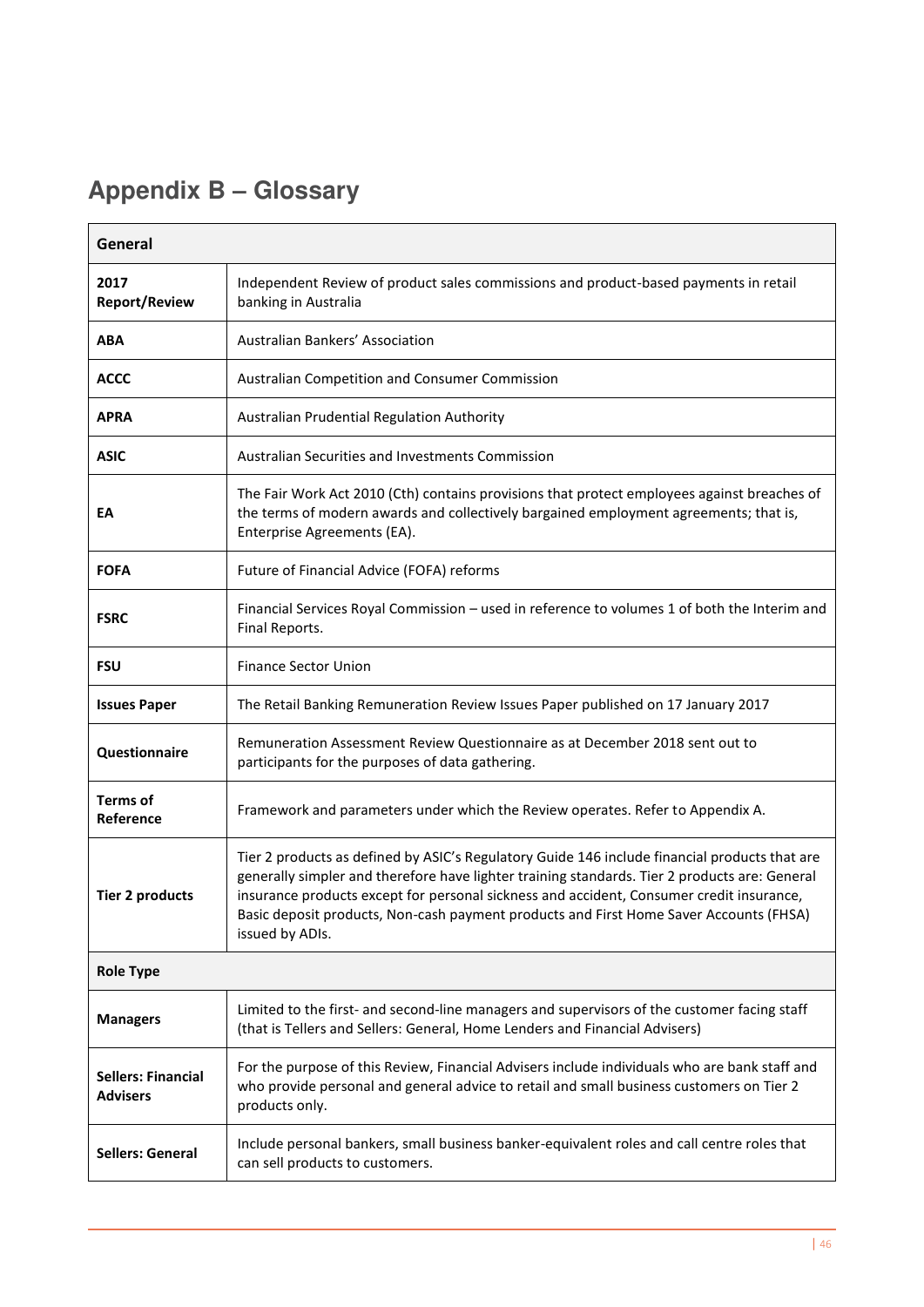| <b>Sellers: Home</b><br><b>Lenders</b>           | Staff whose primary function and responsibility relates to the sale of home loans (including<br>new mortgages and top-ups) to retail and small business customers.                                                                                                                                                                                                                                                                                        |  |  |  |  |
|--------------------------------------------------|-----------------------------------------------------------------------------------------------------------------------------------------------------------------------------------------------------------------------------------------------------------------------------------------------------------------------------------------------------------------------------------------------------------------------------------------------------------|--|--|--|--|
| <b>Tellers</b>                                   | Customer-facing staff who primarily refer customers to other parts of the business or to<br>other staff.                                                                                                                                                                                                                                                                                                                                                  |  |  |  |  |
| <b>Specialist</b><br>Lender/Bankers              | Primary role is home lending, but some banks have defined a unique role for groups of home<br>lenders and this role requires a higher level of qualification, training and capability.                                                                                                                                                                                                                                                                    |  |  |  |  |
|                                                  | <b>Rewards and reward types</b>                                                                                                                                                                                                                                                                                                                                                                                                                           |  |  |  |  |
| At-risk pay                                      | Variable reward paid together with the annual increase in fixed pay (if any).                                                                                                                                                                                                                                                                                                                                                                             |  |  |  |  |
| <b>Fixed pay</b>                                 | The guaranteed level of monetary reward paid by an employer to an individual, typically<br>comprising base salary plus Superannuation Guarantee in Australia.                                                                                                                                                                                                                                                                                             |  |  |  |  |
| Recognition<br>programs and<br>campaigns         | As well as fixed pay and variable reward payments, individuals may also be eligible to receive<br>other monetary and non-monetary rewards that are provided on an ad hoc basis to recognise<br>special effort, performance or the attributes of an individual or team. Banks may also<br>supplement the formal performance rewards with ad hoc rewards that are related to the<br>conduct of campaigns, typically to increase sales of specific products. |  |  |  |  |
| Variable reward<br>payments<br>(rewards)         | The level of monetary reward paid by an employer to an eligible individual. It includes<br>bonuses, incentives or product-based payments/product sales commissions.                                                                                                                                                                                                                                                                                       |  |  |  |  |
| <b>Reward mechanics</b>                          |                                                                                                                                                                                                                                                                                                                                                                                                                                                           |  |  |  |  |
| <b>Accelerator</b>                               | An arrangement whereby a higher rate of reward is earned with higher levels of<br>performance, for example increasing volumes of sale.                                                                                                                                                                                                                                                                                                                    |  |  |  |  |
| <b>Clawback (for</b><br>staff)                   | A mechanism whereby all or part of an individual's variable reward payment is recovered by<br>the bank from the individual if certain conditions are met. In some instances, the reward may<br>be forfeited entirely if the payment has not yet been made to the individual.                                                                                                                                                                              |  |  |  |  |
| <b>Clawback (for</b><br>third-party<br>channels) | A mechanism in place for the bank to take back the commissions paid to the third-party<br>channel if the loan is repaid/settled/closed or refinanced within a specific period.                                                                                                                                                                                                                                                                            |  |  |  |  |
| <b>Cross selling</b>                             | Sale of additional or 'add-on' products to customers in addition to the primary product(s) an<br>individual is rewarded on.                                                                                                                                                                                                                                                                                                                               |  |  |  |  |
| Gateway                                          | Condition that must be met before potential bonus/incentive/product sales commissions and<br>product-based payments can be accessed by the individual.                                                                                                                                                                                                                                                                                                    |  |  |  |  |
| <b>Malus</b>                                     | A mechanism in place for the bank to require a payment as compensation for poor<br>performance.                                                                                                                                                                                                                                                                                                                                                           |  |  |  |  |
| <b>Modifier</b>                                  | Increases or decreases the bonus or incentive payable once a condition has been met.                                                                                                                                                                                                                                                                                                                                                                      |  |  |  |  |
| <b>Third Party</b>                               |                                                                                                                                                                                                                                                                                                                                                                                                                                                           |  |  |  |  |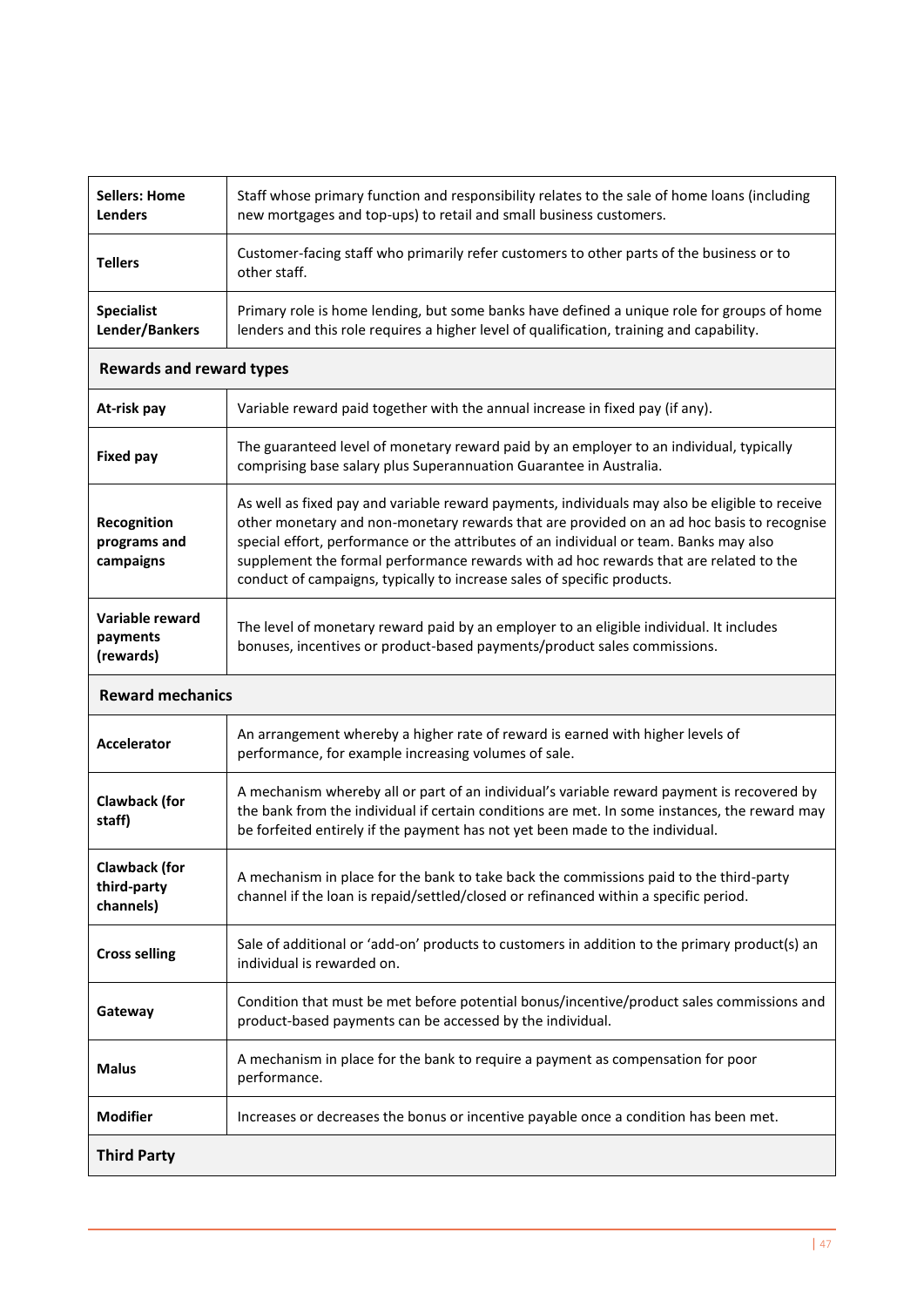| Brokers,<br><b>Aggregators and</b><br><b>Franchises</b> | Brokers deal with and sell a range of products from numerous banks with whom they have a<br>relationship. Brokers may be members of aggregator groups and in such cases the interaction<br>with the bank (whose products they are selling to the customer) will occur at the aggregator<br>level rather than at the broker level. Aggregators will also facilitate the relationship between<br>the customer and the Broker. Brokers and Aggregators are the primary point of contact with<br>the customer. However, the bank itself makes its own assessment of the credit-worthiness of<br>the proposed borrower and makes the final decision as to whether or not to grant a loan.<br>Other models include profit-sharing arrangements with locally owned entities or Franchises.<br>In both of these cases the third party operates (and may at least partially own) a branch (or<br>several branches) that exclusively sell branded products on behalf of the primary bank. |
|---------------------------------------------------------|---------------------------------------------------------------------------------------------------------------------------------------------------------------------------------------------------------------------------------------------------------------------------------------------------------------------------------------------------------------------------------------------------------------------------------------------------------------------------------------------------------------------------------------------------------------------------------------------------------------------------------------------------------------------------------------------------------------------------------------------------------------------------------------------------------------------------------------------------------------------------------------------------------------------------------------------------------------------------------|
| <b>Introducers and</b><br><b>Referrers</b>              | Introducers and Referrers are not required to hold a credit licence provided they fall within<br>the exemption provided by regulation 25 of the National Consumer Credit Protection<br>Regulations 2010. Unlicensed introducers cannot undertake any other credit activities and<br>cannot 'sell' products. However, they may refer customers to the bank and provide the bank<br>with the customer's name and contact details along with a brief description of the purpose<br>for which the customer may want the credit - provided that they have disclosed any<br>commissions or other benefits they may receive from the referral.                                                                                                                                                                                                                                                                                                                                         |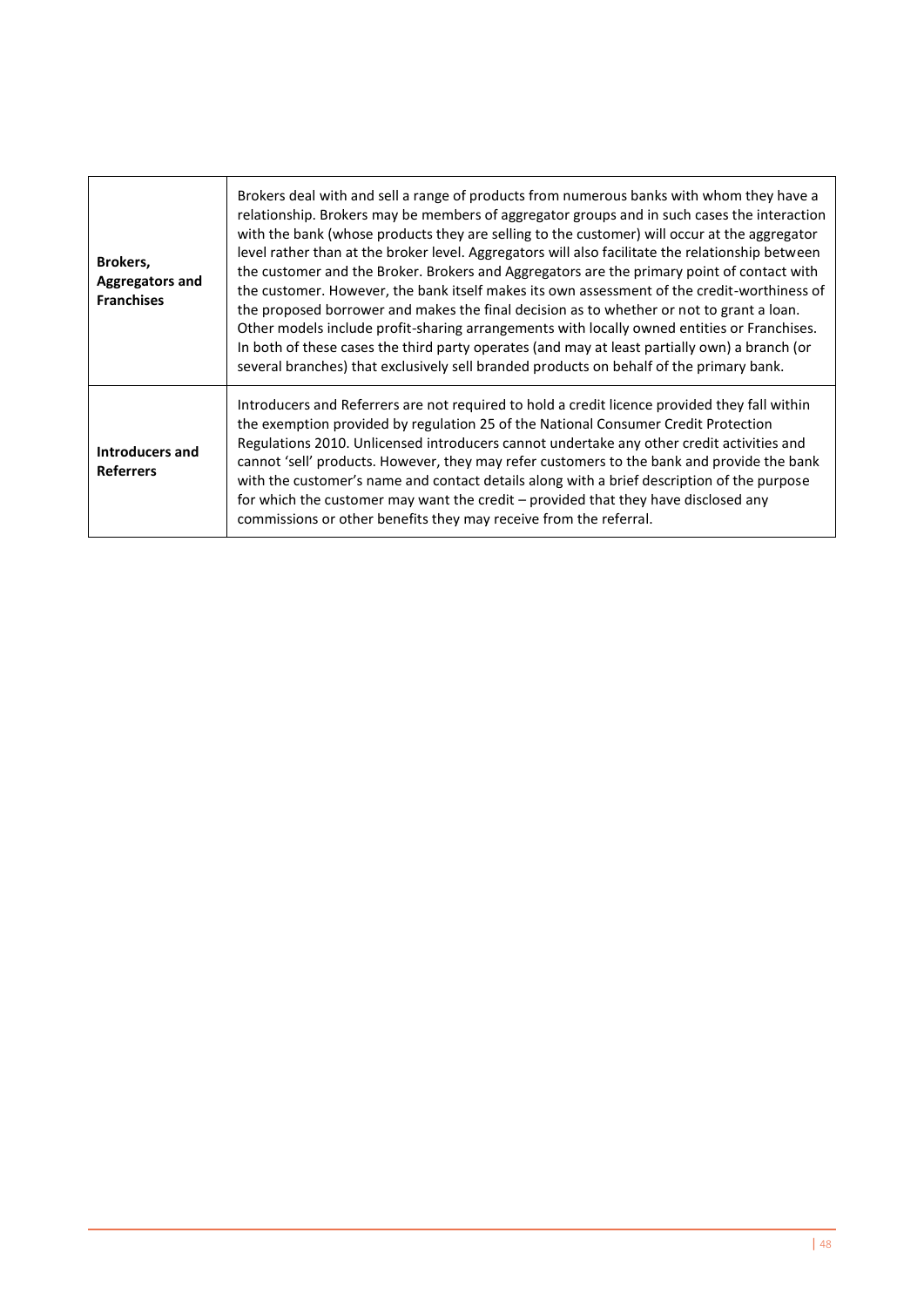# <span id="page-54-0"></span>**Appendix C – Recommendations from the 2017 Review**

*Recommendation 1: I recommend that all banks begin to implement the recommendations in this Report as quickly as systems and other changes can be introduced. If transitional arrangements are necessary, full implementation should be achieved by no later than the performance year that begins in 2020.* 

*Recommendation 2: Banks remove variable reward payments and campaign related incentives that are directly linked to sales or the achievement of sales targets (including, but not limited to cross sales, referral targets, and profit and revenue targets);* 

*Recommendation 3: Eligibility to receive any variable reward payment should be based on an overall assessment against a range of factors that reflect the breadth of the responsibilities of each role;* 

*Recommendation 4: Any financial measures included in an overall assessment consistent with Recommendation 3 should:* 

- *Be product neutral (that is, not encourage the sale of one product over another); and*
- *In the case of a scorecard, together attract a maximum effective weight of 50 percent as quickly as systems and other changes can be introduced, falling to 33 percent or less by 2020;*

*Recommendation 5: All customer measures are genuinely customer-centric and tailored to the role being assessed, and progressively reflect a focus on customer outcomes not just customer loyalty/satisfaction;* 

*Recommendation 6: Credible behavioural or equivalent values gateways be applied to determine whether an individual can access any variable rewards to which they might otherwise be entitled;* 

*Recommendation 7: Variable reward payments no longer include:* 

- *Accelerators related to financial measures;*
- *Accelerator-like modifiers related to financial measures;*
- *Other mechanisms related to financial measures that have such an accelerator-like effect on the value of variable rewards available;*
- *Financial gateways, including but not limited to those that relate to the number or value of cross sells;*

*Recommendation 8: Variable reward payments ultimately amount to a relatively small proportion of fixed pay, with a progressive reduction in the maximum variable reward amount payable in any schemes that require a transition period to implement this recommendation.* 

*Recommendation 9: Each bank formally examine its workplace culture and institute formal processes to redress any conscious or unconscious bias towards sales in preference to ethical behaviour and customer service.* 

*Recommendation 10: Each bank examine its performance management system and make changes as necessary to ensure that the embedded signals and incentives to staff are aligned with Recommendations 2 to 8.* 

*Recommendation 11: Each bank ensure Managers reflect predominantly an ethical and customer focus when communicating with staff, exercising any discretion while managing performance, and in allocating variable reward payments.* 

*Recommendation 12: Each bank reconsider what use is made, if any, of leaderboards, recognition programs and campaigns as well as any other methods that have similar effect (including informally in branches or call centres) and ensure any continuing role in using these methods is consistent with the intention to deemphasise sales relative to ethical behaviour and customer outcomes.*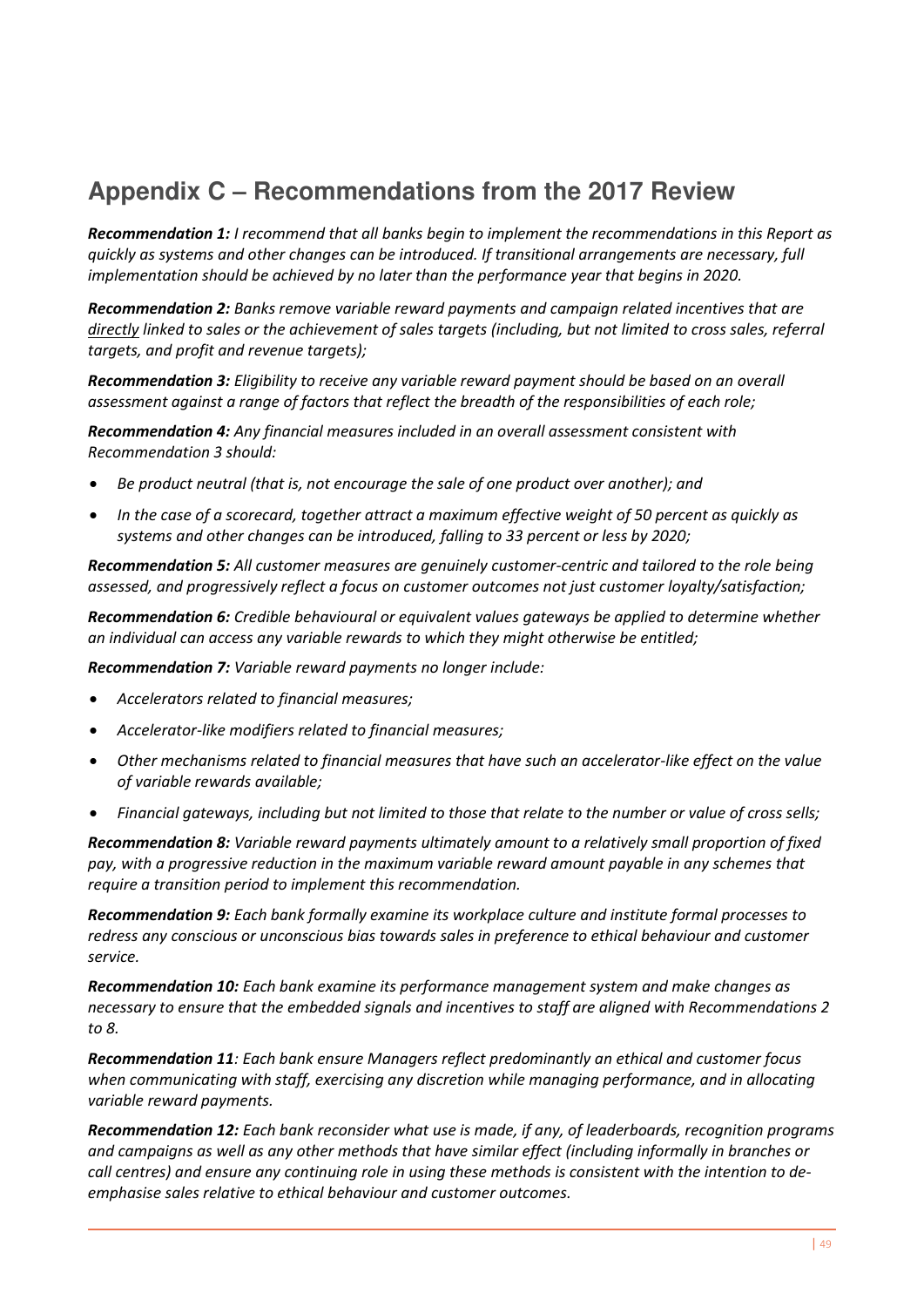*Recommendation 13: Consistent with the objectives of the recommendations for frontline staff, the variable reward payment and performance management arrangements of all senior and (retail bank) middle level executives be based on;* 

- *a. Their overall performance against a number of measures that reflect the nature and breadth of their role; with*
- *b. Customer oriented, ethical behaviour and non-financial measures accounting for the dominant factors in that assessment.*

*Recommendation 14: Boards and Chief Executives:* 

- *a. Visibly and effectively oversee the implementation of these recommendations for at least the next five years and report publicly, in their Annual Report to shareholders, for example, on how retail staff are remunerated, and their performance assessed; and*
- *b. Ensure that effective, safe channels are in place to obtain feedback from frontline staff about their perceptions of the effectiveness of efforts to reform the bank's culture, performance management and remuneration arrangements, including in respect of whistle-blower arrangements.*

*Recommendation 15: The ABA commission an independent reviewer to report publicly in three years about how well banks have changed their practices and implemented the recommendations and assess whether further regulatory or legislative change is required.* 

*Recommendation 16: In respect of remuneration of Mortgage Brokers:* 

- *a. Banks cease the practice of providing volume-based incentives that are additional to upfront and trail commissions;*
- *b. Banks cease non-transparent soft dollar payments in favour of more transparent methods to support training etc.; and*
- *c. Banks cease the practice of increasing the incentives payable to Brokers when engaging in sales campaigns;*

*Recommendation 17: Banks adopt, through negotiation with their commercial partners, and 'end to end' approach to the governance of Mortgage Brokers that approximates as closely as possible a holistic approach broadly equivalent to that proposed for the performance management of equivalent retail bank staff;* 

*Recommendation 18: Banks adopt approaches to the remuneration of Aggregators and Mortgage Brokers that do not directly link payments to loan size and reflects a holistic approach to performance management (see Recommendation 17);* 

- *a. To establish in timely fashion how best to address Recommendations 17 and 18, banks with a significant recourse to the Broker channel, but at least the four major banks, each report regularly to ASIC on their progress; and*
- *b. With enhanced oversight by ASIC (and other regulators as necessary) to monitor market responses;*

*Recommendation 19: The independent review proposed under Recommendation 15 or, at the latest, any post implementation review of the operations of the proposed product intervention power for ASIC, examine whether the government should legislate to extend ASIC's intervention powers to address conflicted remuneration in circumstances in which the industry cannot or does not address Recommendations 16, 17 and 18 adequately without such an intervention;* 

*Recommendation 20: In respect of Introducers and Referrers:*